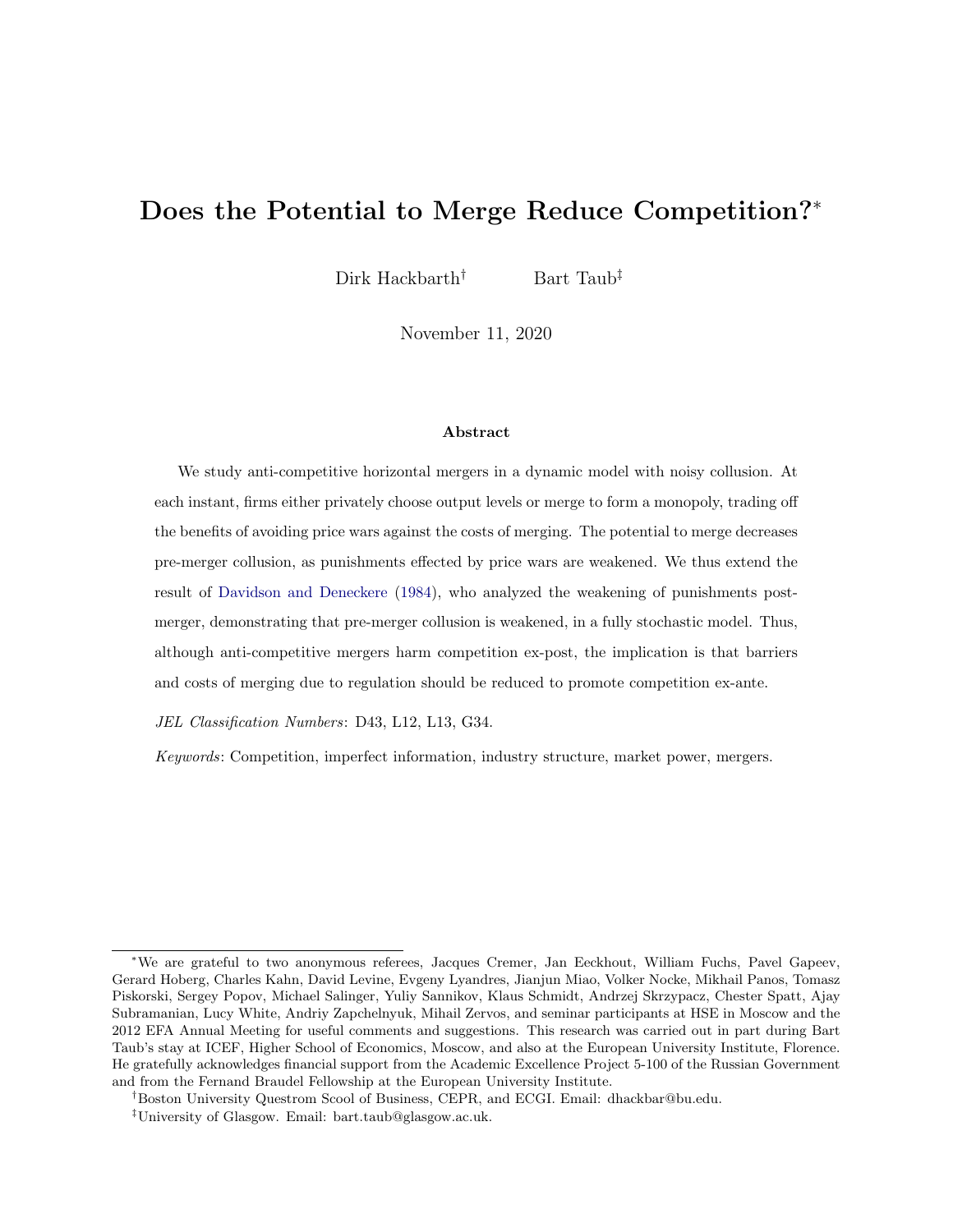## 1 Introduction

According to the market power doctrine, the concentration of output among firms in an industry is a measure of market power in that industry. More market power is synonymous with monopoly: prices increase and output falls, to the detriment of consumers and to society at large.

The conventional view is that anticompetitive mergers increase industry concentration and hence increase market power, harm competition ex post, and therefore need to be carefully reviewed and possibly restricted by regulators. Hence, regulators, such as the Antitrust Division of the Department of Justice or the Federal Trade Commission, have the mandate to prevent situations that "excessively" transfer welfare from consumers to firms via buildups of dominant positions or firms with disproportionate market power, including mergers perceived to be anticompetitive.

This paper asks whether these policies are desirable or effective. To answer these questions, we build a dynamic, noisy collusion model that captures firms' optimal output strategies prior to a merger. Our model extends [Sannikov'](#page-31-0)s [\(2007\)](#page-31-0) continuous-time model of tacit collusion, which built on the discrete-time models of [Green and Porter](#page-31-1) [\(1984\)](#page-31-1) and [Abreu, Pearce, and Stacchetti](#page-30-1) [\(1986\)](#page-30-1) In these models firms share a market and choose output levels on an ongoing basis. The firms would like to collude but neither firm can observe the actions of the other firm. Instead, they observe price, which is influenced by both firms, but which also is influenced by the noise in demand. As a result, firms cannot directly infer the action of the rival firm, but instead must indirectly infer it.<sup>[1](#page-1-0)</sup>

To cleanly identify the effects of anticompetitive mergers, we abstract away from other common aspects of mergers that can obscure purely anticompetitive effects: these include operational, financial, or other synergies. Operational synergies can stem from higher growth or lower costs: for example, by combining hubs, routes and gate slots, two airlines might be able to operate more efficiently and reduce costs to consumers. Financial synergies can result from tax savings, increased debt capacity, or improved returns: for example, by pooling their portfolios of loans, two banks might better diversify risk and thus be able to offer lower interest rates to mortgage customers. Product mix synergies can improve as the result of a merger to the benefit of consumers. These synergies would bias a model in favor of mergers; by eschewing them we build in a bias against mergers. We thus

<span id="page-1-0"></span><sup>&</sup>lt;sup>1</sup>In equilibrium, no firm deviates, but it can appear to have deviated, because random demand fluctuations can lower price. To maintain the equilibrium, the firms must nevertheless punish those apparent deviations by increasing their output in response.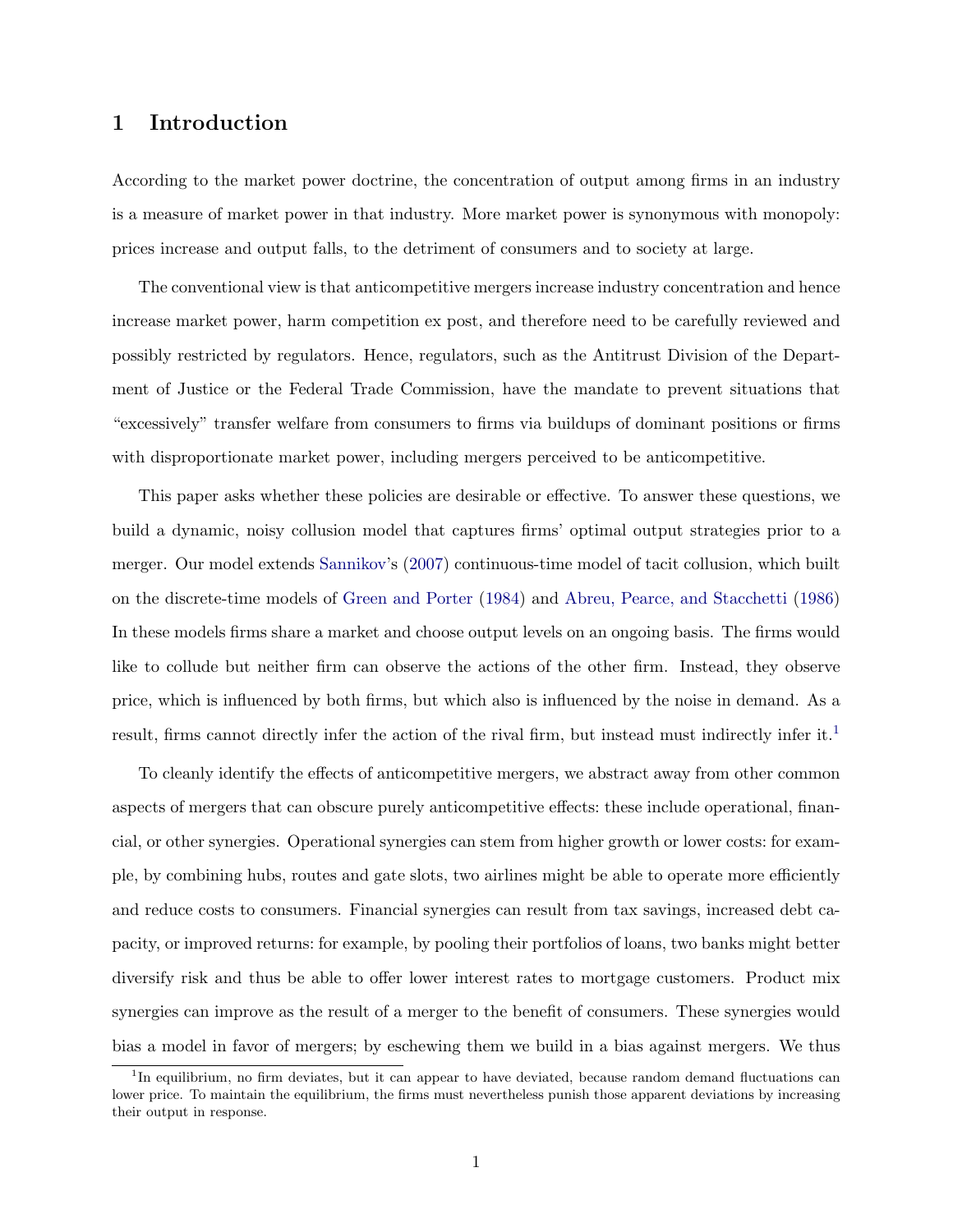focus only on the desire of firms to collude prior to merging or potentially to merge if collusion fails.

The conventional view fails to account for dynamics. Firms in our dynamic model are forwardlooking, aware that they are in a dynamic cartel-like situation, but are unable to directly observe the actions of the rival firm, which would enable them to enforce the cartel. The inability of each firm to observe the other firm's output reflects the real world: regulators punish firms that directly track and coordinate with each other's actions for market power purposes.

Because they are blocked from observing each other directly, firms are unable to punish their rivals for directly perceived deviations from collusion, that is, for producing too much in order to realize temporarily higher profits at the expense of the other firm. The inability to directly observe and punish deviations therefore requires a tacit collusion arrangement, in which firms attempt to observe each other indirectly, via prices. This indirect observation is imperfect, however, because prices are affected by random influences, in addition to the effects of the firms' output choices.

Because of the random influences a firm can mistakenly appear to produce too much output, even though neither firm actually commits such an infraction in equilibrium. Under the tacit collusion arrangement this nevertheless triggers a punishment in which the rival firm increases output, thus driving down prices and so harming the firm that has apparently deviated: if continued, there is a price war, resulting in low profits for both firms. It is the fear of this price war that sustains the tacit collusion arrangement in the long run.

The potential to merge weakens those punishments, because it prematurely terminates them under terms that are an improvement over the price war for the firm that is being punished. Instead of the price war, the deviating firm gets a share in the monopoly that the firms form when they merge. Because the potential for punishment is concomitantly reduced, the trepidation about aggressively producing output in contravention of the interests of the cartel arrangement is reduced: there is more competition, resulting in more output and lower prices.

It is well known that weakening punishments weakens cooperation, which in the present context means a weakening of collusion. What is not so obvious is that mergers embody such a weakening, and how to model it; this is our central focus. We reverse the conventional view that mergers are harmful for society: making mergers more difficult (i.e., costlier for the firms) is actually harmful to society, because it strengthens the ability of firms to punish each other and enforce the cartel.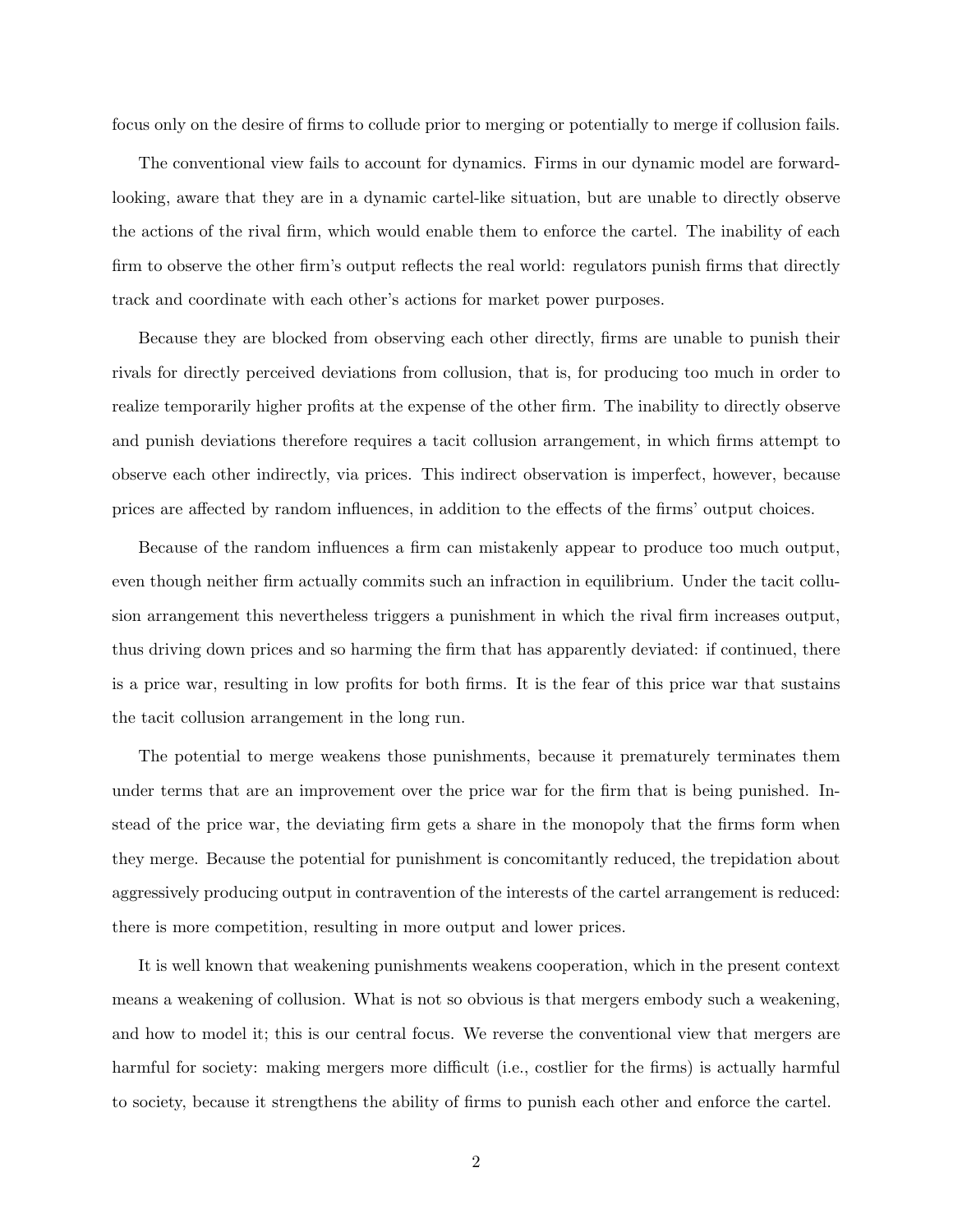### 1.1 Related literature

The conclusion that mergers can weaken collusion by reducing the cost of punishment for deviations has previously been drawn in [Davidson and Deneckere](#page-30-0) [\(1984\)](#page-30-0) who present a model of horizontal mergers with tacit collusion. A related effect has been more recently shown in the context of vertical mergers in [Nocke and White](#page-31-2) [\(2007\)](#page-31-2) where it is termed the punishment effect.

Davidson and Deneckere's model is significantly different from our model. They posit that the merger consists of a post-merger cartel arrangement among firms that remain distinct after merg-ing; <sup>[2](#page-3-0)</sup> they do not analyze pre-merger play (which would be ill-defined in any case as their model is deterministic), but only whether a cartel is sustainable ex post of its formation. They consider two generic situations. In the first situation, all the firms in the industry form a cartel and evenly split the monopoly profits. In the second situation one of the firms has previously deviated, and so a full trigger-strategy punishment is imposed: in the first part of the paper they assume that the punishment phase is that the firms revert to Cournot-Nash collusion, for which total industry profits are lower than the full-collusion monopoly profits. They then compare the gain if one of the firms, which can be either an outside firm or the merged firm, because it acts as a single firm, deviates, with a subsequent permanent trigger-strategy punishment that is, Cournot-Nash profits. In the "merger" case the merger reduces the number of firms in the industry, and as a result the Cournot-Nash profits increase, but this has the effect of reducing the relative difference in profits as the result of the deviation, that is, it constitutes a weakening of the punishment from deviation. [3](#page-3-1) We also have a weakening of punishments, but the weakening does not hinge on the number of firms in the industry. Our analysis focuses on pre-merger behavior, and the effects of the potential to merge on threats prior to the merger.

<span id="page-3-0"></span>The paper of [Thijssen](#page-31-3) [\(2008\)](#page-31-3), like our paper, studies mergers using a continuous-time structure.

<sup>&</sup>lt;sup>2</sup>Intuitively, think of OPEC with member countries inside the cartel, which Davidson-Deneckere would label a merged entity, and outside non-member countries competing against the cartel.

<span id="page-3-1"></span><sup>&</sup>lt;sup>3</sup>[Miller, Sheu, and Weinberg](#page-31-4) [\(2019\)](#page-31-4) develop a more formal dynamic repeated-game model similar to that of Davidson and Deneckere, and calibrate it to data from the beer industry. They find evidence for collusive monopolisation, that is, markups exceeding those that would be expected in a Cournot-Nash equilibrium. They themselves note however that because their model is deterministic, punishments will not be exacted in equilibrium, and so are not directly measurable in the data. They also note that models with noisy observation, punishments might be observable, mentioning the example of [Green and Porter](#page-31-1) [\(1984\)](#page-31-1).

There are additional empirical studies with evidence for tacit collusion, including [Porter](#page-31-5) [\(1983\)](#page-31-5), who finds evidence for tacit collusion among railway shipping operators in the U.S. in the 19th century, and [Knittel and Stango](#page-31-6) [\(2003\)](#page-31-6), who find evidence for tacit collusion by credit card providers.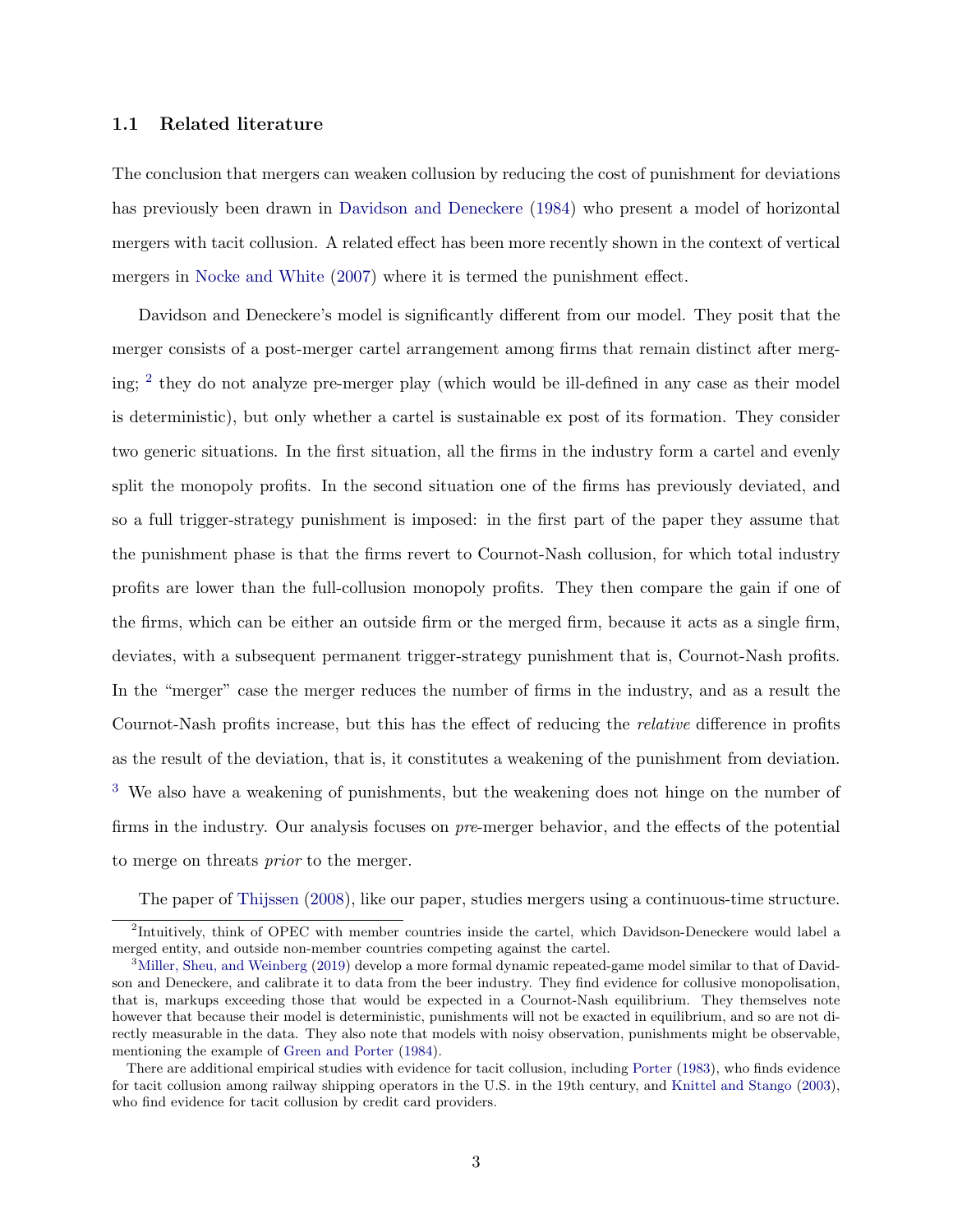There are two firms that have potential gains from merging due to the improvement of diversification for the merged firm. Thijssen posits correlation in the profit processes of the firms, leaving optimization of any production function in the background, and so the model does not have any pre-merger or pre-acquisition collusion. The central optimization problem facing Thijssen's firms is when to merge with or acquire the other firm, which, since the model is couched in continuous-time terms, reduces to an optimal stopping problem, which in turn is expressed in terms of a boundary. In an acquisition, one firm hits its relevant boundary first, and then makes an acquisition offer designed to induce acceptance, given that the acquired firm can refuse. In a merger both firms hit their boundary simultaneously, and then bargain over the shares of the merged firm that will be paid to the shareholders of the separate firms. Because the boundaries are endogenous to the game, the model takes on a real option character. In our model, the ability of the firms to optimize pre-merger output on an ongoing basis, with the result that that path to the boundary, which is exogenously given, and also the division of the surplus from the merger, are entirely endogenous, and moreover, simultaneity also emerges endogenously. The potential exists for a firm to refuse to merge in our model as well, but, as in Thijssen's model, this does not happen in equilibrium.

### 1.2 Technical elements of our model

Our model builds on [Sannikov](#page-31-0) [\(2007\)](#page-31-0)'s continuous-time model of the tacit-collusion equilibrium of [Abreu, Pearce, and Stacchetti](#page-30-1) [\(1986\)](#page-30-1), and also on the unobservable action model of [Fudenberg,](#page-30-2) [Levine, and Maskin](#page-30-2) [\(1994\)](#page-30-2). The continuous-time approach allows him to express the model in geometric form, which is far less tractable in discrete time. We assume that firm outputs are imperfect substitutes, as Sannikov similarly assumed, which we view as adding realism: airlines, for example, typically have different hubs but overlapping routes on which they compete.[4](#page-4-0)

Our approach to determining the equilibrium differs from Sannikov's in that we explicitly treat each firm as a principal in an agency construct, treating the other firm as its agent, with the continuation-value of the agent as the state variable for the principal; correspondingly, each firm at the same time behaves as an agent reacting to what is effectively a contract set out by the other

<span id="page-4-0"></span><sup>4</sup> [Sannikov and Skrzypacz](#page-31-7) [\(2007\)](#page-31-7) for example show in a dynamic model similar in spirit to ours, that if information arrives continuously and firms are able to react quickly to that information, and also if the key assumption that the firms' goods are perfect substitutes is maintained, then collusion breaks down.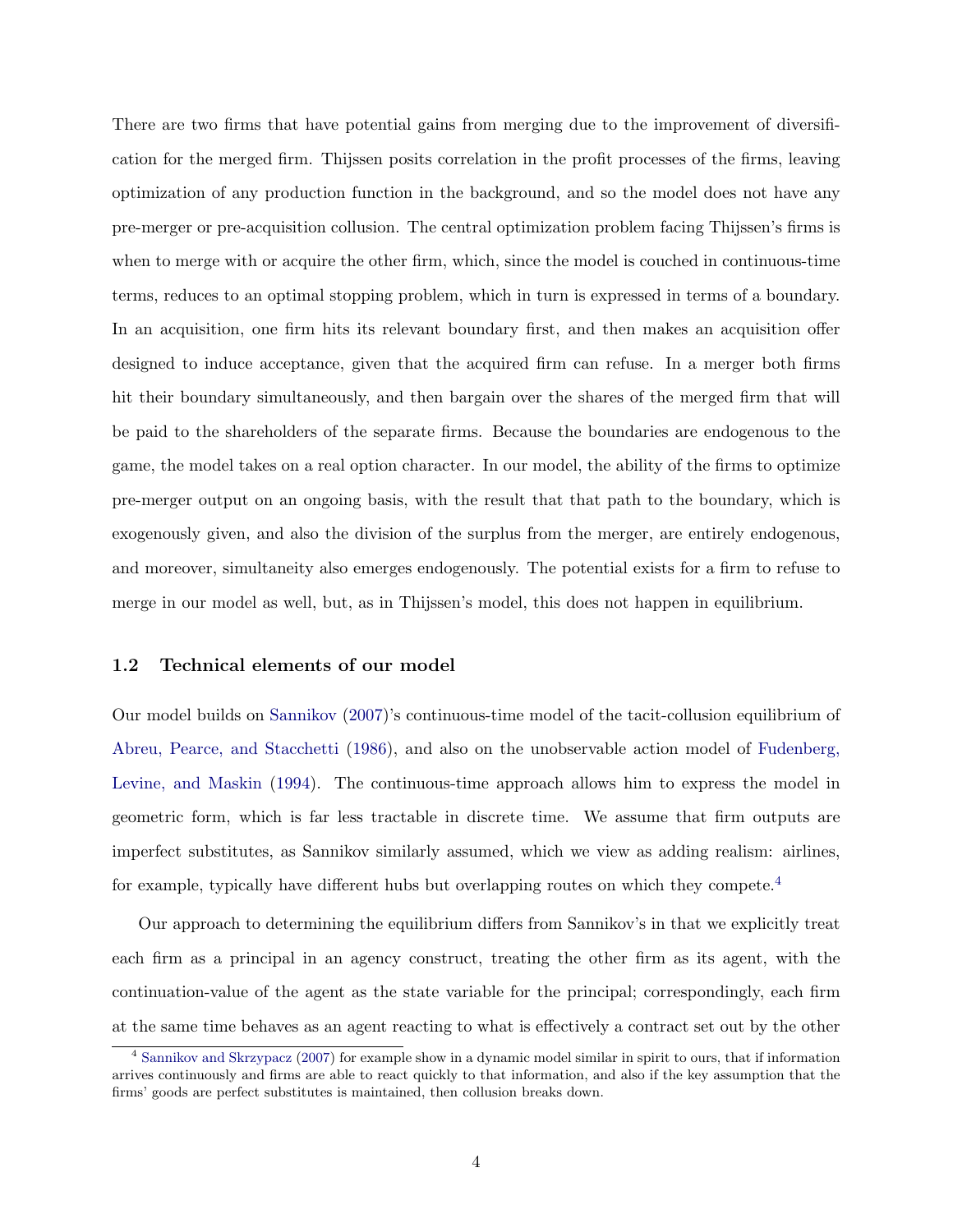firm. The solution maps out marginal rates of substitution that can then be interpreted as prices or shadow prices in an equilibrium in which both firms' contracts are optimal.<sup>[5](#page-5-0)</sup> The shadow prices in the contract internalize the external effect of a firm's change in output on the other firm's profits, enabling the firms to "steer" each other to maintain their ongoing tacit collusion.

The solutions of the agency contracts yield simultaneous differential equations that map out a one-dimensional manifold in the plane defined by the firms' continuation values. This manifold, identified by Sannikov as  $\partial \mathcal{E}$ , comprises the largest equilibrium set of the game. It is Markovian, i.e., the movement along the manifold depends only on the current state of the continuation values.

This Markovian property means that the equilibrium state can be mapped one-to-one to the equilibrium vector of public information that is driven by the output decisions of the firms and by noise. We begin by treating this information as a state variable for the firms, and we then carry out a transformation or mapping of this state to the space of continuation values using stochastic calculus by way of our agency construction. This then maps out the equilibrium manifold  $\partial \mathcal{E}$  via Sannikov's main differential equation [\(Sannikov](#page-31-0) [\(2007\)](#page-31-0), equation (24), p. 1309).

We extend this construction by including additional boundary conditions associated with the merger. Given the dynamic and stochastic nature of the model, the moment the firms merge is a stopping time, and we model each firm as independently choosing this stopping time as the optimal stopping time. Because both firms must choose the same optimal stopping time, there is a complication that goes beyond standard optimal stopping problems: the firms must somehow coordinate their stopping times. Characterizing this coordination problem is our central challenge.

We solve the coordination problem by applying a smooth-pasting condition to each firm's optimal agency problem. In the agency construct, both firms naturally choose the same smooth-pasting point, and hence the same stopping time, thus solving the simultaneity problem. It is the transformation to the agency construct that enables us to express the smooth-pasting condition. All of these elements—the manifold, the optimal stopping problem, the differential equations, and the marginal valuations using the agency construct—are extremely natural within the continuous-time technical framework, and would not have tractable analogues in discrete time.

<span id="page-5-0"></span><sup>5</sup>This construct, also known as the planner approach, has a long intellectual history and is an established solution technique in the dynamic contracting literature; see [Miao and Zhang](#page-31-8) [\(2015\)](#page-31-8) for a summary of the literature. It also has a long history in macroeconomics; a recent example is [Alvarez and Jermann](#page-30-3) [\(2001\)](#page-30-3), who reconstitute a growth model with defection constraints as a planner problem in which the partner country can defect from the contract.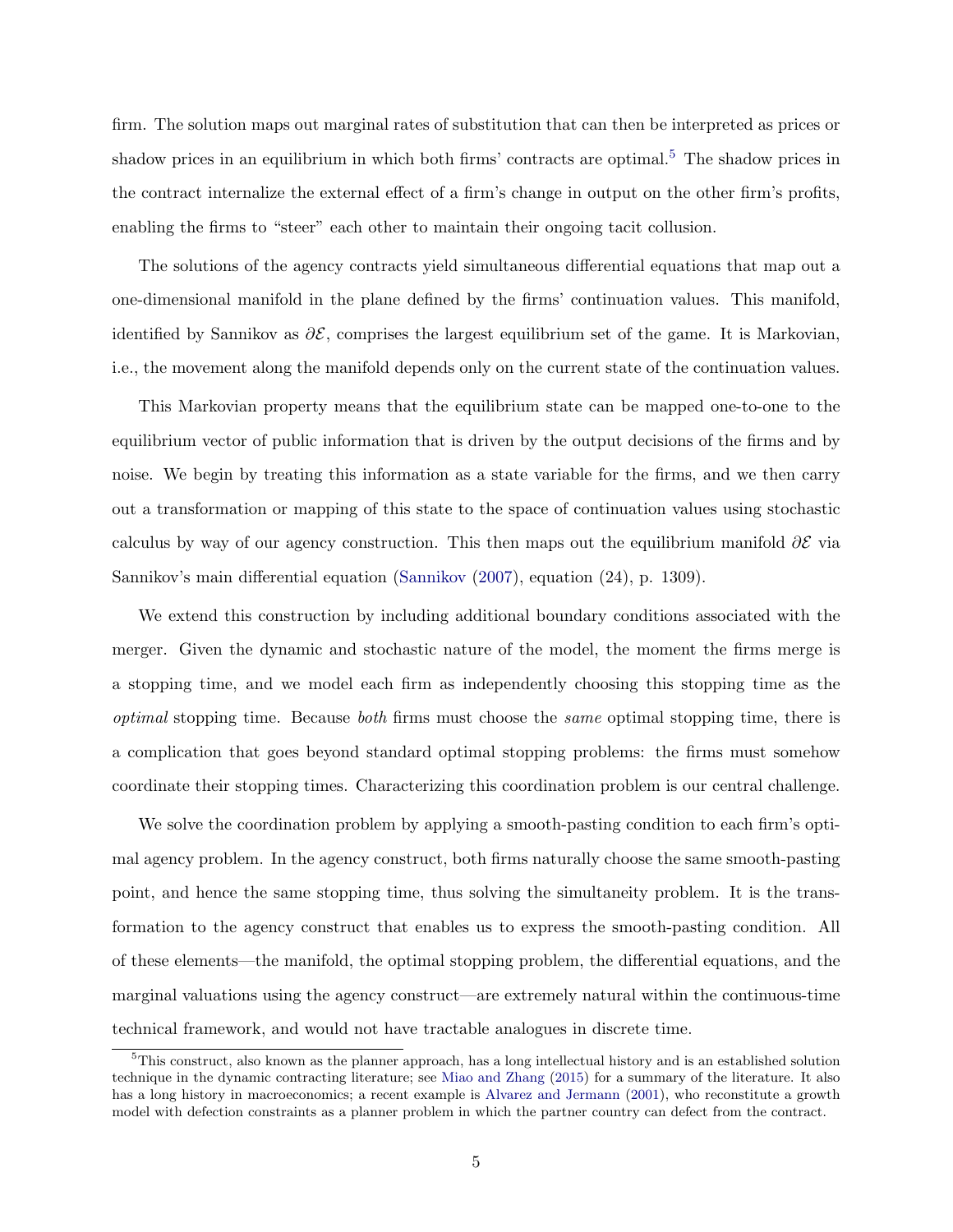### 1.3 Intuitive elements of the model

To illustrate the pro-competitive effect of mergers, Figure [1](#page-7-0) plots the continuation values—the equilibrium discounted expected present value of profits—of two colluding firms. The continuation values are in turn influenced by the output quantities. These outputs are highly persistent, that is, firms never wildly oscillate between extremely high and extremely low output, but rather gradually adjust their outputs in response to the current state as indexed by the current locus of the equilibrium manifold.

In each panel of Figure [1,](#page-7-0) the outer manifold is the maximal equilibrium manifold,  $\partial \mathcal{E}$ , found by Sannikov in his example of tacit collusion. In an equilibrium, at any moment the continuation values of the firms lie on a point of the manifold and are perturbed along the manifold by Brownian shocks. Thus, if one could observe the evolution of the continuation values dynamically, at any given time the continuation values would be located at a point on the manifold, like a bead on a wire, and would appear to jitter as if being jostled by invisible particles, exactly as real particles are jostled by the random motions of molecules in a medium in Brownian motion, but the equilibrium incentive requirements restrict the jostling to move the bead only along the wire.

The one-dimensional character of the manifolds reflects the mechanics of the punishments the firms mete out as the demand shocks perturb prices. The firms must punish apparent deviations of output—chiseling—from the agreed duopoly quantity to sustain the equilibrium, even though in equilibrium neither firm has deviated. There is only one tool available to the firms to punish each other: increasing output. As *both* firms are aware of the apparent deviation, the "offending" firm must cooperate in its own punishment in order to get back to the good graces of the other firm. Thus, as the punisher increases output, the offender must decrease output. This results in a movement along the manifold, which prescribes the direction of movement.<sup>[6](#page-6-0)</sup>

If the continuation values lie in the northeast part of the manifold, the firms are colluding; they are producing at reduced rates and are effectively sharing monopoly profits, with some reduction due to the difficulty of coordination due to the noisy perturbations. If the continuation values lie in the southwest part of the diagram, the firms are in a price war. At this point both firms are producing

<span id="page-6-0"></span> $6$  The key feature of the equilibrium is that it is *optimal* for the firms to do this despite its self-destructive nature. In non-stochastic repeated games it is also optimal to punish oneself as well as the rival player, but in equilibrium this never happens—it is only a threat. Here, interestingly, the punishments do occasionally take place due to the noise.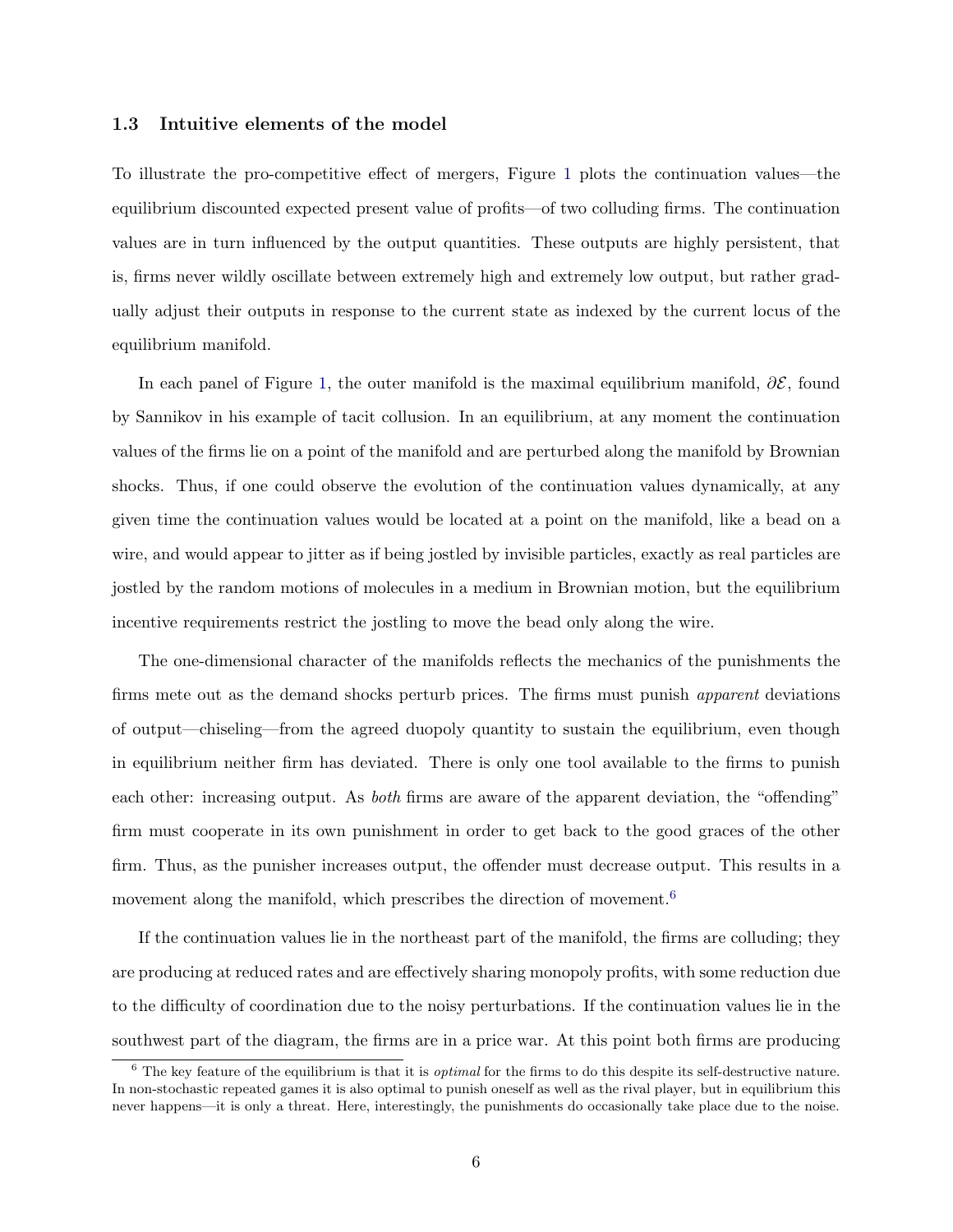<span id="page-7-0"></span>

Figure 1. Merger and no-merger equilibrium manifolds

This figure plots the merger equilibrium manifold from Figure [3](#page-22-0) and the no-merger equilibrium manifold from Figure [2;](#page-20-0) the right hand panel has a plot similar to Figure [3](#page-22-0) for the case when the cost of merging is small. The merger equilibrium manifold is contained entirely within the no-merger equilibrium manifold. The value in the collusive region of the merger manifold is therefore below the value in the collusive region of the no-merger manifold, expressing the reduced punishments and reduced competition of the merger manifold.

close to competitive amounts, driving their current profits down. Because the high output state is long lasting, the continuation values integrate over the resulting long-lasting low profits, whilst discounting limits the impact of the eventual reversion of the firms to the low-output, collusive state.

In each panel of Figure [1,](#page-7-0) the inner manifold depicts a merger equilibrium. When the firms merge they share monopoly profits, with the shares determined endogenously by the locus at which the manifold intersects the line depicting the monopoly profits attained by merging, less the cost of merging; in the right hand panel this cost is smaller.

The merger manifold satisfies the same differential equation as the no-merger manifold, but due to the boundary conditions the entire manifold is affected. Thus, the merger equilibrium manifold lies entirely inside the no-merger equilibrium manifold, and in the collusive region—the northeast part of the equilibrium manifold—the merger manifold lies to the southwest of the no-merger manifold, with this difference between the manifolds more clearly visible in the right hand panel of the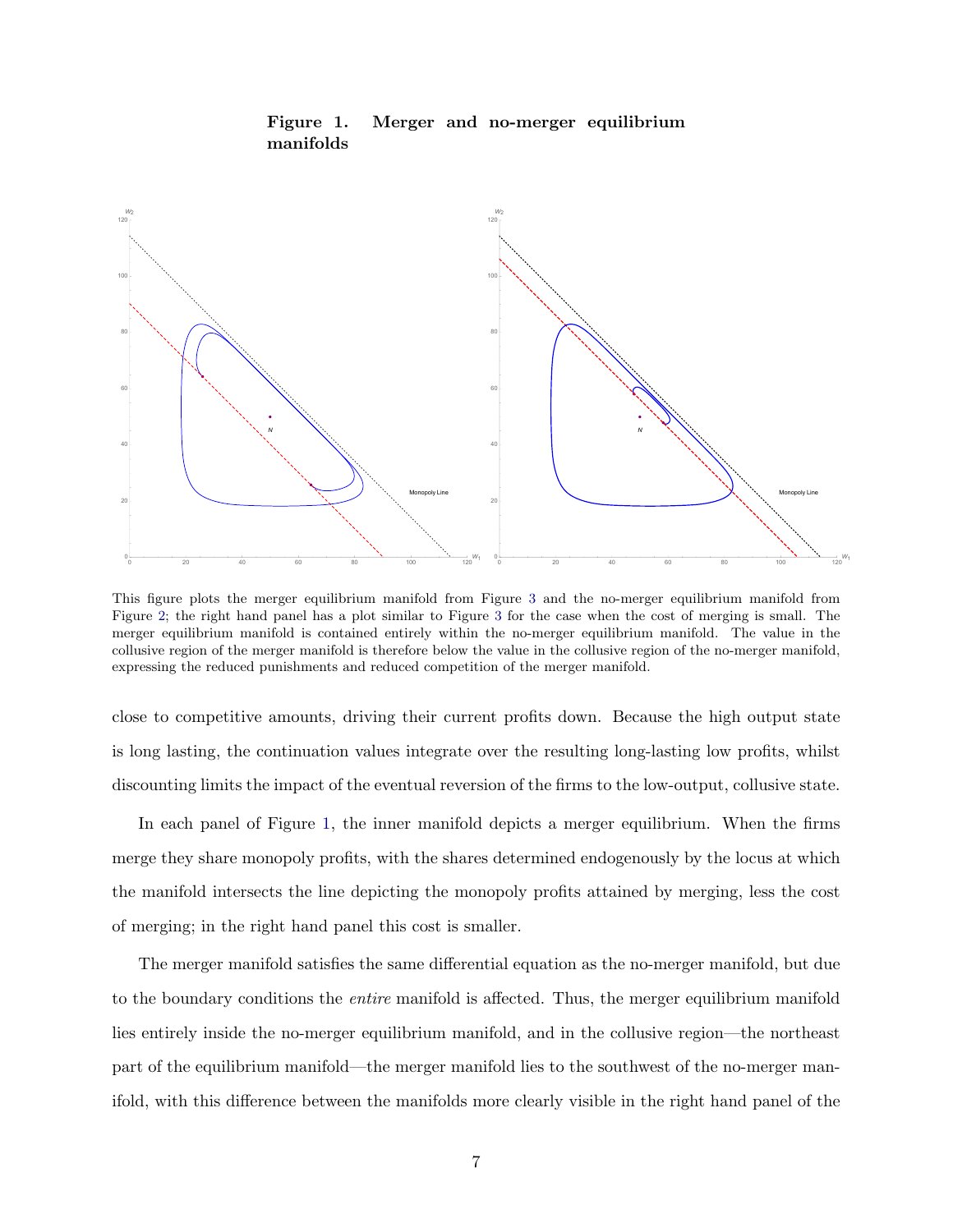figure. This southwest movement expresses the reduction of the firms' long run profits associated with the merger manifold. We will demonstrate that the collusive region is highly stable, so the figure illustrates how collusion is weakened by the potential to merge.

The rest of the paper is organized as follows. Section 2 outlines the model, and Section 3 outlines its solution (our main theoretical result). Section 4 derives the model's implications. Section 5 concludes. The appendices contain derivations, proofs and other technical results.

## 2 The model

Two firms compete in an industry with differentiated products that are imperfect substitutes by continuously taking private actions, namely by choosing output levels. Airlines, for example, typically have different hubs but overlapping routes and correspondingly different intensities of imperfect product market competition [\(Azar, Schmalz, and Tecu,](#page-30-4) [2018\)](#page-30-4).

#### 2.1 Actions, prices, information and payoffs

Each firm  $i = 1, 2$  continuously chooses an action—that is, an output level— $A_t^i \in \mathcal{A}_i \subset \Re_+$  for all  $t \in [0, \infty)$ .<sup>[7](#page-8-0)</sup> The firms observe the history of a vector of public price signals (i.e., price increments)  $dP_t$ , which, because the products are imperfect substitutes, depend on the actions of both firms. The instantaneous prices of firms 1 and 2 before and after the merger are given by the levels of the processes:[8](#page-8-1)

<span id="page-8-2"></span>
$$
dP_t^1 = (\Pi_1 - \beta_1 A_t^1 - \delta_1 A_t^2) dt + d\zeta_t^1
$$
 (1)

and

<span id="page-8-3"></span>
$$
dP_t^2 = (\Pi_2 - \delta_2 A_t^1 - \beta_2 A_t^2) dt + d\zeta_t^2
$$
\n(2)

<span id="page-8-0"></span><sup>7</sup>We depart from Sannikov's assumption that the action set is discrete and finite; we do however, assume boundedness. The boundedness assumption is anodyne in the sense that there is a finite output that maximizes the punishment of the rival firm by effectively minimizing the excess demand facing the rival.

<span id="page-8-1"></span><sup>&</sup>lt;sup>8</sup> For intuition suppose that price is a deterministic process, with increments  $dP = P(t)dt$ . In a continuous time stochastic setting we add a stochastic process to the process  $dP$  and we are restricted to writing the process as  $dP(t)$ .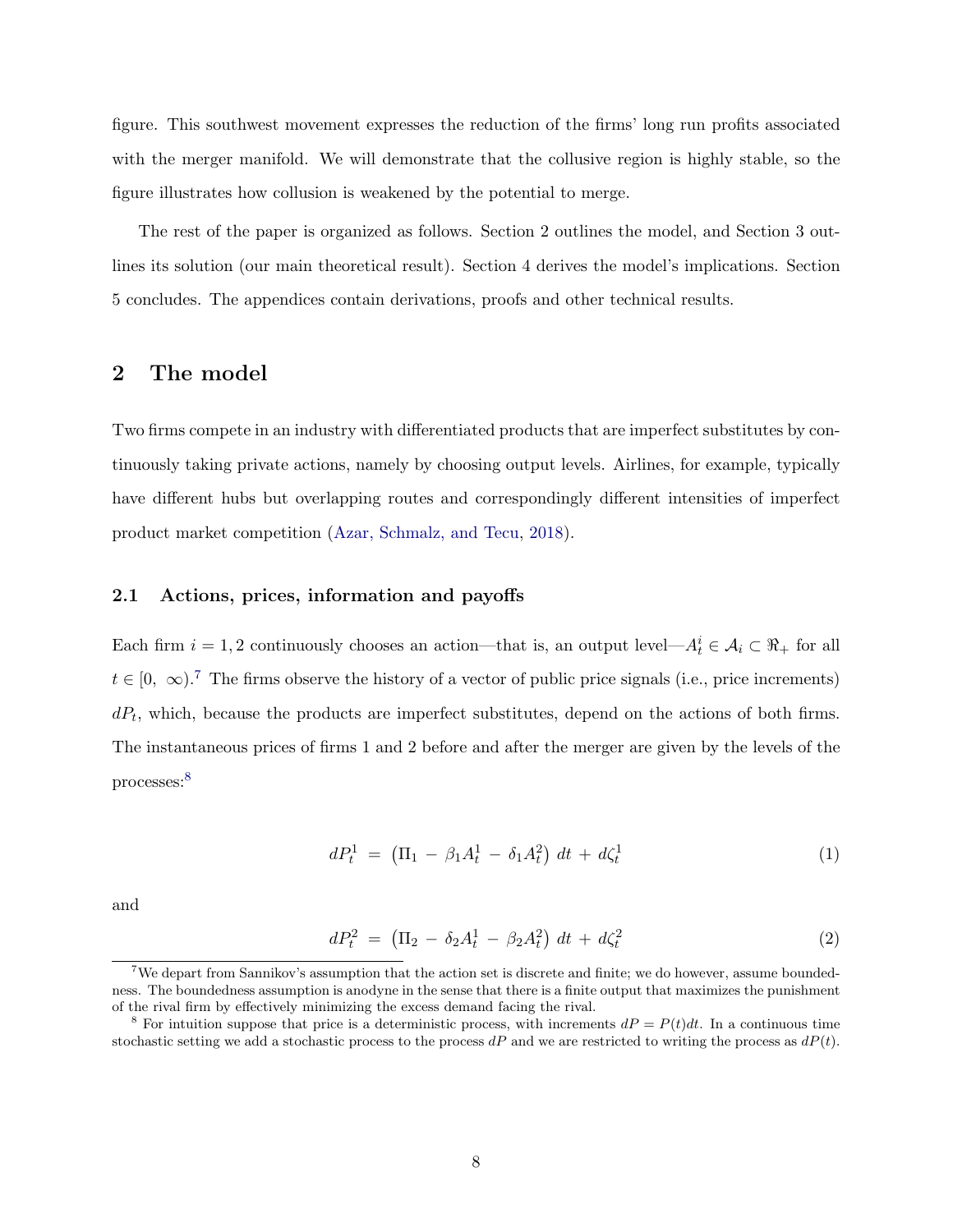where  $\zeta_t^1$  and  $\zeta_t^2$  are correlated Brownian demand shock processes. Because we analyze collusion, we focus only on the case in which the  $\beta_i$  and  $\delta_i$  are positive constants, reflecting that the goods in each market are substitutes in the rival's market. While the potential exists for the goods to be complements  $(\delta_i < 0)$  we don't examine this case.

## 2.1.1 Pre-merger information

Before the merger the firms cannot observe the rival's actions directly; they can learn about each other's actions indirectly by observing prices. The noise processes in the model have been constructed a priori so that, using the linearity of the prices in equations  $(1)-(2)$  $(1)-(2)$  $(1)-(2)$ , the information processes can be isolated from those observations and expressed as a continuous process with independent and identically distributed increments. Thus, before the merger, firms observe a vector of signals  $X_t$  by inverting the price process vector:

<span id="page-9-0"></span>
$$
dX_t^1 = \frac{(A_t^1 + A_t^2)}{2(\Pi_2 - \delta_2 A_t^1 - \beta_2 A_t^2)} dP_t^2 - \frac{(A_t^1 - A_t^2)}{2(\Pi_1 - \beta_1 A_t^1 - \delta_1 A_t^2)} dP_t^1 = A_t^1 dt + \sigma_1 dZ_t^1,
$$
 (3)

and

<span id="page-9-1"></span>
$$
dX_t^2 = \frac{(A_t^1 + A_t^2)}{2(\Pi_2 - \delta_2 A_t^1 - \beta_2 A_t^2)} dP_t^1 - \frac{(A_t^2 - A_t^1)}{2(\Pi_1 - \beta_1 A_t^1 - \delta_1 A_t^2)} dP_t^2 = A_t^2 dt + \sigma_2 dZ_t^2, \quad (4)
$$

where  $Z_t$  consists of two independent Brownian motions  $Z_t^1$  and  $Z_t^2$ ; the  $\zeta_t^1$  and  $\zeta_t^2$  processes are thus generated by reversing the inversion implicit in equations [\(3\)](#page-9-0) and [\(4\)](#page-9-1). We provide the details of the inversion, which is a straightforward matrix algebra operation, in Appendix [A.](#page-32-0) The state space information vector  $\Omega$  is thus characterized by all possible paths of  $X_t$ , and the public information filtration  $\mathcal{F}_t$  is generated by  $X_t$ .

### 2.1.2 Payoffs

The instantaneous payoff functions are the product of output and price increments  $A^{i} dP^{i}$  for  $i = 1, 2$ . The expected incremental payoffs of the firms are:

<span id="page-9-2"></span>
$$
g_1(A^1, A^2) dt = E[A^1 dP_t^1] = A^1 (\Pi_1 - \beta_1 A^1 - \delta_1 A^2) dt,
$$
\n(5)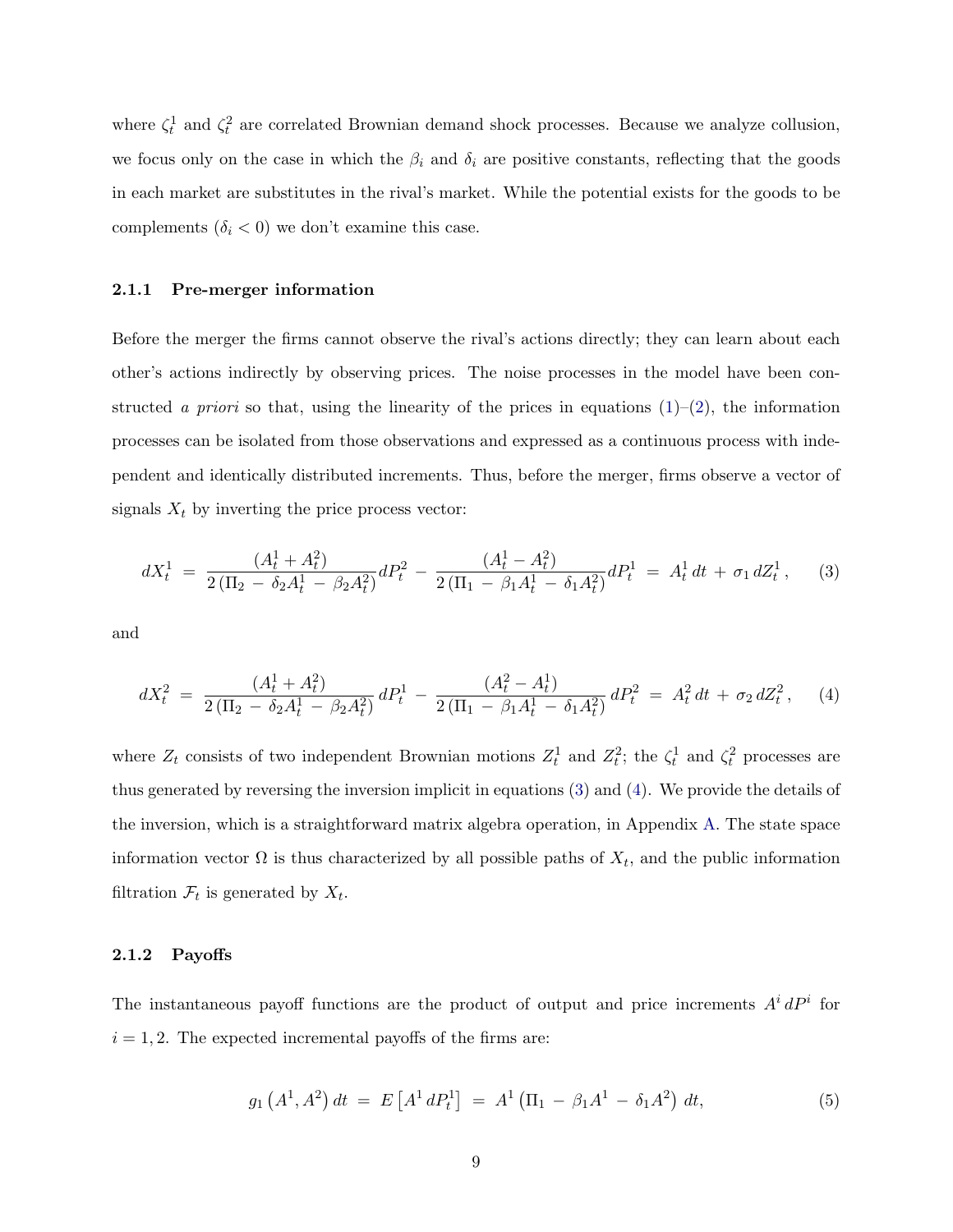and similarly for firm 2. Discounted profits are integrals of these instantaneous profits. We also note for future reference that the functions  $g_i$  are by construction continuous and twice continuously differentiable.

If the action profiles  $A_t^i$  are measurable with respect to the public information filtration  $\mathcal{F}_t$ and square-integrable, that is,  $E \int_0^\infty e^{-rt} |A_t^i|$  $2<sup>2</sup>dt < \infty$ , then firm 1's *expected* profit will include the expected value of the stochastic integral

$$
E\left[\int_t^\infty e^{-r(s-t)}A^1_sd\zeta^1_s\right]
$$

The expected value of the stochastic integral is zero,  $9$  and only the drift terms survive in the profit calculation. Note that this conclusion holds even though the  $\zeta_t^i$  processes are driven by the actions  $A_t^i$  (see Appendix [A\)](#page-32-0), as they are still linear in the underlying  $Z_t^i$  processes.

## 2.2 Post-merger monopoly

We begin our analysis by examining the relatively simple post-merger problem, which will then help us to derive the boundaries that apply in the more complicated pre-merger game.

When firms merge, they jointly control and observe the actions  $A<sup>i</sup>$  and can therefore observe the demand shocks  $\zeta^i$  directly. This eliminates their information problem and they can then choose monopoly outputs and share the monopoly profits available by acting as a single firm. A straightforward calculation determines the optimal monopoly outputs:

<span id="page-10-1"></span>
$$
A^{1*} = \frac{(\delta_1 + \delta_2) \Pi_2 - 2 \beta_2 \Pi_1}{(\delta_1 + \delta_2)^2 - 4 \beta_1 \beta_2}, \qquad A^{2*} = \frac{(\delta_1 + \delta_2) \Pi_1 - 2 \beta_1 \Pi_2}{(\delta_1 + \delta_2)^2 - 4 \beta_1 \beta_2}.
$$
 (6)

These actions are square-integrable, so only the drift terms of the payoff functions survive when taking the expected value of the monopoly discounted profit, as the stochastic integrals have expectation zero. The resulting flow payoff function starting from the merger time  $\mathcal{T}_m$  is then the

<span id="page-10-0"></span> $9$ The square integrability condition ensures that the stochastic integral is a martingale; intuitively, the variance of the stochastic integral is the integral of the square of the integrand and square integrability guarantees that this integral is finite; see Björk [\(2009\)](#page-30-5), chapter 4.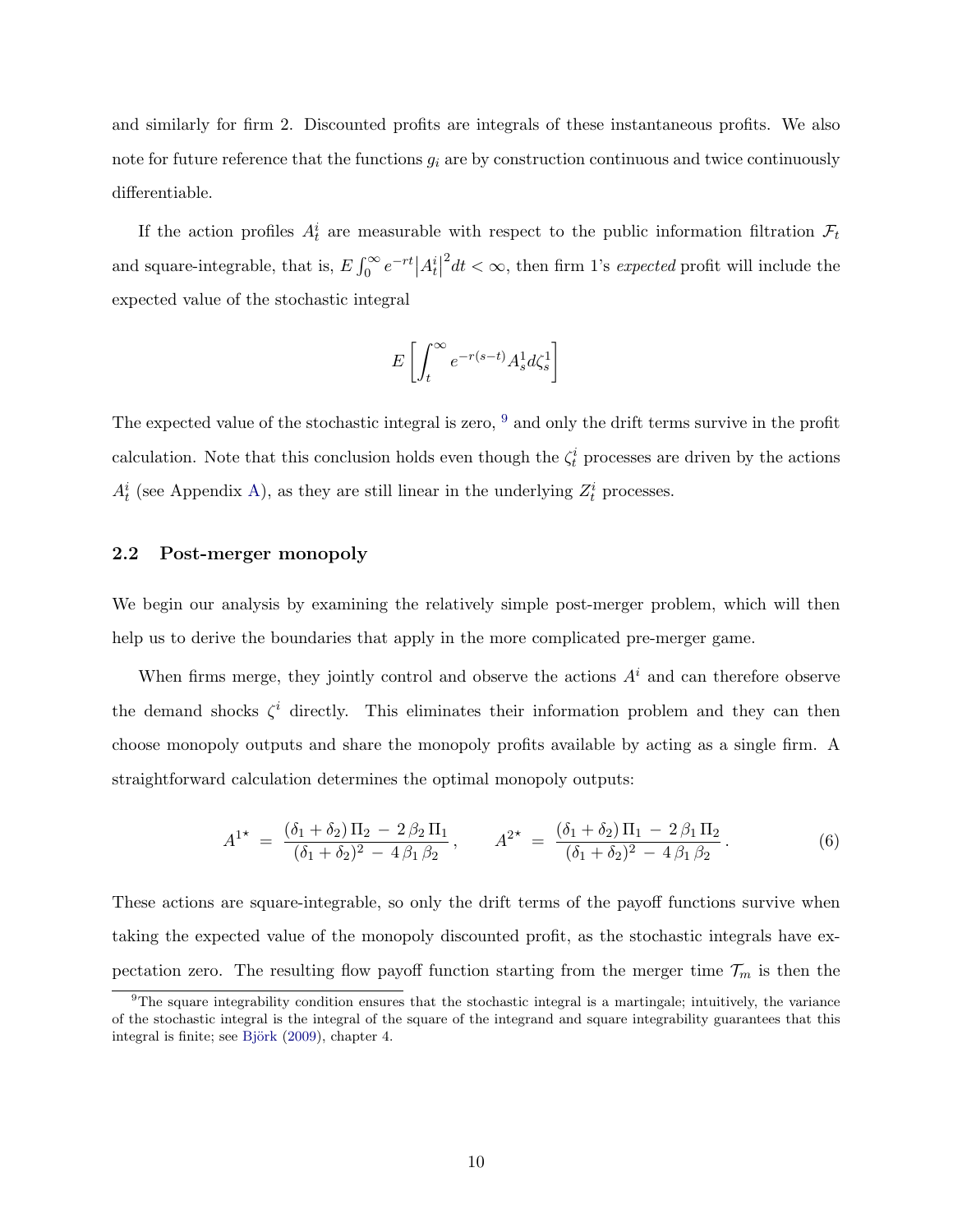static monopoly profit

$$
\pi_m = r \int_{\mathcal{T}_m}^{\infty} e^{-r(s-t)} \sum_{i=1}^2 g_i \left( A^{1\star}, A^{2\star} \right) ds = \frac{(\delta_1 + \delta_2) \Pi_1 \Pi_2 - \beta_1 \Pi_2^2 - \beta_2 \Pi_1^2}{(\delta_1 + \delta_2)^2 - 4 \beta_1 \beta_2}, \tag{7}
$$

which will be shared between the firms; we elaborate on the sharing rule below.<sup>[10](#page-11-0)</sup>

### 2.2.1 The merger

A merger occurs when the firms simultaneously decide to merge at an equilibrium stopping time,  $\mathcal{T}_m$ , via a publicly observable signal  $S_t^i$  from the set {"do not merge," "agree to merge with share of the net monopoly profit  $\xi_{\mathcal{T}_m}^i$ , such that  $\xi_{\mathcal{T}_m}^i + \xi_{\mathcal{T}_m}^{-i}$  $\frac{-i}{\mathcal{T}_m} = 1.$ 

The merger entails fixed costs: these can include substantial legal fees that are necessary to obtain regulatory approval, due diligence measures, the generation of asset valuations, investment bank fees, and so on. As a practical matter, costly post-merger physical changes can be necessary as well: when two airlines merge, one of the fleets will need to be repainted. We express these costs as the one-time merger cost  $k$ , which is subtracted from the discounted monopoly profit resulting from the merger. Firm i's profit from the merger is therefore

$$
\xi_{\mathcal{T}_m}^i(\pi_m - k) \,. \tag{8}
$$

The potential ongoing profit share combinations, given by  $\xi^i_{\tau_m}(\pi_m - k)$  and  $(1 - \xi^i_{\tau_m})(\pi_m - k)$ , thus map out a line in value space; this is the red dashed "merger" line depicted in Figure [1.](#page-7-0)

We emphasize that the sharing rules  $\xi^i$  are endogenous and must be determined in equilibrium; we do not impose an *a priori* sharing rule such as equal shares. The stopping time,  $\mathcal{T}_m$  must be optimal from the perspective of each firm. Because it is an optimal stopping time there really are two stopping times,  $\mathcal{T}_m^{-1}$ , and  $\mathcal{T}_m^{-2}$ , one for each firm; it is then a requirement of the equilibrium that the two stopping times be equal. As with the shares  $\xi^i$ , we emphasize that the stopping times are endogenous, and we do not impose equality of the stopping times ex ante; in theory, as with any model, there is the potential that an equilibrium with equal stopping times does not exist.

We demonstrate that equal stopping times are in fact possible and natural because at the

<span id="page-11-0"></span><sup>&</sup>lt;sup>10</sup>The integral is discounted profit; pre-multiplying by  $r$  converts it into a flow, hence our designation of flow payoff.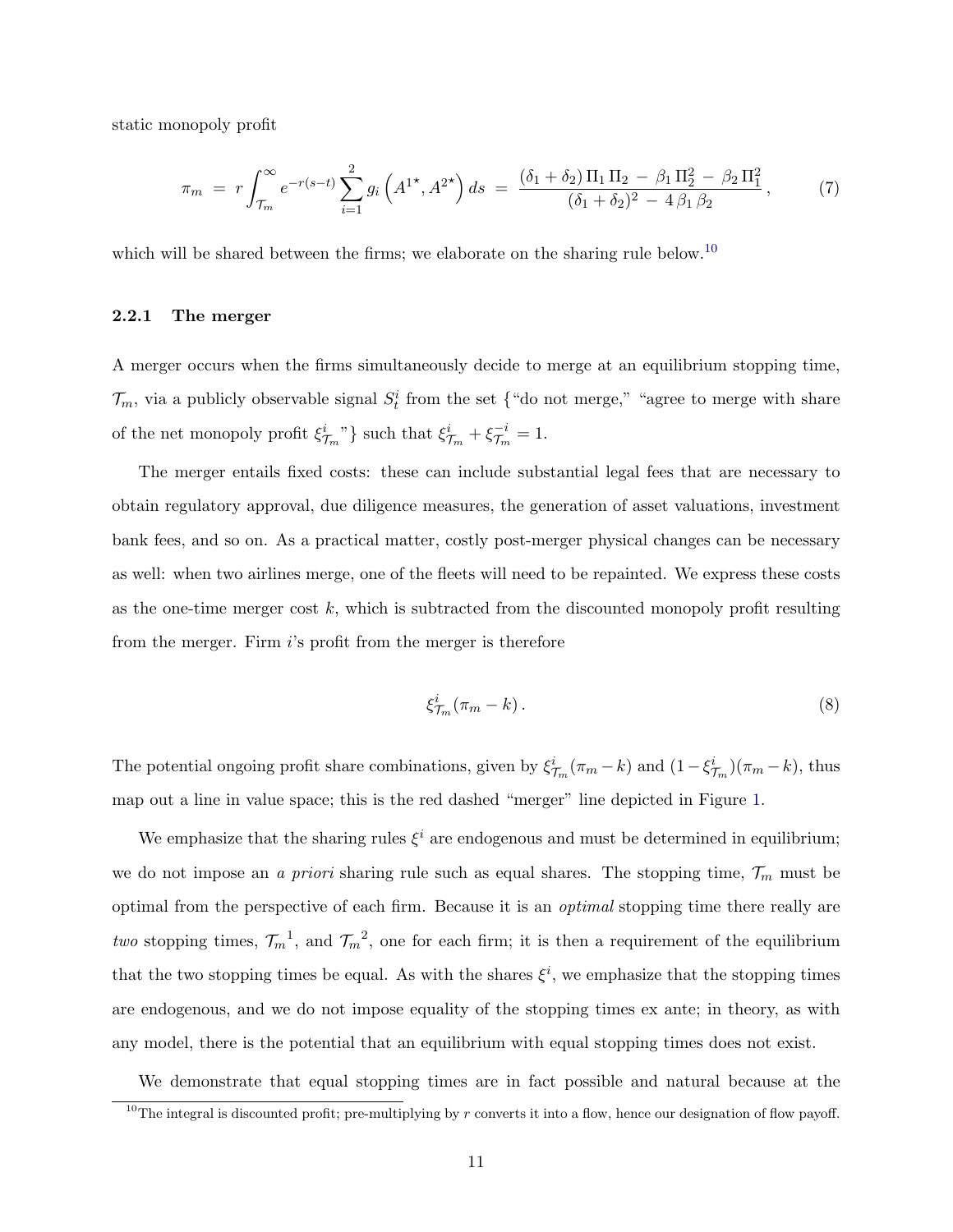moment of the merger both firms agree on the marginal value of the merger. We express this explicitly using a smooth pasting argument, but that smooth pasting argument depends on a reformulation of the model in terms of agency, and we discuss this reformulation below.

In contrast to the output decisions of the firms, at the moment that the smooth pasting conditions determining the merger are satisfied, the announcement of the willingness to merge is publicly observable. A firm might then decide to publicly refuse to merge in an attempt to extract surplus from the other firm. The jilted firm might then respond with a punishment for this refusal. For such a punishment path to work, however, it must itself be an equilibrium: both firms must agree to follow that path. We discuss the possibility of such alternative paths in Appendix [K](#page-46-0) and also in Appendix [L.](#page-49-0) We show that the refusal punishment paths would be suboptimal for both firms and hence cannot support equilibria in which a firm refuses to merge. For this reason we focus only on the merger equilibrium. $^{11}$  $^{11}$  $^{11}$ 

#### 2.2.2 Pre-merger payoffs

We assume that  $A_t^i$  is square-integrable; similar to [Sannikov](#page-31-0) [\(2007\)](#page-31-0), p. 1316, the pre-merger discounted expected payoff at time t is given by:<sup>[12](#page-12-1)</sup>

<span id="page-12-2"></span>
$$
r E\left[\int_{t}^{\mathcal{T}_m} e^{-r(s-t)} A_t^i dP_t^i \middle| \mathcal{F}_t\right]
$$
\n
$$
(9)
$$

The stochastic integral drops out, yielding the expected payoff

$$
r E\left[\int_{t}^{\mathcal{T}_m} e^{-r(s-t)} A_t^i \left(\Pi_i - \beta_i A_t^i - \delta_i A_t^{-i}\right) dt \Big| \mathcal{F}_t\right]
$$
\n(10)

#### 2.2.3 Pre-merger continuation value

With the basic structure of the merger in hand we can state the objective of the firms prior to the merger. Define the pre-merger continuation value  $W_t^i(\cdot)$  as the mapping,  $W^i: \mathbb{R}^2 \to \mathbb{R}_+$ , from the

<span id="page-12-0"></span><sup>11</sup>We emphasize that the nature of the punishment paths associated with the potential refusal of a merger that we address in the appendix are sharply distinct from the punishments underlying the mechanics of the pre-merger equilibrium and that are our focus going forward. In the ongoing product market competition game with noisy observations, pre-merger punishments are effected by changes in output in response to movements in prices.

<span id="page-12-1"></span><sup>&</sup>lt;sup>12</sup> Note that we discount from time t, thus, the integral is the continuation value as of each time t.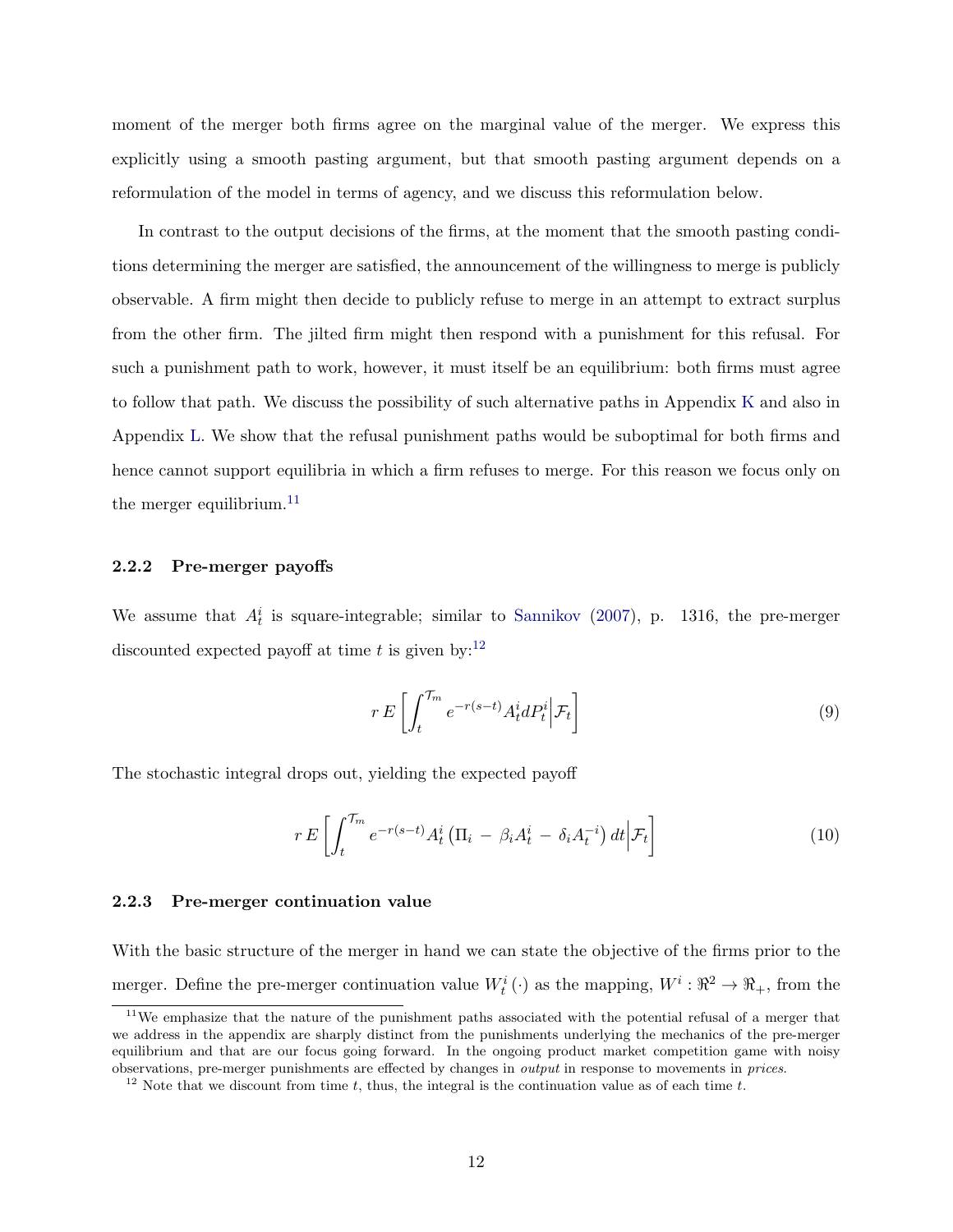set of state vectors  $X_t \in \mathbb{R}^2$ , to firm i's time t payoff in the continuous-time game.

$$
W^{i}\left(X_{t}\right) \ = \ \sup_{A^{i}\in H^{2}, T_{m}^{i}, \xi_{T_{m}}^{i}} \ \mathbb{E}\left[r\int_{t}^{T_{m}^{i}} e^{-r(s-t)} A_{s}^{i}\left(\Pi_{i} \ - \ \beta_{i} A_{s}^{i} \ - \ \delta_{i} A_{s}^{-i}\right)ds + e^{-r(T_{m}^{i}-t)}\xi_{T_{m}^{i}}^{i}\left(\pi_{m} - k\right)\middle|\mathcal{F}_{t}, A^{-i}\right] \tag{11}
$$

,

where  $H^2$  is the space of square-integrable real-valued functions on the action set  $\mathcal{A}_i \subset \mathbb{R}_+$ .

## 2.3 The formal problem and definition of equilibrium

The problem we consider is that of finding the maximal set of payoffs attainable in equilibrium in the repeated game between the two firms, subject to the constraint that players' continuation values can never fall below the merger line. This is because continuing to play the collusion equilibrium nets the firms more profit than merging due to the fixed cost of merging, insofar as every equilibrium point above the merger line dominates at least part of the merger line.

At the merger line, the continuation values are by definition equal in the merger and no-merger states and so the merging does not affect the instantaneous outcome. However the *marginal* impact of merging must also be accounted for, and this is expressed as the requirement that the shares garnered by each firm at the moment of the merger must be locally optimal for each, conditional on the other firm's strategy. More formally, we can define the game as follows.

**Definition 1** A duopoly Markov merger game is a repeated game with two firms  $i \in \{1,2\}$  and stage game for every  $t \in [0,\infty)$  that is a tuple

$$
\{(\mathcal{A}_i)_{i \in \{1,2\}}, (g_i)_{i \in \{1,2\}}, (P_t^i)_{i \in \{1,2\}}\},\
$$

where  $(A_i)_{i\in\{1,2\}}$ , is the space of square-integrable action functions of player i,  $g_i$  is the instan-taneous payoff of player i from [\(5\)](#page-9-2), and  $(P_t^i)_{i \in \{1,2\}}$  is the price process equations [\(1\)](#page-8-2)–[\(2\)](#page-8-3) adapted to the filtration F generated by  $(\zeta_t^1, \zeta_t^2)$  resulting in public information histories as determined by  $(3)$ – $(4)$ , with discounted expected payoffs in  $(9)$ , and in addition a tuple

$$
\{\mathcal{T}_m^1, \mathcal{T}_m^2, \xi^1, \xi^2, S^1, S^2\},
$$

such that at any moment t, firms choose a publicly observable signal  $S_t^i$  from the set  $\{$  "do not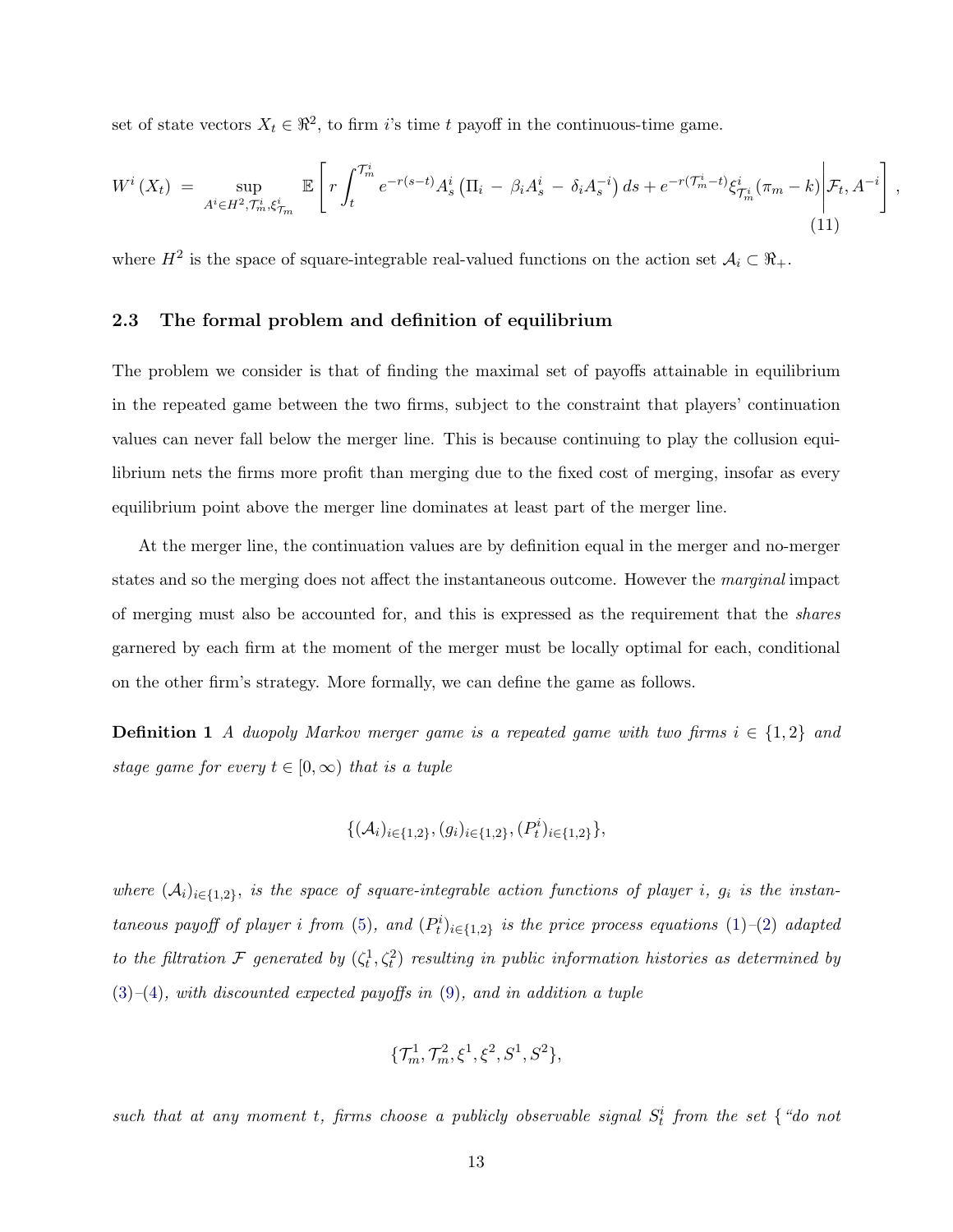merge," "agree to merge"} with shares  $\{\xi_t^i, 1 - \xi_t^i\}$  and where  $\mathcal{T}_{m}^1$  and  $\mathcal{T}_{m}^2$  are the stopping times defined as the first time the signal  $S^i$  = "merge" is chosen by firm i.

Thus, a Markov merger game is similar to Sannikov's game in the run-up to the merger, during which time the firms can be thought of as sending the "do not merge" signal (or at least one of them). At the moment of the merger, they both send the "merge" signal along with the choice of the sharing rule, and the merger takes place, and is irreversible.

We turn now to the definition of equilibrium, which is simply Sannikov's definition expanded to encompass the merger stopping time.

## Definition 2 A Markov merger game equilibrium consists of:

- a profile of public strategies  $A = (A^1, A^2)$  such that  $A^i$  maximizes the expected discounted payoff of player i prior to the merger given the strategy  $A^{-i}$  of his opponent after all public histories. [\[Sannikov](#page-31-0) [\(2007\)](#page-31-0) p. 1292], and in addition,
- firms merge only if both firms simultaneously play "agree to merge" with shares  $(\xi_{\mathcal{T}_m}^1,\xi_{\mathcal{T}_m}^2)$ such that  $\xi_{\mathcal{T}_m}^2 + \xi_{\mathcal{T}_m}^1 = 1$ ;
- the stopping times  $\mathcal{T}_m^1$  and  $\mathcal{T}_m^2$  are optimal for firm 1 and firm 2 respectively;
- the stopping times are identical, that is  $\mathcal{T}_m^1 = \mathcal{T}_m^2 = \mathcal{T}_m$ ;
- merging does not Pareto-dominate continuation prior to the merger.

It is key that, combined with knowledge of the public history  $X_t$ , means that the player i knows the rival's recommended action  $A_t^{-i}$ , which is validated in equilibrium. Moreover, we note that, as with [Fudenberg, Levine, and Maskin](#page-30-2) [\(1994\)](#page-30-2), our equilibrium concept is a version of subgame perfection in that strategies are conditional on histories at every time t; we refer to it as Markovian due to the existence of a state process, but this requires additional exposition that we provide below.

While the largest equilibrium set is driven by the following sharing rule along the merger line,

$$
W_{\mathcal{T}_m}^1 + W_{\mathcal{T}_m}^2 = (\pi_m - k)
$$
\n(12)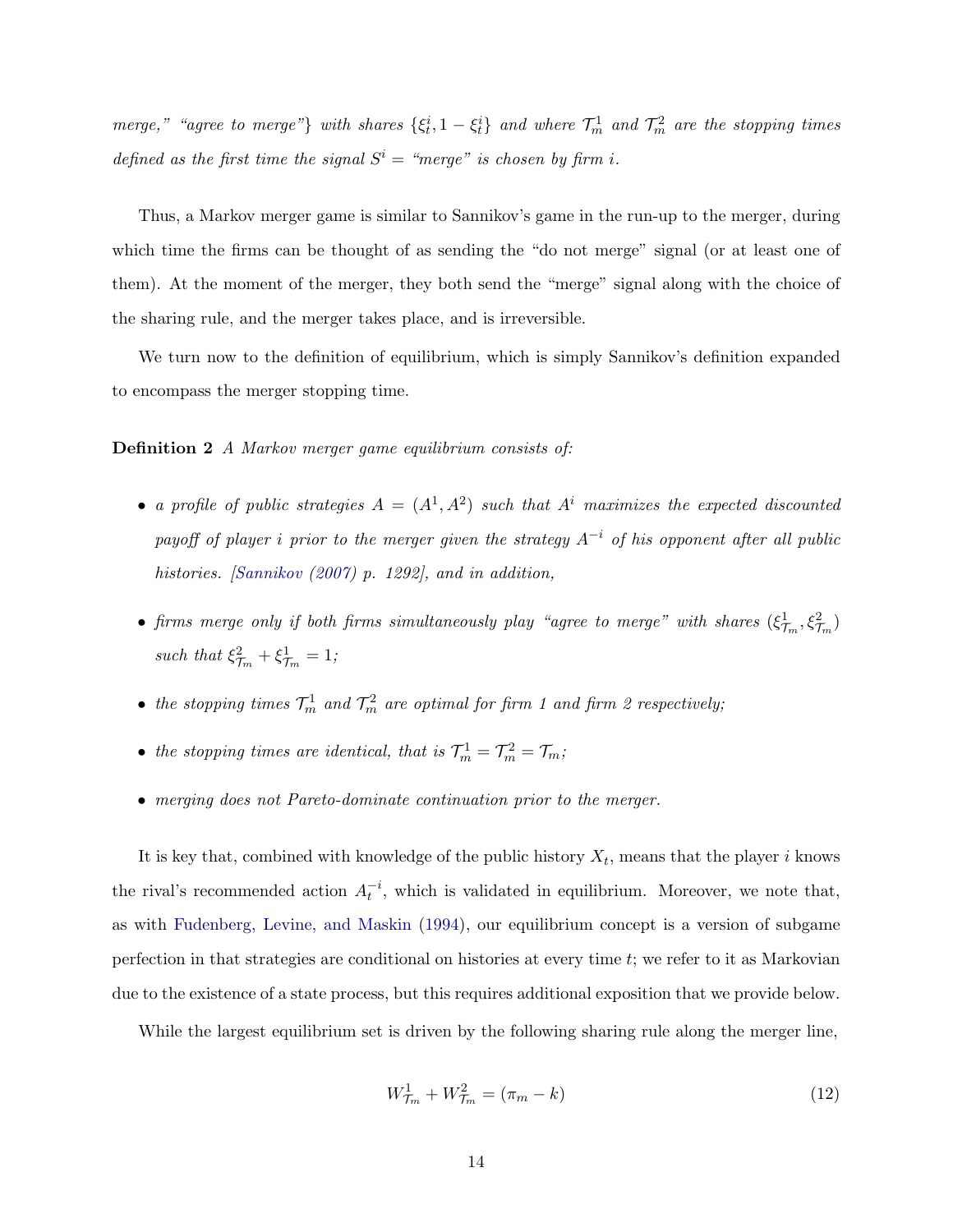it is unclear how to ensure that, in equilibrium, the firms agree to merge *simultaneously*; our definition does not impose this simultaneity. Our solution procedure transforms the model to characterize optimality, as is commonly the case with optimal stopping problems, by a smooth-pasting condition at the potential merger time that holds for both firms. It is then straightforward to show that the smooth-pasting condition is satisfied simultaneously, resulting in simultaneity of the stopping times.

The final item in the definition, concerning Pareto optimality, relates to the special character of the moment of the merger. Specifically, the decision to merge is public, with both firms undertaking the decision to merge simultaneously and at the same moment ceasing their private production decisions. One might ask on general principle, why don't firms simply merge at the start of the game? The answer to this question is evident from examining Figure [1:](#page-7-0) starting from any point on the equilibrium manifold that terminates in the merger, merging is not Pareto improving.

This is not true, however, for the no-merger manifold: it extends below the merger line and from any such lower point there is a selection of points on the merger line that can be attained by agreeing on a point and merging, with the merger target point somehow determined by a bargaining solution, such as the one in [Thijssen](#page-31-3) [\(2008\)](#page-31-3). This in turn destroys the equilibrium character of the manifold, because the continuation values on the manifold must discount the merger target point and thus must terminate on that point, contradicting the fact that the merger entails a jump to that point. We expand further on this point in Appendix [L.](#page-49-0)

Thus, any equilibrium must continuously approach the merger line. This in turn requires that the smooth pasting condition be satisfied. We expand on these remarks in Appendix [K.](#page-46-0)

## 3 Solution

This section discusses the solution to the dynamic game using stochastic calculus, in two stages. We motivate our approach by first stating an equivalent "planner" or agency problem.<sup>[13](#page-15-0)</sup>

<span id="page-15-1"></span>
$$
W^{i}\left(X_{t}\right) \ = \ \sup_{A_{t}^{i}, \mathcal{T}_{m}^{i}} \ \mathbb{E}\left[r\int_{t}^{\mathcal{T}_{m}^{i}} e^{-r(s-t)}g_{i}\left(A_{s}^{i}, A_{s}^{-i}\right)ds + e^{-r(\mathcal{T}_{m}^{i}-t)}\xi_{\mathcal{T}_{m}^{i}}^{i}\left(\pi_{m}-k\right)\middle|\mathcal{F}_{t}, A^{-i}\right],\tag{13}
$$

<span id="page-15-0"></span> $^{13}\mathrm{See}$  footnote [5.](#page-5-0)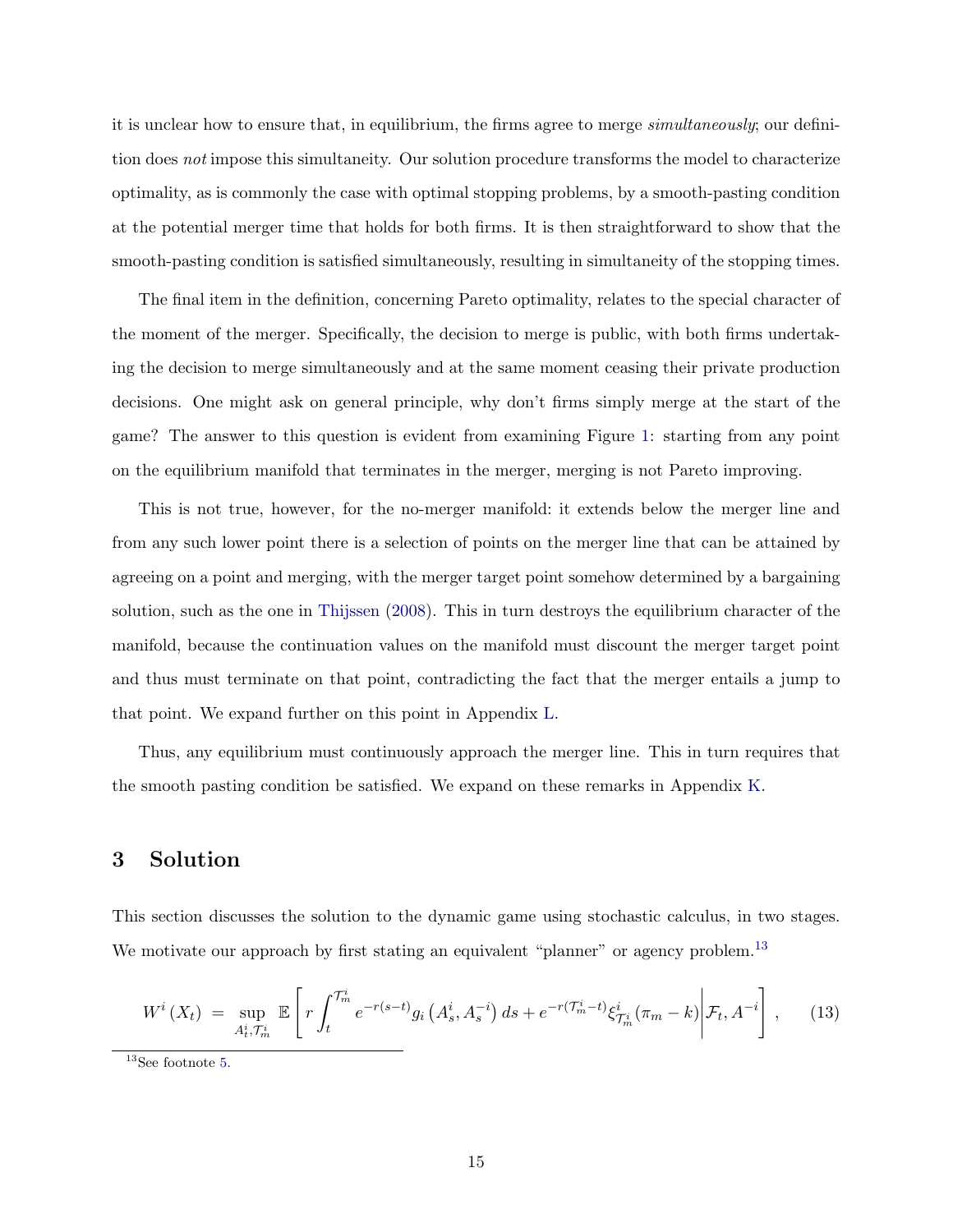subject to

<span id="page-16-1"></span>
$$
w^{-i} = \sup_{A_t^{-i}} \mathbb{E}\left[r\int_t^{\mathcal{T}_m^i} e^{-r(s-t)}g_i\left(A_s^{-i}, A_s^i\right)ds + e^{-r(\mathcal{T}_m^i - t)}(1 - \xi_{\mathcal{T}_m^i}^i)(\pi_m - k)\middle|\mathcal{F}_t, A^i\right],\tag{14}
$$

where  $w^{-i}$  is the promised utility to the rival firm at time t. Notice that the stopping time is chosen by the "principal," firm i. There is a symmetric problem for the rival firm  $-i$ . <sup>[14](#page-16-0)</sup>

One could conventionally solve the principal's problem using stochastic calculus: state the Hamilton-Jacobi-Bellman equation associated with the objective [\(13\)](#page-15-1) with the appropriate state and solve. What is not so obvious is how to express the rival firm's promised utility constraint [\(14\)](#page-16-1) in stochastic calculus terms.

We take a two-stage approach. In the first stage we solve the maximization problem of the rival as expressed in [\(14\)](#page-16-1) using stochastic calculus, treating the public information process  $X_t$  as the state variable for that problem, taking the rival's action profile as given. The solution of the rival's HJB equation can then be substituted into the Ito expansion of the rival's continuation value process  $dW_t^{-i}$ ; this process then becomes the *state* process for the "principal," firm i in the second stage of the solution process.

The details of the two-stage solution procedure are as follows.

- Stage 1 (i) Solve the conventional profit maximization problem in [\(14\)](#page-16-1) for each firm, taking the other firm's action profile as given, using the public signal vector  $X_t$  as the state vector, thus satisfying incentive compatibility;
	- (ii) use the solution of the firm optimization problem to state the continuation-value process for each firm,  $W_t^i$ , in terms of the state vector  $X_t$ , that is, *promise-keeping*;
	- (iii) demonstrate that simultaneous promise-keeping implies a singular volatility matrix, or enforcement, restricting the structure of the continuation-value process vector  $W_t$  locally to a one-dimensional manifold in the space of processes adapted to  $\mathcal{F}_t$ .

The singularity of the volatility matrix is important in two senses. The first is that the con-

<span id="page-16-0"></span><sup>&</sup>lt;sup>14</sup>We note that formally, both the action profile  $A^i$  is a *process* conditional on the public information history, and also that the stopping time  $\mathcal{T}_{m^i}$  is itself a process, also conditional on the history, and that the optimization is over these processes. As a practical matter however, the solution of the model ends up using optimal control methods that pin these processes down at each time  $t$  and determine the optimal stopping time via smooth pasting.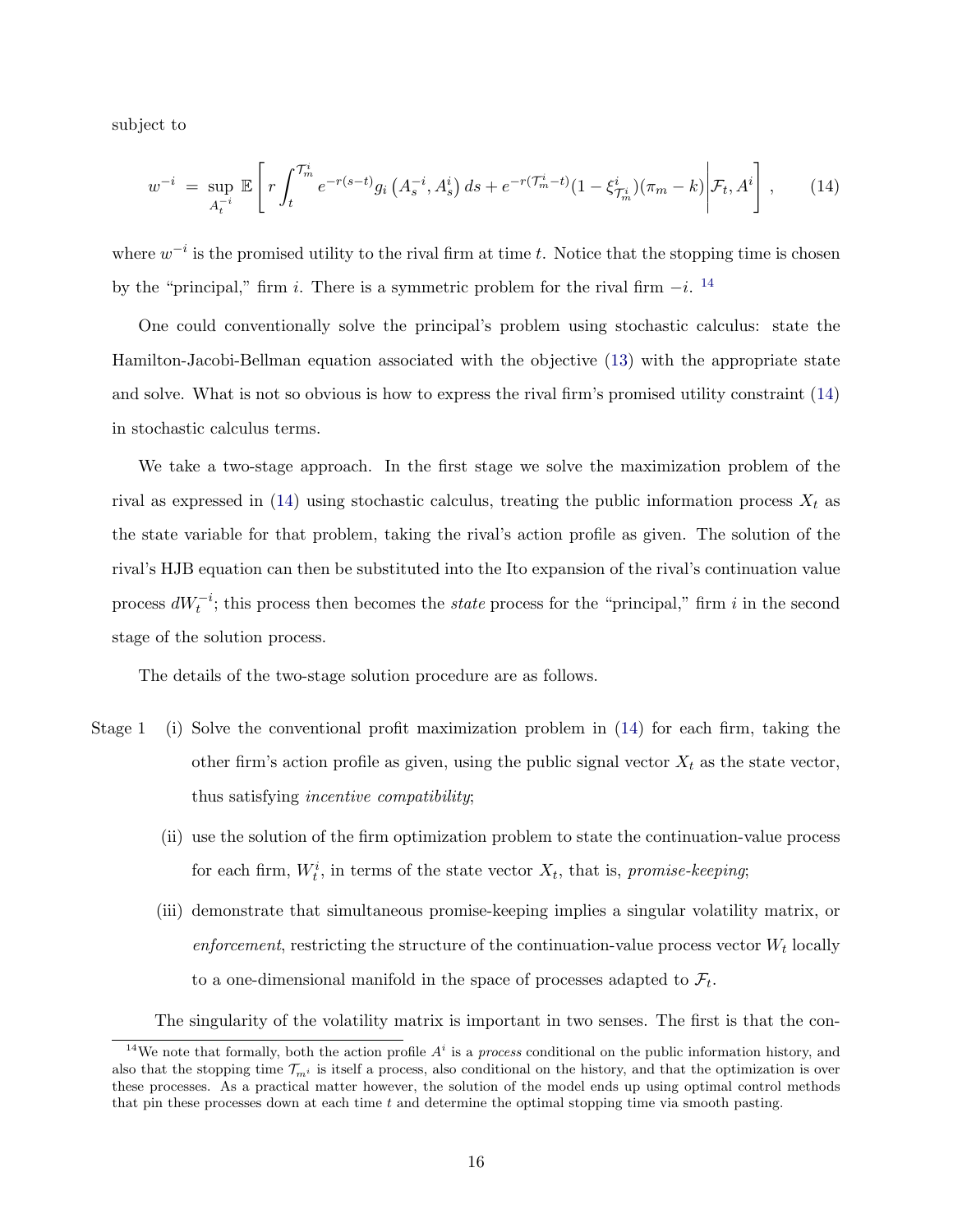tinuation values are restricted to a locally unique direction by the requirement of incentive compatibility. When a firm punishes the other firm due to a movement in prices, the other firm must agree to the punishment with a synchronous output adjustment. The result is that the movement of each firm's continuation value is restricted to movement in a single dimension, even though the continuation values occupy a two-dimensional plane. More concretely, a movement of one of the shock processes, say  $dZ_t^1$ , affects *both* continuation values via the volatility matrix as is evident in equation [\(B.15\)](#page-33-0), but in a coordinated way due to the singularity of the matrix. The singularity of the matrix thus has the mathematical effect of reducing the dimension of movement of the continuation values locally to a line, and this line is eventually explicitly characterized by a differential equation. It also expresses the economic effect of requiring incentive compatibility in the equilibrium.

The second important sense is that it allows us to undertake the later transformation to the agency formulation because there is then a one-to-one mapping from the state vector  $X_t$  to the continuation value vector  $W_t$  that is essential for our agency construction.

- Stage 2 (i) Using the single-dimensionality of the enforcement manifold, implicitly map the state vector  $X_t$  into the continuation-value vector  $W_t$  using calculus arguments, so that a firm's continuation value process  $W_t^i$  is implicitly expressed as a function of the rival firm's continuation value  $W_t^{-i}$ , i.e. as well as its own continuation value  $W_t^i$ , implicitly construct a mapping  $\mathcal{M}: X_t \mapsto W_t$  and noting that  $\mathcal M$  is invertible;
	- (ii) pose the profit maximization problem for each firm as an agency problem with the rival firm's transformed continuation value as the state process;
	- (iii) solve the principal's optimal stopping problem using value-matching and smooth-pasting conditions and verify that an optimum is attained;
	- (iv) characterize the manifold stemming from the main differential equation implied by the simultaneous solution of the principal's problem for both firms, and also the simultaneity of merger decisions;
	- (v) verify the equilibrium by noting that the inverse mapping  $\mathcal{M}^{-1}$  implies that the firms' actions are optimal.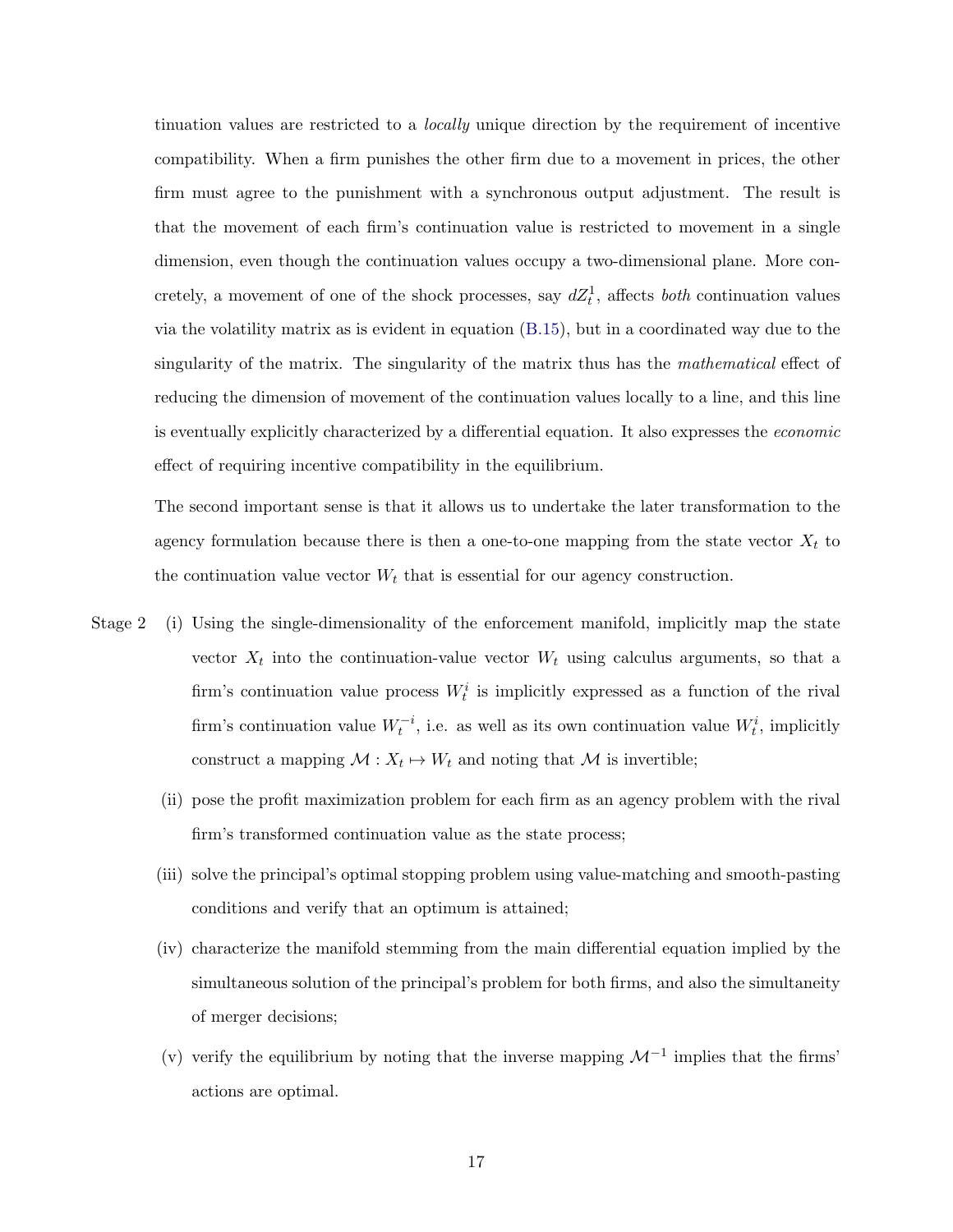The ability to express each firm's continuation value as a function of the rival's continuation value, that is, the agency construction, is key. In that case, the smooth pasting condition that expresses the marginal value of stopping, is a derivative of the continuation value with respect to the rival firm's continuation value. Because the rival firm must similarly satisfy such a condition, the two smooth pasting conditions are guaranteed to be exactly inversely related. This is what enables us to establish simultaneity.

We provide the technical details of these steps in Appendix [B.](#page-33-1)

### 3.1 Converting the main differential equation into geometric form

The nonlinearity of the model forces us to resort to numerical solutions. Like [Sannikov](#page-31-0) [\(2007\)](#page-31-0), we adopt a reformulation of the second-stage optimized Bellman equations in polar coordinates to facilitate the computation of numerical solutions in the next section. The details of these derivations, which were not provided by Sannikov, are presented in Appendix [E.](#page-40-0)

We solve the resulting ordinary differential equation system  $(E.43)$  numerically to determine the (benchmark) equilibrium manifold,  $\partial \mathcal{E}(r)$ . If merging is possible, we solve for  $\partial \mathcal{E}(r)$  subject to the boundary conditions (i.e., value-matching and smooth-pasting in equations [\(B.23\)](#page-35-0) and [\(B.28\)](#page-36-0)), which are not present in [Sannikov](#page-31-0) [\(2007\)](#page-31-0). These boundary conditions for the merger will have nontrivial effects on the firms' pre-merger strategies and values, which we study in the next section.

### 3.2 The impact of the merger on the equilibrium set

We next prove that the equilibrium manifold shrinks with the merger cost  $K$ , i.e., that the potential to merge results in a boundary condition that translates into reduced punishments and therefore reduced collusion. Denoting the boundary of the equilibrium manifold  $\partial \mathcal{E}_{\text{M}}^K$  for the merger model, and  $\partial \mathcal{E}_{NM}$  for the no-merger model, we obtain the following result (the proof is in Appendix [I\)](#page-45-0).

<span id="page-18-0"></span>Proposition 1 The Markov merger equilibrium set is strictly contained inside the no-merger Markov equilibrium set and shrinks with the merger cost K, that is, for  $K' > K$ ,

$$
\partial \mathcal{E}_M^K \subset \partial \mathcal{E}_M^{K'} \subset \partial \mathcal{E}_{NM} \tag{15}
$$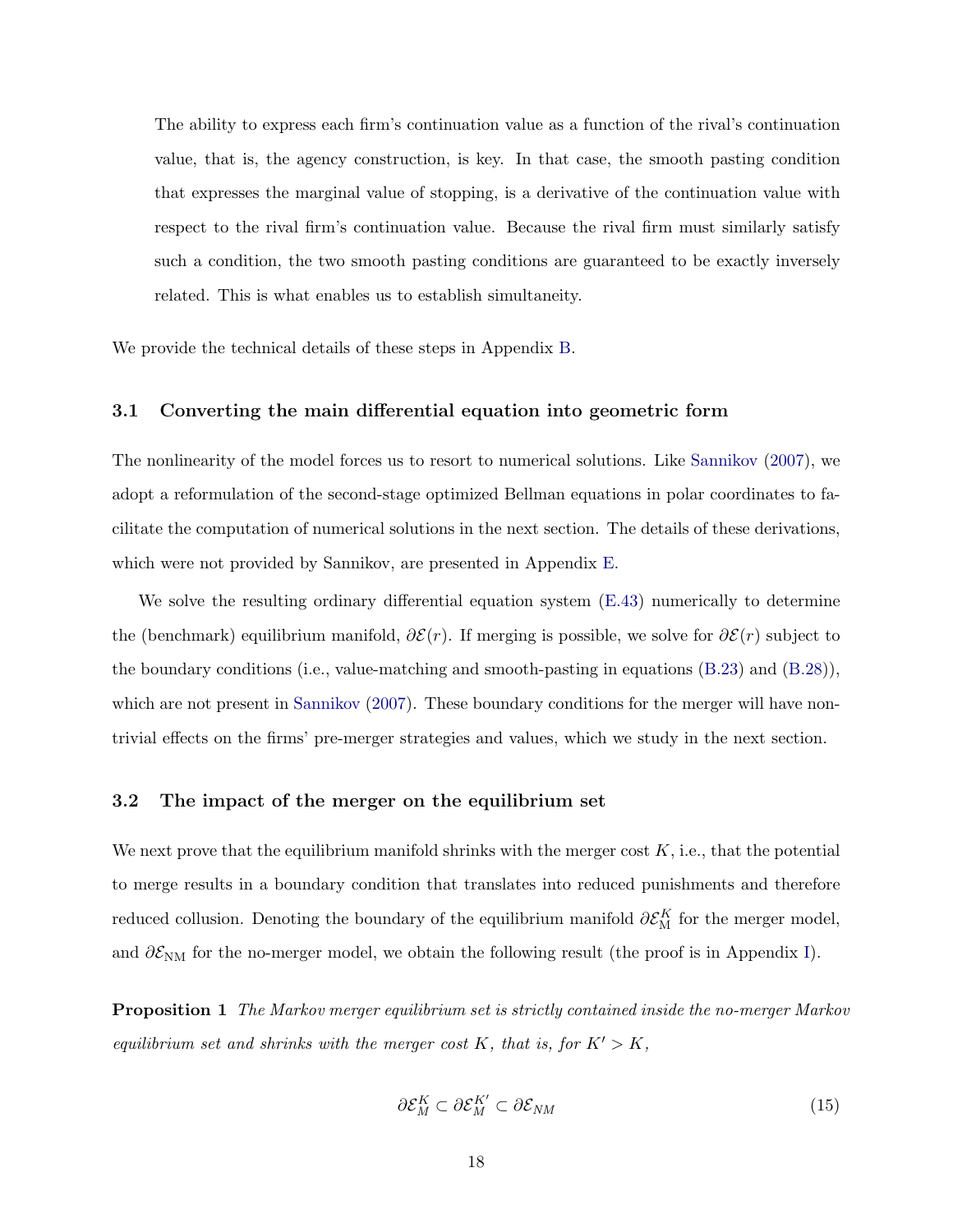The result is illustrated most clearly in Figure [1:](#page-7-0) the fixed cost of merging is lower in the right hand panel, and it is apparent that the merger manifold shrinks relative to the high-cost case, with the key observation that in the low-cost case in the right hand panel, the merger manifold has moved away from the no-merger manifold.

The fact that the continuation values of both firms in the no-merger equilibrium manifold exceed the continuation valuations in the collusion region in the merger equilibrium might lead firms to want to conclude an agreement to never merge. This cannot be an equilibrium.

Corollary 1 Never merging is not an equilibrium.

Proof: In the no-merger equilibrium the price war region of the equilibrium manifold extends below the merger line. If the firms attain the price war state then there exists a point on the merger line entailing monopoly profit shares that make both firms better off relative to the price war. (See Appendix [K](#page-46-0) and Appendix [L](#page-49-0) for further discussion.)  $\Box$ 

## 4 Implications

#### 4.1 The no-merger equilibrium

To begin our numerical analysis, we solve for the equilibrium of the benchmark model without mergers. The benchmark model's solution to the differential equation [\(E.43\)](#page-40-1) is characterized by an equilibrium set,  $\partial \mathcal{E}(r)$ , that forms a manifold in the space of continuation values,  $(W^1, W^2)$ , as seen in Figure [2.](#page-20-0) We assume a baseline environment with symmetric demand functions and the following parameter values:  $\Pi_1 = 30$ ,  $\Pi_2 = 30$ ,  $\beta_1 = 2$ ,  $\beta_2 = 2$ ,  $\delta_1 = 2$ ,  $\delta_2 = 2$ ,  $\sigma_1 = 1$ ,  $\sigma_2 = 1$ , and  $r = 1$ .<sup>[15](#page-19-0)</sup> The static Nash equilibrium in the duopoly stage game is (5, 5) in the baseline environment. This generates continuation values of  $\pi_{d,i} = 50$  for each firm  $i = 1, 2$  (or 100 for both firms).

Figure [2](#page-20-0) displays the equilibrium manifold in the benchmark case without mergers along with firm 2's output choices. Due to the symmetric demand functions, we can rotate firm 2's output choices around the 45 degree line to obtain firm 1's output choices. In the northeast stretch of the

<span id="page-19-0"></span><sup>&</sup>lt;sup>15</sup>Our symmetric example differs from Sannikov's (2007) asymmetric example, the parameter values of which are  $\Pi_1 = 25, \Pi_2 = 30, \beta_1 = 2, \beta_2 = 2, \delta_1 = 1, \delta_2 = 2, \sigma_1 = 1, \sigma_2 = 1, \text{ and } r = 1.5.$  While the baseline parameter choices could be motivated in detail, we omit this for the sake of brevity. The model's results and implications vary quantitatively but not qualitatively with parameters.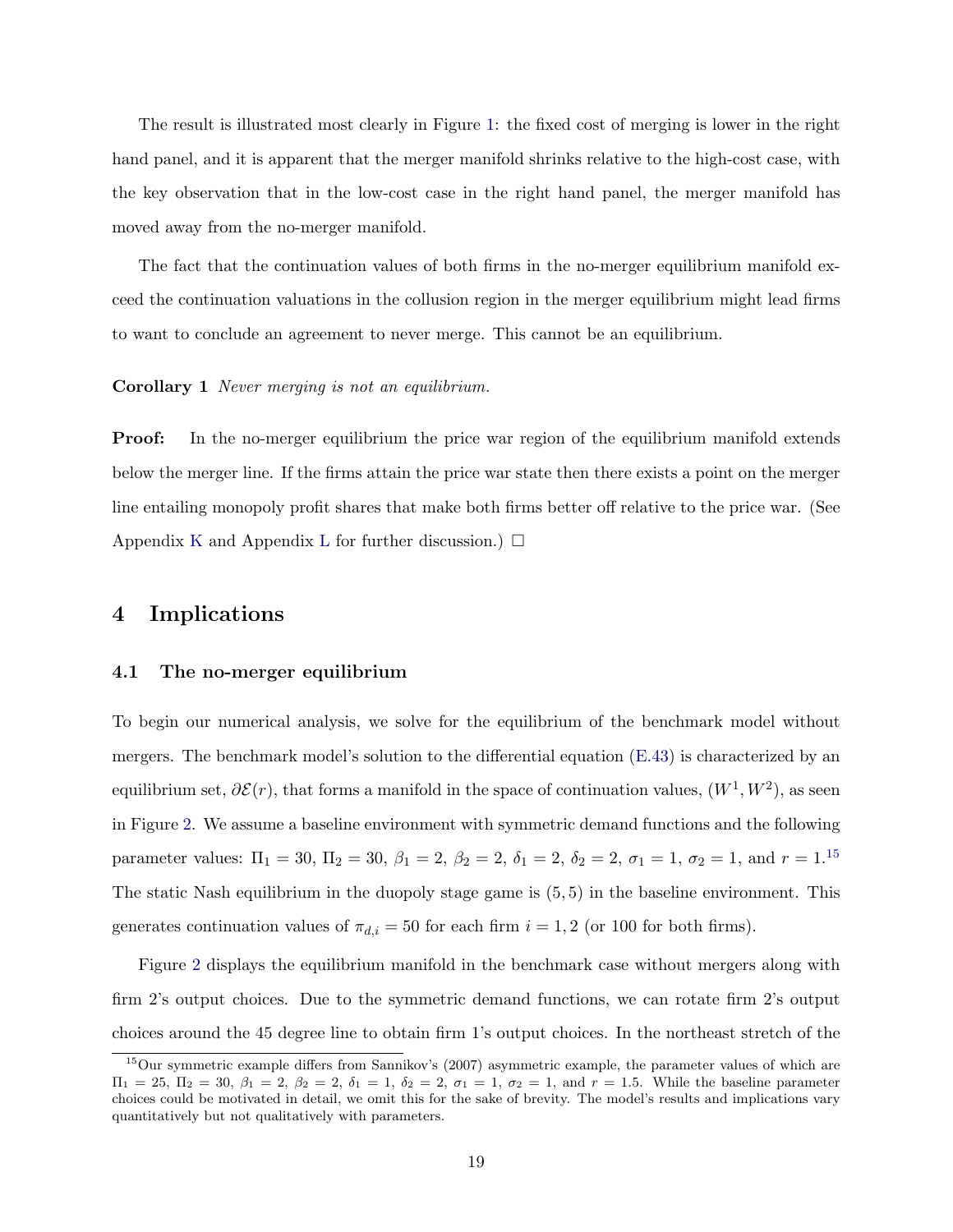<span id="page-20-0"></span>

Figure 2. No-merger equilibrium manifold and outputs

This figure plots the no-merger equilibrium manifold (blue, solid line). Firm 2's output choices are outside the equilibrium manifold. Due to the symmetric demand functions, we can rotate firm 2's output choices around the 45 degree line to obtain firm 1's output choices. The static Nash equilibrium's output choices of (5,5) are depicted by N in terms of the continuation values of (50, 50). We use the baseline environment in which  $\Pi_1 = 30$ ,  $\Pi_2 = 30$ ,  $\beta_1 = 2, \beta_2 = 2, \delta_1 = 2, \delta_2 = 2, \sigma_1 = 1, \sigma_2 = 1, \text{ and } r = 1.$ 

equilibrium manifold the firms cooperate, with output levels around 4 and hence are collusive. On the opposite side of the equilibrium manifold, that is, in the southwest stretch, they engage in a price war, in which output levels are around 10 and hence non-collusive.

In the upper right region of  $\partial \mathcal{E}(r)$  in Figure [2,](#page-20-0) output is low for both firms in that it sums up to about 8. That is, the firms approach the monopoly output, which is, according to equations [\(6\)](#page-10-1),  $a_i^* = 3.75$  for each of the two firms (or 7.5 for both firms). Their continuation values are consequently higher, (around (56,56) at the midpoint of the market-sharing region) than in the static duopoly's Nash equilibrium, which corresponds in terms of continuation values to (50, 50), depicted by N in the figure. The monopoly value of the two firms is  $\pi_m = 112.5$  and is depicted by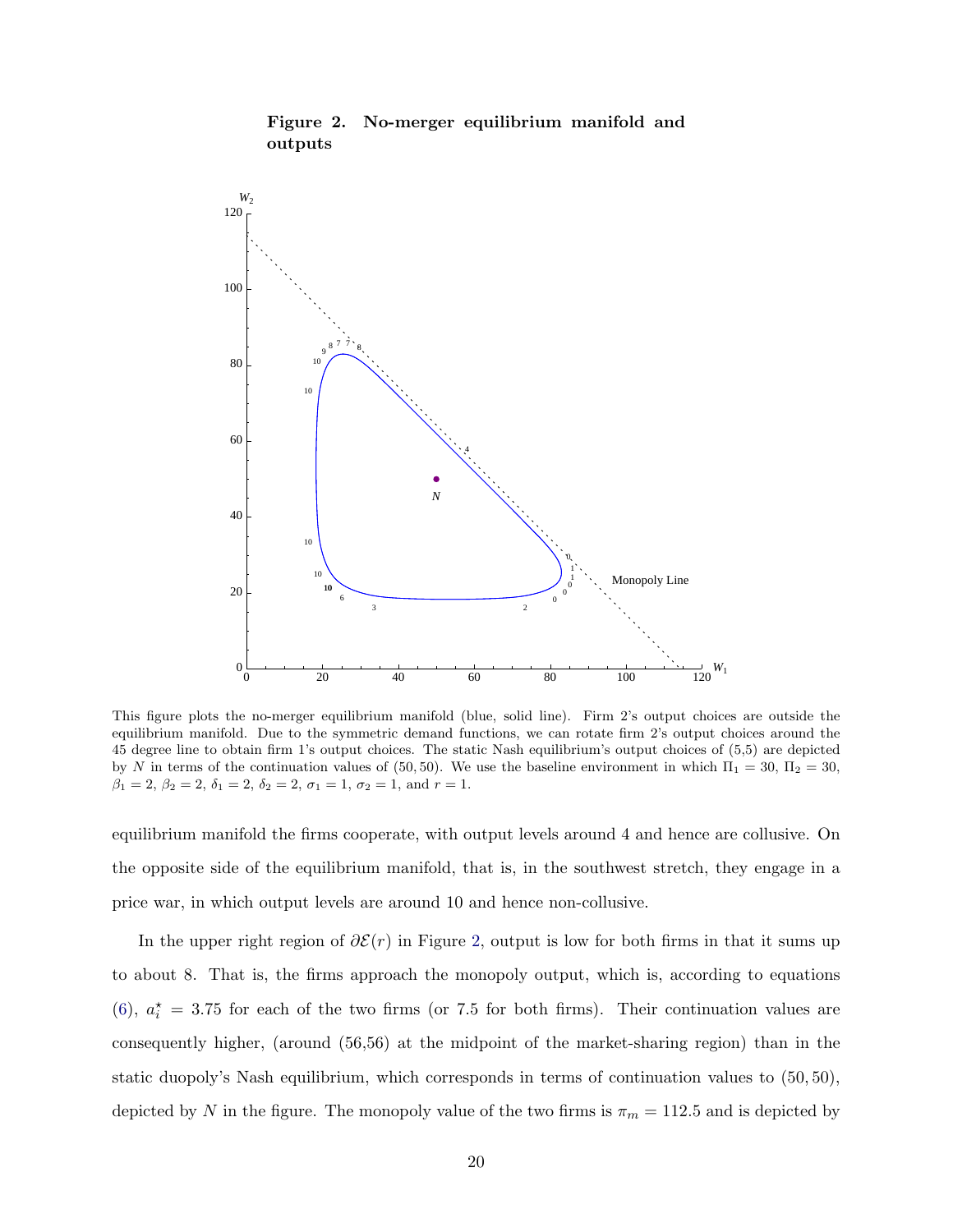the (dotted) monopoly line for all (feasible) sharing rules in the unit interval. Clearly, the monopoly value is unattainable in either the dynamic or the static duopoly. It is evident that, in this region, when a firm's continuation value increases, its market share also increases. Therefore, firms are tempted to overproduce, moving away from the center of the market-sharing region.

In the upper left segment of  $\partial \mathcal{E}(r)$  in Figure [2,](#page-20-0) firm 2 obtains the maximal continuation value of almost 83, while the continuation value of firm 1 equals about 25. At that point, firm 1 underproduces, while firm 2 overproduces relative to the duopoly and monopoly quantities. Output is asymmetric: at the lower right, for example, firm 1's output is high (i.e., 10) and firm 2's is low (i.e., 0). In the lower right segment of the equilibrium manifold, firms thus display similar strategies with the roles of firm 1 and 2 reversed, namely with firm 1 the incumbent and firm 2 as the entrant.

At the intersection of  $\partial \mathcal{E}(r)$  with the 45 degree line, firms engage in a price war in that both firms aggressively overproduce. Their output levels are (10,10) and substantially exceed the (static) duopoly outputs of (5,5), which leads continuation values to drop well below (25,25).

### 4.2 The merger equilibrium

We continue our analysis by solving the differential equation  $(E.43)$  for the equilibrium manifold,  $\partial \mathcal{E}(r)$ , with mergers by incorporating the boundary conditions for value-matching and smoothpasting in equations [\(B.23\)](#page-35-0) and [\(B.28\)](#page-36-0). When the merger occurs, both firms share (net of the merger cost) the value of the resulting monopoly stage game without imperfect information. This yields the *merger line* in equation [\(B.26\)](#page-36-1), which corresponds to the monopoly line,  $\pi_m$ , minus the cost of merging,  $k$ , and is represented by the red, dashed line in the figure for all feasible sharing rules in the unit interval. If firm 1, for example, captures more of the merger gains, then the merger point will more likely lie on the lower right section of the line; conversely, if firm 2 captures more of the gains, then the merger point is more likely to be on the upper left section of the line.

Figure [3](#page-22-0) illustrates how firms anticipate the impending merger. As we demonstrated in Proposition [1](#page-18-0) and in our discussion of Figure [1](#page-7-0) in the introduction, the equilibrium manifold with mergers is entirely contained inside the original no-merger equilibrium manifold in Figure [2.](#page-20-0) This means that some of the collusion profits attainable in the no-merger equilibrium are not attainable in the merger equilibrium, while some of the non-collusion costs (due to potential price wars) are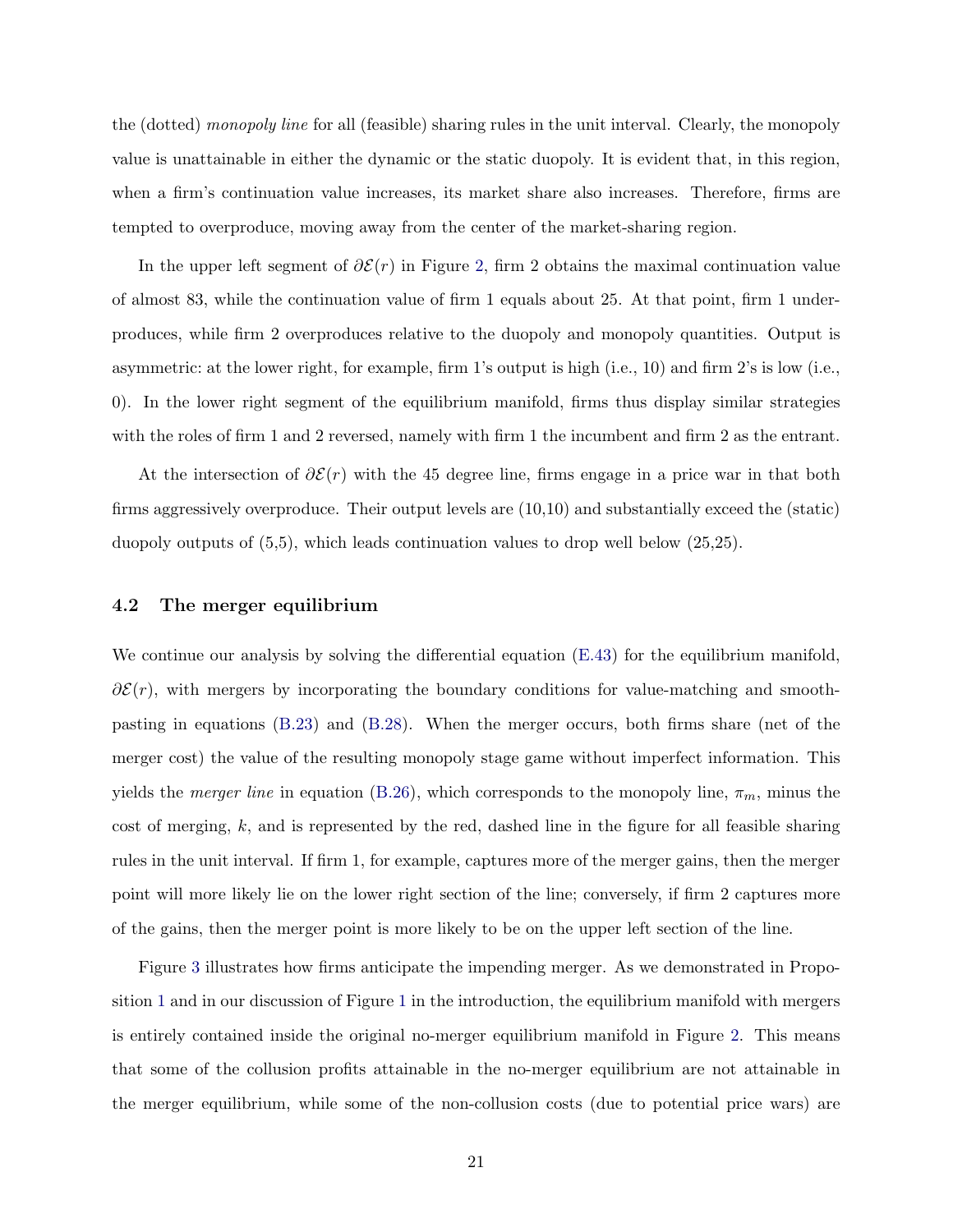<span id="page-22-0"></span>

Figure 3. Merger equilibrium manifold and outputs

This figure plots the merger equilibrium manifold (blue, solid line), the monopoly line (black, dotted line), and the merger line (red, dashed line) for a merger cost of  $k = 24$ . Firm 2's output choices are outside the equilibrium manifold. Due to the symmetric demand functions, we can rotate firm 2's output choices around the 45 degree line to obtain firm 1's output choices. The static Nash equilibrium's output choices of  $(5,5)$  are depicted by N in terms of the continuation values of (50, 50). We use the baseline environment in which  $\Pi_1 = 30$ ,  $\Pi_2 = 30$ ,  $\beta_1 = 2$ ,  $\beta_2 = 2$ ,  $\delta_1 = 2, \delta_2 = 2, \sigma_1 = 1, \sigma_2 = 1, \text{ and } r = 1.$ 

avoided in the merger equilibrium. Intuitively, this stems from the weaker punishments inherent in the equilibrium with mergers. The punishments are weaker because the opportunity to merge eliminates the severe punishments in the price-war regime.

The (upper right) market-sharing region of the equilibrium manifold, which now reflects the possibility of a merger, is slightly less stretched out in Figure [3](#page-22-0) compared with Figure [2.](#page-20-0) The firms trade off being the production leader in this noisy duopoly against being punished for deviating. As in the no-merger equilibrium, total output stays low at around 8, which is again close to the optimal monopoly output of 7.5. In other words, the market-sharing regime, in which firms' optimal output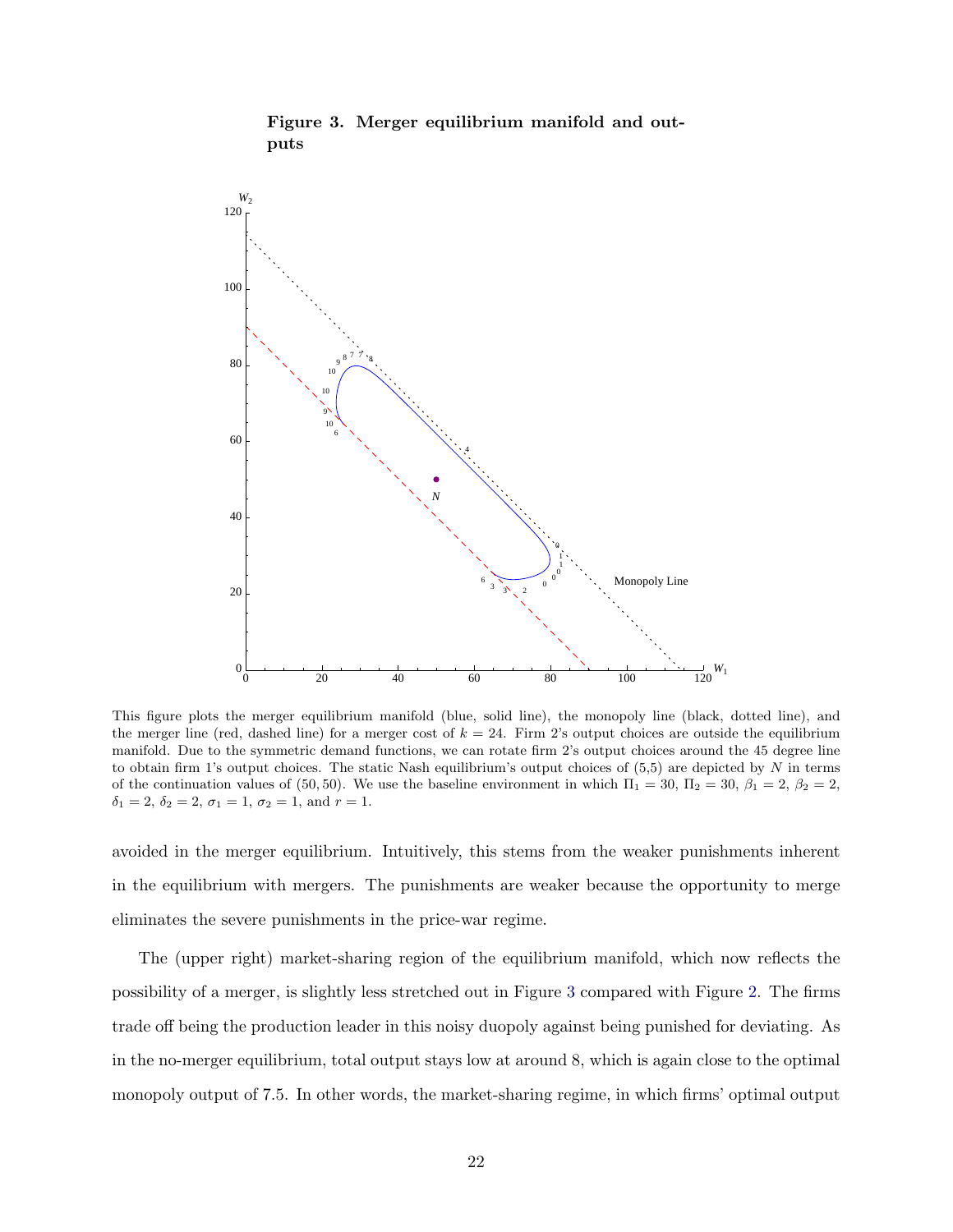levels are highly collusive, is similarly large relative to one without an anti-competitive merger, as in the previous figure. Moreover, as the entrant and incumbent regime is approached at the upper left region, total output increases to 10 and finally to 12 and 13 in the contestability region. But then total output declines slightly again to 12 just before the merger line is smoothly pasted to the equilibrium manifold. Thus, compared with the previous figure's no-merger equilibrium manifold, total output tends to be lower in the worst stages of the dynamic game.

In practice, merger gains are often split asymmetrically between the merging firms. The model predicts this: the firm that is being punished in the contestability region gets a smaller share of the merged entity's value, because it has a smaller continuation value and hence it appears to be taken over by the overproducing firm that has a larger continuation value in the contestability region. It is therefore reasonable to designate them target and acquirer. The firm that overproduces at the right time will be rewarded by the larger share in the merged entity if the merger boundary is reached. This asymmetry is not driven by any inherent asymmetry in the demand functions, noise parameters, or other parameters, which are all symmetric: it is driven solely by the state of product market competition that the firms have attained as a result of cumulative play of the noisy duopoly game.

### 4.3 Collusion and the dearth of mergers

We next examine the stability of the no-merger and merger equilibria.<sup>[16](#page-23-0)</sup> The arrows in Figures [4](#page-24-0) and [5](#page-25-0) provide information about the stability of the regions. The length of each arrow, which corresponds to the volatility-scaled drift of the continuation value process represented in equation [\(B.15\)](#page-33-0), indicates the strength of stability. The direction of the arrows conveys information about the local stability of each region.

We can analyze these stability properties using the agency approach. Because we have expressed the equilibrium in terms of continuation values, the equilibrium manifold expresses the trade-off between the continuation value of the principal and the agent from the perspective of each firm in the implicit agency contract. The slope of the manifold is the shadow price or marginal value of increasing the continuation value of the rival. One can therefore view the continuation value of the rival as an "asset" that can be spent or saved at this price.

<span id="page-23-0"></span> $16$ Sannikov (2007) studies stability for the partnership example (see his Figure 2), but not for the duopoly example.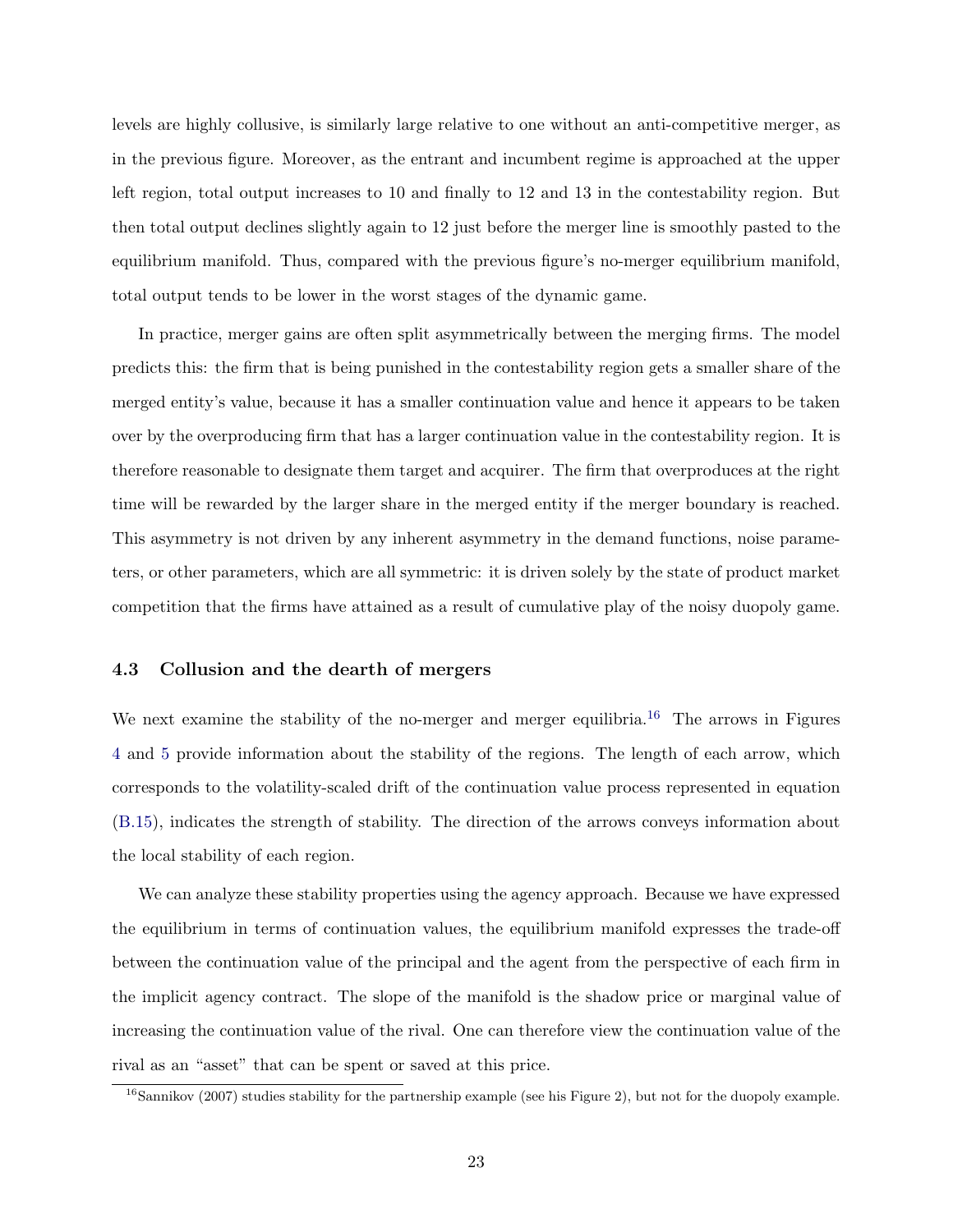<span id="page-24-0"></span>

Figure 4. No-Merger equilibrium manifold and stability

This figure plots the no-merger equilibrium manifold (blue, solid line). The gray arrows indicate the stability of the dynamic game, where the length of each arrow is the scaled drift of the value state vector. The static Nash equilibrium's output choices of  $(5,5)$  are depicted by N in terms of the continuation values of  $(50, 50)$ . We use the baseline environment in which  $\Pi_1 = 30$ ,  $\Pi_2 = 30$ ,  $\beta_1 = 2$ ,  $\beta_2 = 2$ ,  $\delta_1 = 2$ ,  $\delta_2 = 2$ ,  $\sigma_1 = 1$ ,  $\sigma_2 = 1$ , and  $r = 1$ .

Continuing with this asset interpretation, the "Stage  $2$ " agency problem for firm i is expressed in the objective [\(B.22\)](#page-35-1) with state variable  $W^{-i}$  and state process equation [\(B.21\)](#page-35-2). Examining  $(B.21)$  the "asset" interpretation is evident in the drift function: the state  $W^{-i}$  earns "interest" at rate r, but subtracting "consumption"  $g_{-i}$ , that is, the instantaneous profit flow of the rival, and these profits are reduced by increases in firm i's output  $A^i$ . Thus the first fundamental trade-off is that firm i implicitly must reward the rival firm  $-i$  with an *increase* in firm  $-i$ 's continuation value if it reduces firm  $-i$ 's current profits by increasing output.

There is a second channel that affects its optimum via the term  $-r(g_{-i} - W^{-i})\tilde{W}_{W^{-i}}^i$  in the HJB equation, [\(B.24\)](#page-35-3): the shadow price—the slope of the equilibrium manifold—is expressed in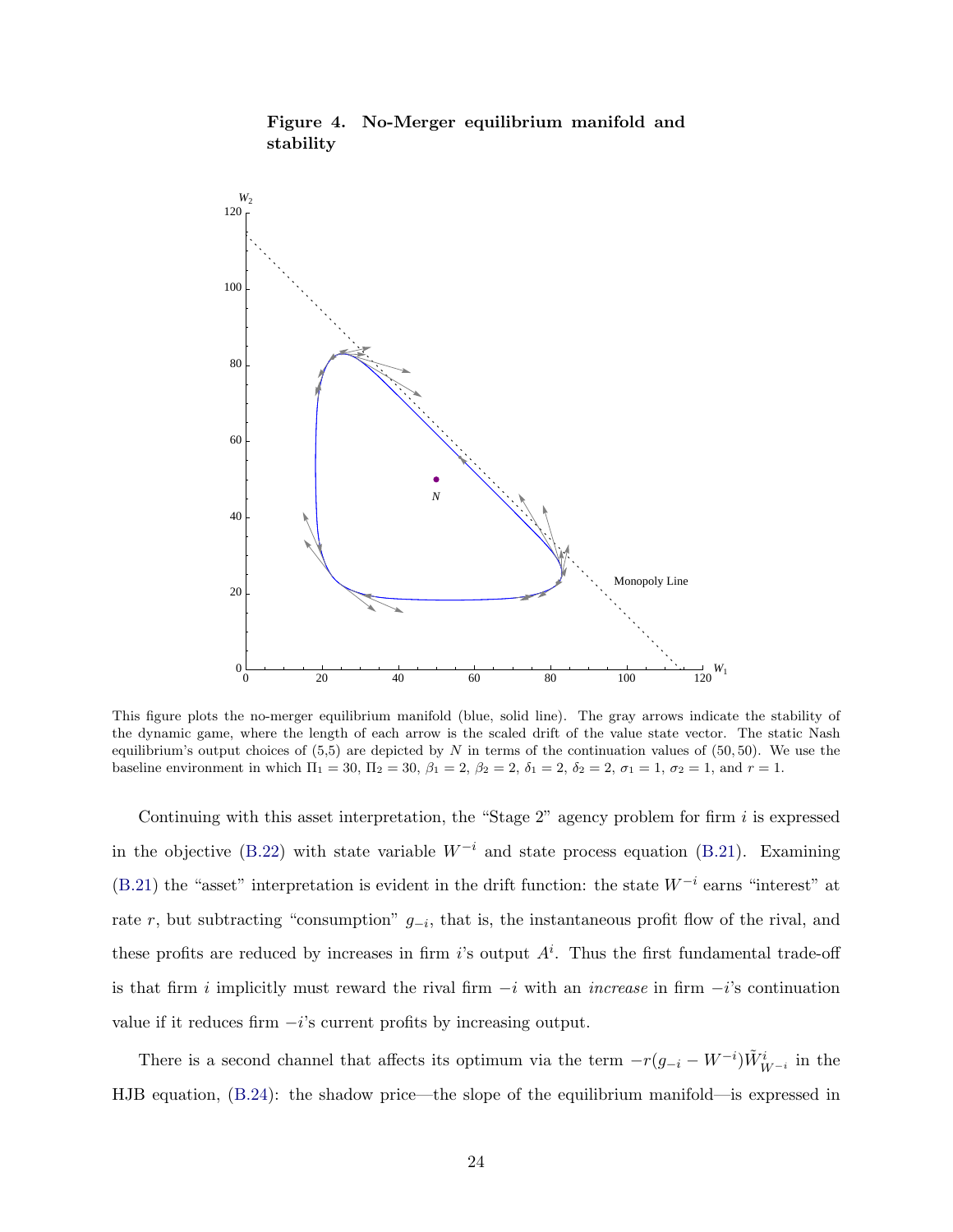<span id="page-25-0"></span>

Figure 5. Merger equilibrium manifold and stability

This figure plots the merger equilibrium manifold (blue, solid line), the monopoly line (black, dotted line), and the merger line (red, dashed line) for a merger cost of  $k = 24$ . The gray arrows indicate the stability of the dynamic game, where the length of each arrow is the scaled drift of the value state vector. The static Nash equilibrium's output choices of  $(5,5)$  are depicted by N in terms of the continuation values of  $(50,50)$ . We use the baseline environment in which  $\Pi_1 = 30$ ,  $\Pi_2 = 30$ ,  $\beta_1 = 2$ ,  $\beta_2 = 2$ ,  $\delta_1 = 2$ ,  $\delta_2 = 2$ ,  $\sigma_1 = 1$ ,  $\sigma_2 = 1$ , and  $r = 1$ .

the partial derivative  $\tilde{W}_{W-i}^i$ ; in the regions of interest, the price war region and the collusion region, we know this shadow price is negative. This has the effect of reinforcing the trade-off facing firm i: by reducing its own output it increases its own continuation value and vice versa.

These trade-offs help to clarify the stability properties of the equilibrium manifold. Consider Figure [4'](#page-24-0)s no-merger manifold and focus on the upper part of the collusion region. The arrows indicate that the firms will tend to move to the southeast, that is, toward the center of the collusion region. Examining the dynamics of the continuation value process vector in equation [\(B.21\)](#page-35-2), we see that firm 2's value state is high, and firm 1's value state is low. Firm 1 "spends" the asset—the rival's continuation value—and reduces its own output, which allows firm 2 to choose high output,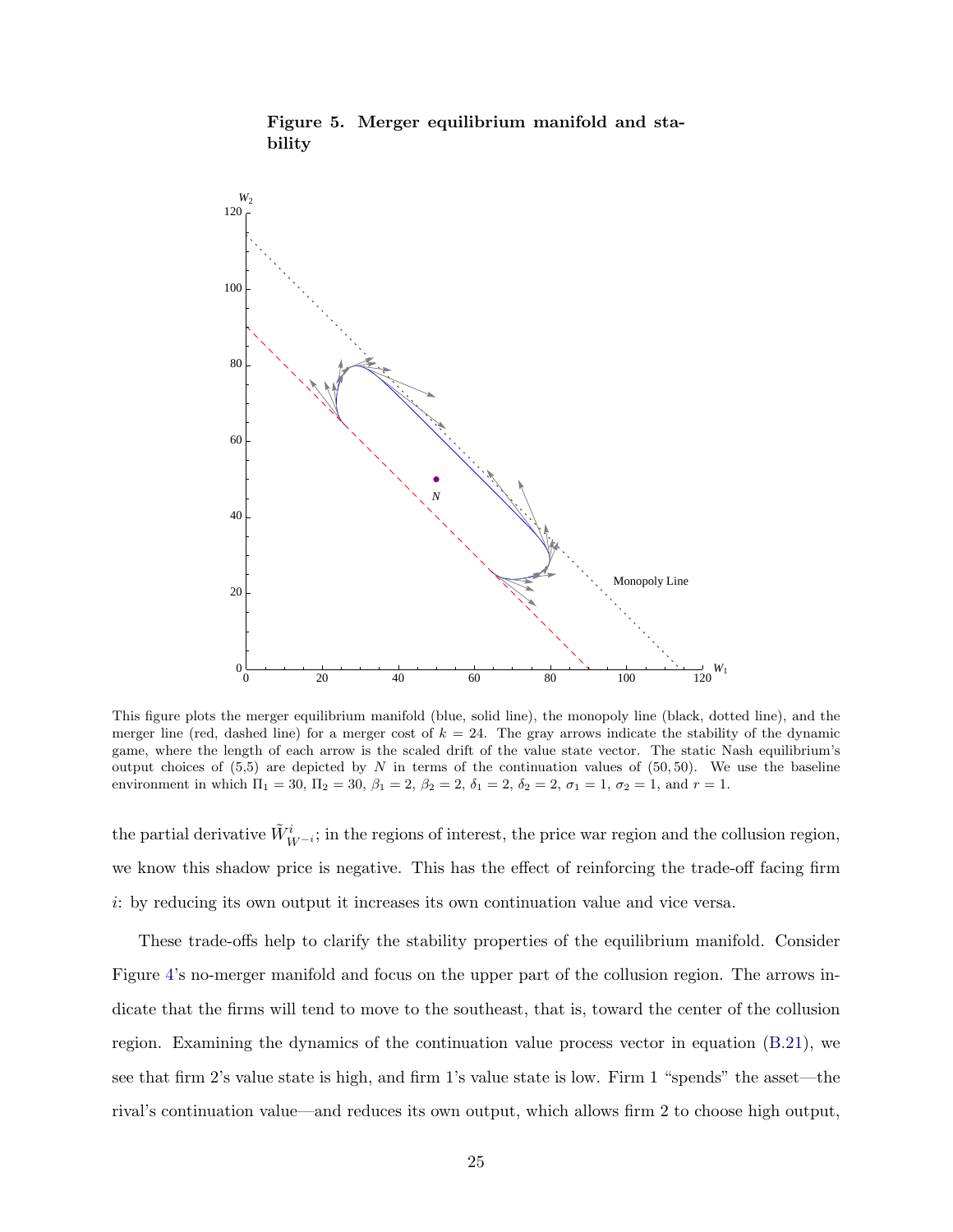resulting in a negative drift; firm 1, because its current profit is significantly reduced, has positive drift as it earns "interest;" the result is that both states drift toward the center point of the collusion region. Similarly, to the left of the price war point, firm 1's continuation value state is again low. It "saves" by reducing its own output, allowing firm 2's continuation value to accumulate.

Even though the collusive region is smaller in Figure [5](#page-25-0) than in Figure [4,](#page-24-0) because the option to merge weakens the punishments that enforce collusion and thus weakens collusion, it remains highly stable in the merger case. In addition, observe that there are two nodes where the stability flips between the collusion node and the merger node: the unstable one in the entrant and incumbent region of the equilibrium manifold, and the additional stable node in the contestability region nearer the price war or merger node. [17](#page-26-0) Comparing the stability diagrams, in both figures the instability of the contestability region makes it likely that the firms will get back to cooperating if they stray into this region. In the unlikely event that the cusp in the contestability region is crossed, a price war (or a merger if there is the potential for it) is unstable, thus making a price war (or a merger) unlikely.[18](#page-26-1)

We can therefore conclude that mergers are *rare*. This stems from two sources, both the instability of the merger nodes (which dynamically drives the equilibrium path away from the node, although not with certainty), and the collusion zone, which is far away from the merger nodes and which is stable.

### 4.3.1 Implications for market power

As we demonstrated in Proposition [1,](#page-18-0) as the merger cost falls, the equilibrium manifold changes generally. It flattens, reflecting that the firms are increasingly acting like a shadow monopoly in terms of output, with the main issue being the equity shares in the merged entity. Outsiders unaware of the potential for a merger attempting to value the companies would find output choices diminished relative to the theoretical prediction of the static Nash equilibrium. In addition, regulators would find greater collusion than would seem warranted by that same benchmark. This collusion will be strongest when the merger is most remote. For practical purposes, the merger will be a phantom,

<span id="page-26-0"></span> $17\text{As will be apparent in the simulations of the model, the extra stable node in the contestability region has little.}$ impact on the actual dynamics of the equilibrium.

<span id="page-26-1"></span><sup>&</sup>lt;sup>18</sup>However, if the merger state is approached, then in terms of corporate practice, this corresponds to mergers being "imminent" or "anticipated" just before they are announced. For example, [Edmans, Goldstein, and Jiang](#page-30-6) [\(2012\)](#page-30-6) and [Cornett, Tanyeri, and Tehranian](#page-30-7) [\(2011\)](#page-30-7) provide empirical evidence for this anticipation.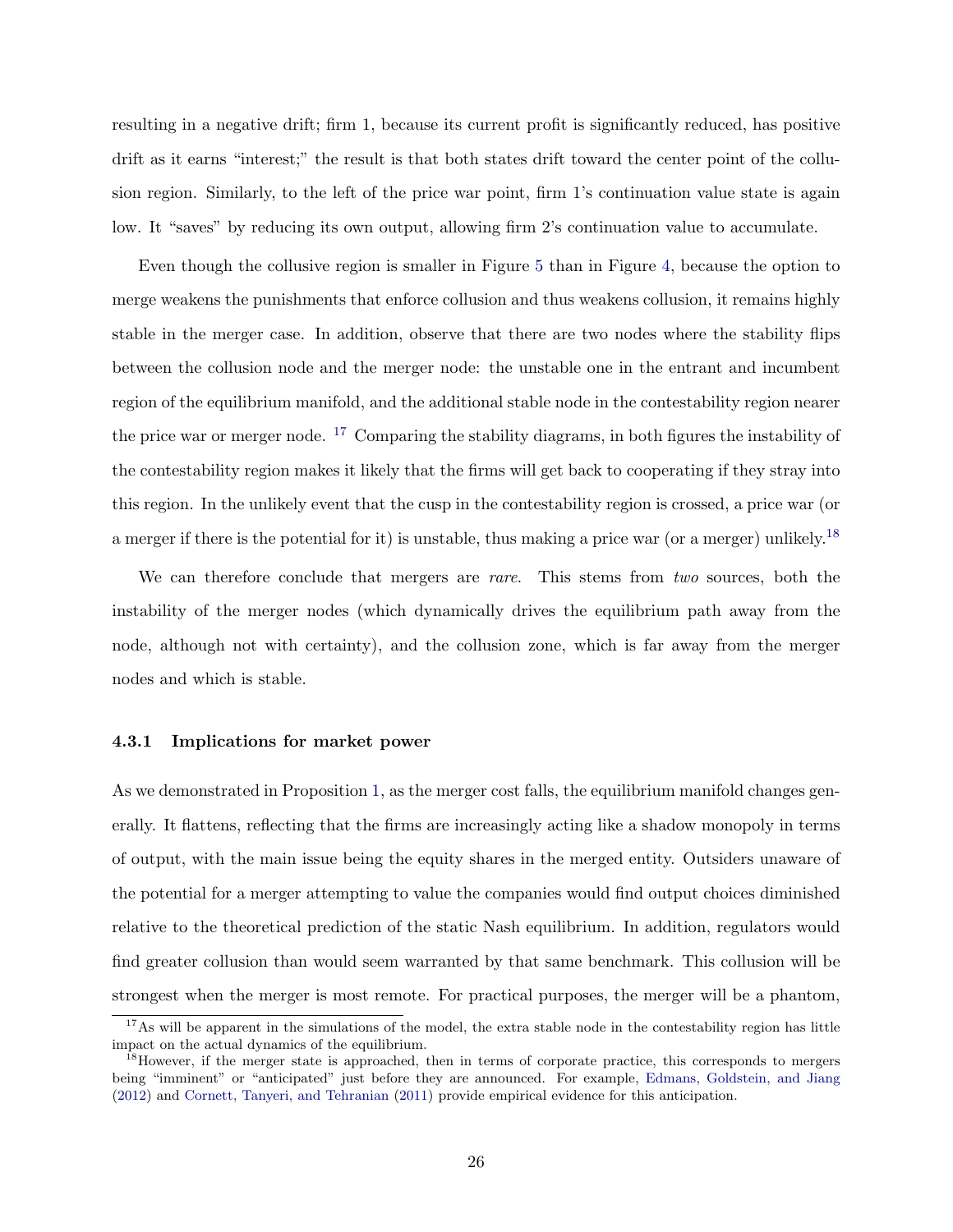seemingly unrelated and hidden from the firms' current actions. While [Andrade, Mitchell, and](#page-30-8) [Stafford](#page-30-8) [\(2001\)](#page-30-8), for example, point out that stronger antitrust laws and stricter enforcement have provided challenges for anti-competitive mergers, this model's solution implies that the dearth of market-power-increasing mergers need not imply more competition in a dynamic duopoly game, which is designed for the companies to compete.

The dynamic model thus suggests that tests pointing to rejection of the market power doctrine might be ill-posed: there is not much to deter if the anti-competitive effects of horizontal mergers are anticipated in merging and rival firms' product market strategies prior to merger announcements (or likely challenges by regulators). Consistent with our dynamic model's insight, [Eckbo](#page-30-9) [\(1992\)](#page-30-9) even concludes the following on p. 1005:

While the U.S. has pursued a vigorous antitrust policy towards horizontal mergers over the past four decades, mergers in Canada have until recently been permitted to take place in a virtually unrestricted antitrust environment. The absence of an antitrust overhang in Canada presents an interesting opportunity to test the conjecture that the rigid market share and concentration criteria of the U.S. policy effectively deters a significant number of potentially collusive mergers. The effective deterrence hypothesis implies that the probability of a horizontal merger being anti-competitive is higher in Canada than in the U.S. However, parameters in cross-sectional regressions reject the market power hypothesis on samples of both U.S. and Canadian mergers. Judging from the Canadian evidence, there simply isn't much to deter.

In sum, the model is consistent with several regularities in the mergers and acquisitions literature that have heretofore led to rejection of the market power doctrine. The solution suggests an alternative interpretation of the literature's empirical tests. According to our dynamic model with the possibility of anti-competitive mergers, it is not surprising but rather inevitable that the evidence for the market power doctrine is weak when using capital market data and short-term announcement return methods to gauge changes in competition (or concentration) that have already taken place prior to the announcement return window when firms optimize dynamically.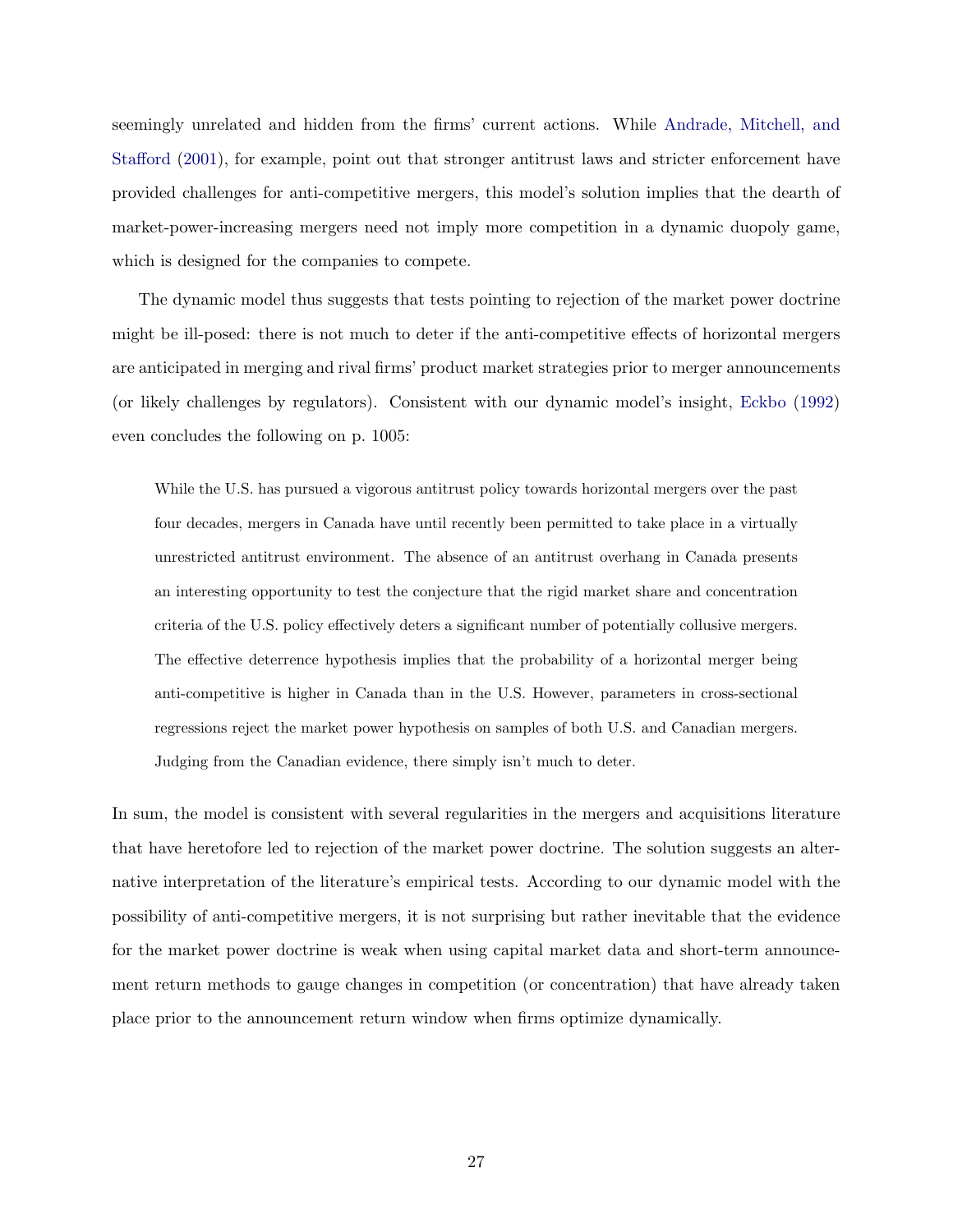## 5 Conclusion

We have studied mergers in a dynamic noisy collusion model, building on the models of [Green and](#page-31-1) [Porter](#page-31-1) [\(1984\)](#page-31-1), [Abreu, Pearce, and Stacchetti](#page-30-1) [\(1986\)](#page-30-1), and especially [Sannikov](#page-31-0) [\(2007\)](#page-31-0). At each instant, firms either privately choose output levels or merge, which trades off benefits of avoiding price wars against the costs of merging. Mergers are optimal when collusion fails. Long periods of collusion are likely, because colluding is dynamically stable. Therefore, mergers are rare. Lower merger costs decrease pre-merger collusion, as punishments by price wars are weakened. This suggests that, although anti-competitive mergers harm competition ex-post, barriers and costs of merging due to regulation should potentially be reduced to promote competition ex-ante. We discuss the welfare implications more fully in Appendix J, which makes the case that there is an unambiguous welfare improvement from the potential to merge.

Our equilibrium solution combines an "agency" approach with a stochastic calculus technical approach. This method results in an interpretation of equilibrium behavior in terms of shadow prices that internalize the externalities the firms impose on each other in the duopoly.

We close by noting areas that warrant future research in this class of dynamic models. First, we have restricted attention to two firms. Extending our analysis to three or more firms would be informative about the impact of mergers on non-merging rivals as examined in many of the empirical studies. Moreover, [Salant, Switzer, and Reynolds](#page-31-9) [\(1983\)](#page-31-9), for example, show that the presence of three or more firms in an industry can deter mergers, and that mergers can be welfareenhancing, even in the absence of scale economies or synergies. [Perry and Porter](#page-31-10) [\(1985\)](#page-31-10) examine this result further with a more fine-grained treatment of the allocation of costs in the merged firm and moved the conclusion back in the classical direction. [Farrell and Shapiro](#page-30-10) [\(1990\)](#page-30-10) establish that quantity competition in a post-merger industry raises prices if there are no scale economies or synergies, but still find cases where mergers are deleterious to potential merging firms. Other researchers, such as [Deneckere and Davidson](#page-30-11) [\(1985\)](#page-30-11) and [Gaudet and Salant](#page-31-11) [\(1992\)](#page-31-11), analyze welfare and policy implications in extensions of these models, again finding some counterintuitive results. The technical challenge in expanding the model to multiple firms is significant, however, in that equilibrium manifolds would reside in higher-dimensional spaces, with a concomitant increase in the computational difficulty of numerical solutions.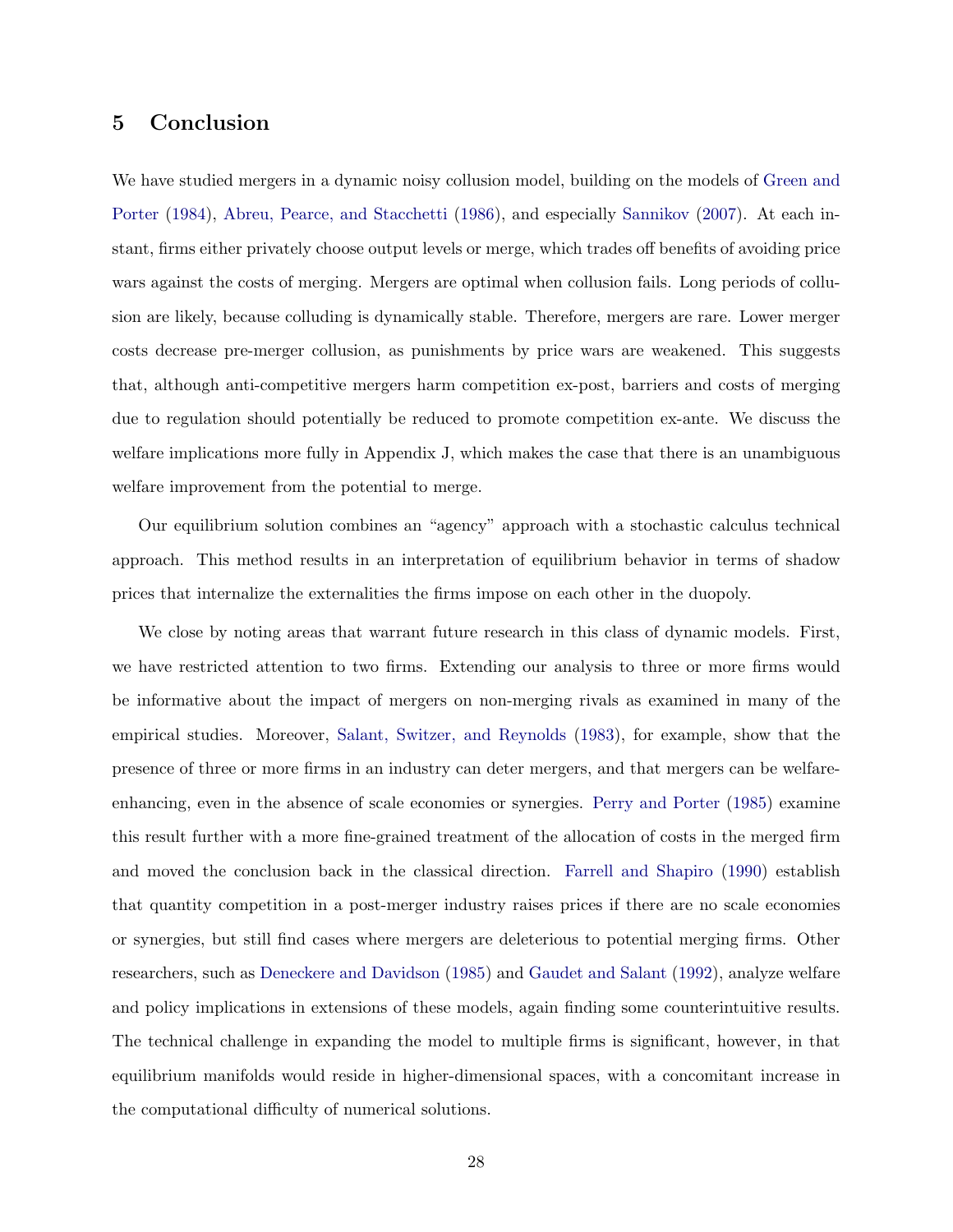Second, as we show, the model is related to agency. While we treat firms as black boxes that are able to hide information, one might reinterpret this as more like a standard agency construct in which managers hide information from rival firms. With agency explicit, a merger might not eliminate all information asymmetries: we could ask whether the increase in market power effected by the merger is strengthened or weakened, and how pre-merger collusion is affected.

Finally, we note that our model does not include costs of production. Costs would vastly complicate the model, for two reasons. First, it would make sense to make those costs privately observable to each firm, adding an additional source of noise to the information structure of the model. Incorporating additional unobservable stochastic cost shocks here would add a signal-extraction element to the model, because firms would not be able to invert price signals to impute equilibrium actions as they can here; this in turn would introduce a signal-jamming dimension to the model, and concomitant additional complexity. We don't have signal jamming because firms "know" the recommended equilibrium action of the other firm. Second, cost shocks are by their nature private-value shocks, whilst demand shocks (as in the present structure of the model) are common-value shocks. This turns out to have major implications for how firms engage in, and react to, signal jamming. We refer readers to the paper of [Bernhardt and Taub](#page-30-12) [\(2015\)](#page-30-12) for a detailed treatment of this issue.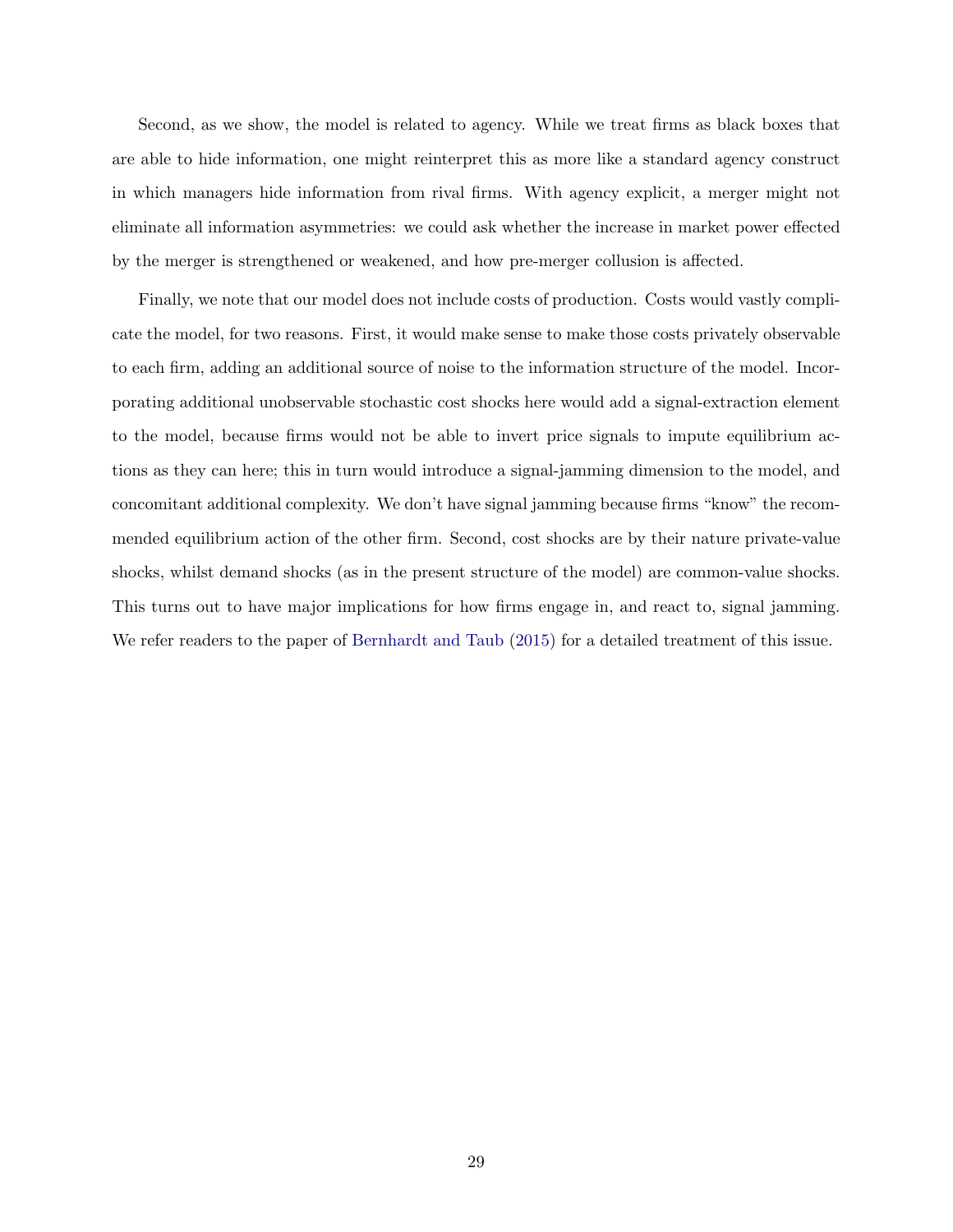## References

- <span id="page-30-1"></span>Abreu, Dilip, David Pearce, and Ennio Stacchetti, 1986, Optimal cartel equilibria with imperfect monitoring, Journal of Economic Theory 39, 251–269.
- <span id="page-30-3"></span>Alvarez, Fernando, and Urban Jermann, 2001, Quantitative asset pricing implications of endogenous solvency constraints, Review of Financial Studies 14, 1117–1151.
- <span id="page-30-8"></span>Andrade, Gregor, Mark Mitchell, and Erik Stafford, 2001, New evidence and perspectives on mergers, Journal of Economic Perspectives 15, 103–120.
- <span id="page-30-4"></span>Azar, José, Martin C. Schmalz, and Isabel Tecu, 2018, Anti-competitive effects of common ownership, Journal of Finance 73, 1513–1565.
- <span id="page-30-12"></span>Bernhardt, Dan, and Bart Taub, 2015, Learning about common and private values in oligopoly, RAND Journal of Economics 46, 66–85.
- <span id="page-30-5"></span>Björk, T., 2009, Arbitrage Theory in Continuous Time (Oxford University Press: New York).
- <span id="page-30-7"></span>Cornett, Marcia Millon, Basak Tanyeri, and Hassan Tehranian, 2011, The effect of merger anticipation on bidder and target firm announcement period returns, Journal of Corporate Finance 17, 595–611.
- <span id="page-30-0"></span>Davidson, Carl, and Raymond Deneckere, 1984, Horizontal mergers and collusive behavior, International Journal of Industrial Organization 2, 117–132.
- <span id="page-30-11"></span>Deneckere, Raymond, and Carl Davidson, 1985, Incentives to form coalitions with bertrand competition, Rand Journal of Economics 16, 473–486.
- <span id="page-30-13"></span>Dixit, Avinash, 1993, The Art of Smooth Pasting (Routledge: Abingdon).
- <span id="page-30-9"></span>Eckbo, B. Espen, 1992, Mergers and the value of antitrust deterrence, Journal of Finance 47, 1005–29.
- <span id="page-30-6"></span>Edmans, Alex, Itay Goldstein, and Wei Jiang, 2012, The real effects of financial markets: The impact of prices on takeovers, Journal of Finance 67, 933–971.
- <span id="page-30-10"></span>Farrell, Joseph, and Carl Shapiro, 1990, Horizontal mergers: An equilibrium analysis, American Economic Review 80, 107–126.
- <span id="page-30-2"></span>Fudenberg, Drew, David Levine, and Eric Maskin, 1994, The folk theorem with imperfect public information, Econometrica 62, 997–1039.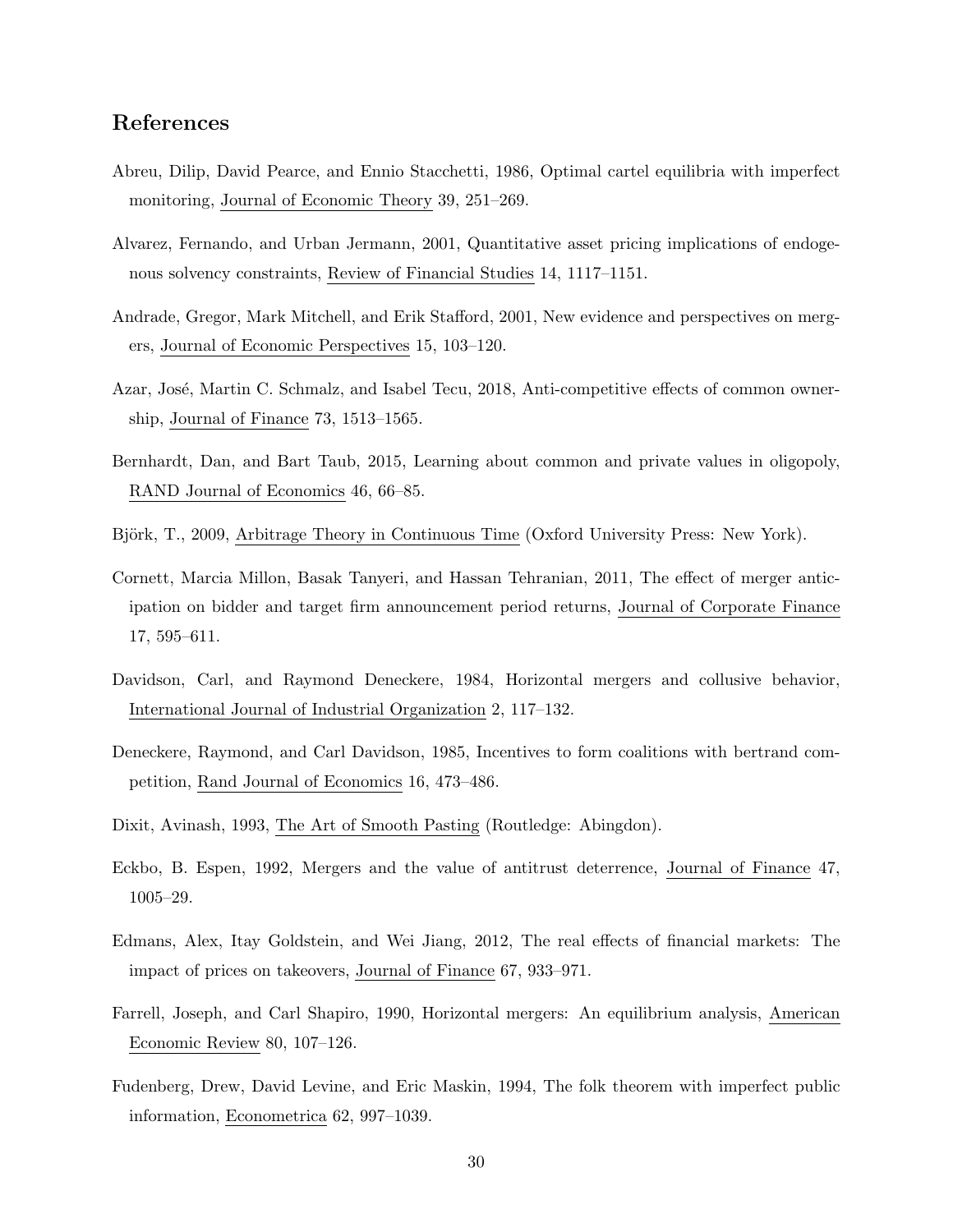<span id="page-31-13"></span>Fudenberg, Drew, and Jean Tirole, 1991, Game Theory (MIT Press).

- <span id="page-31-11"></span>Gaudet, Gerard, and Stephen Salant, 1992, Towards a theory of horizontal mergers, The New Industrial Economics: Recent Developments in Industrial Organization, Oligopoly and Game Theory, edited by George Norman Manfredi and La Manna pp. 137–157.
- <span id="page-31-1"></span>Green, Edward J., and Robert H. Porter, 1984, Noncooperative collusion under imperfect price information, Econometrica 52, 87–100.
- <span id="page-31-12"></span>Hurewicz, Witold, 1958, Lectures on Ordinary Differential Equations (Cambridge: MIT Press).
- <span id="page-31-6"></span>Knittel, Christopher R., and Victor Stango, 2003, Price ceilings as focal points for tacit collusion: Evidence from credit cards, American Economic Review 93, 1703–1729.
- <span id="page-31-8"></span>Miao, Jianjun, and Yuzhe Zhang, 2015, A duality approach to continuous-time contracting problems with limited commitment, Journal of Economic Theory 159B, 929–988.
- <span id="page-31-4"></span>Miller, Nathan H., Gloria Sheu, and Matthew C. Weinberg, 2019, Oligopolistic price leadership and mergers: The united states beer industry, Discussion paper, Georgetown University.
- <span id="page-31-2"></span>Nocke, Volker, and Lucy White, 2007, Do vertical mergers facilitate upstream collusion?, American Economic Review 97, 1321–1339.
- <span id="page-31-10"></span>Perry, Martin, and Robert Porter, 1985, Oligopoly and the incentive for horizontal merger, American Economic Review 75, 219–227.
- <span id="page-31-5"></span>Porter, Robert H., 1983, A study of cartel stability: The joint executive committee, 1880-1886, Bell Journal of Economics 14, 301–314.
- <span id="page-31-9"></span>Salant, Stephen, Sheldon Switzer, and Robert Reynolds, 1983, Losses from horizontal merger: The effects of an exogenous change in industry structure on cournot-nash equilibrium, Quarterly Journal of Economics 98, 185–199.
- <span id="page-31-0"></span>Sannikov, Yuliy, 2007, Games with imperfectly observable actions in continuous time, Econometrica 75, 1285–1329.
- <span id="page-31-7"></span>, and Andrzej Skrzypacz, 2007, Impossibility of collusion under imperfect monitoring with flexible production, American Economic Review 97, 1794–1823.
- <span id="page-31-3"></span>Thijssen, J. J., 2008, Optimal and strategic timing of mergers and acquisitions motivated by synergies and risk diversification, Journal of Economic Dynamics 32, 1701–1720.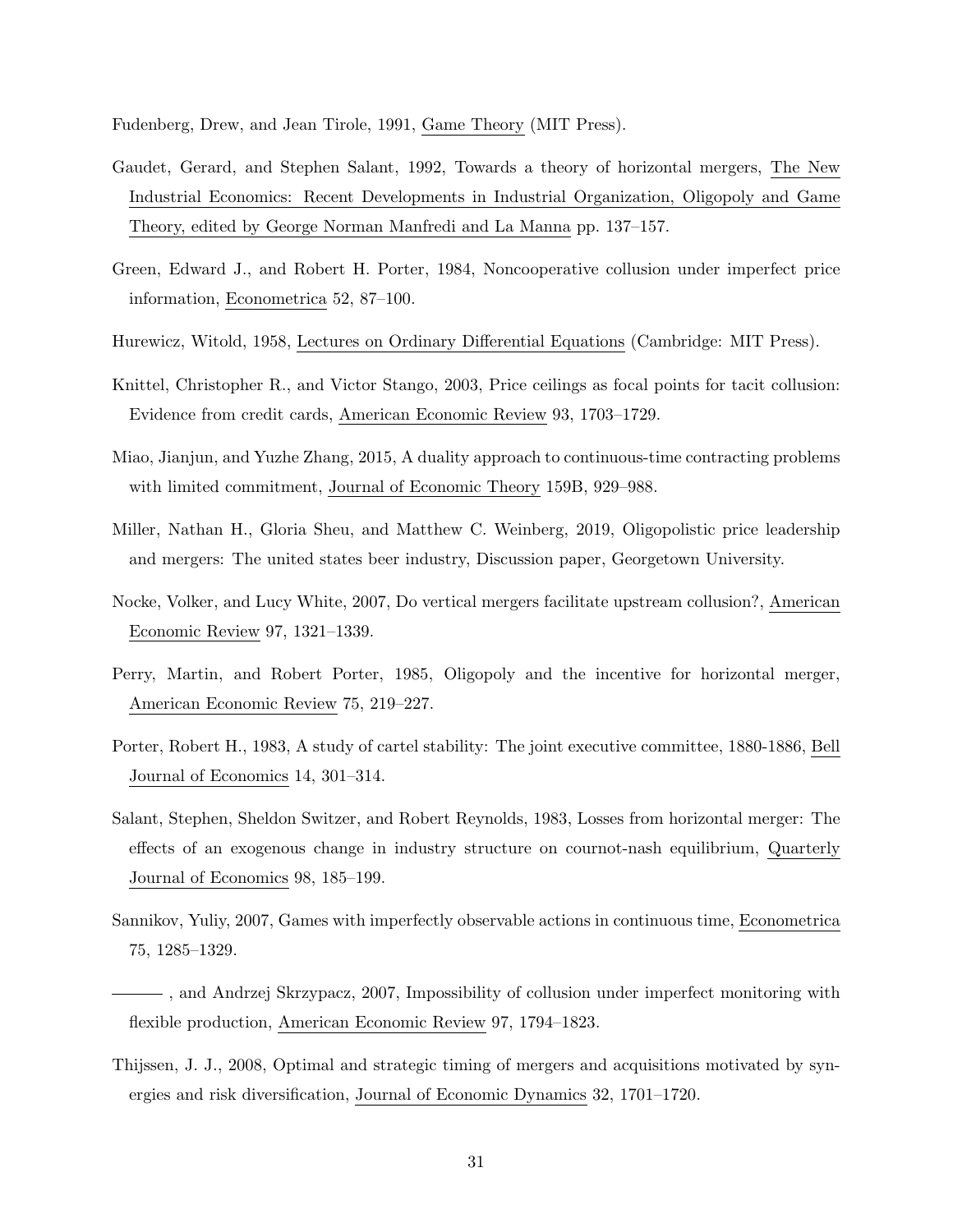# <span id="page-32-0"></span>A Inverting prices to obtain the information vector

In this appendix we detail the linear transformation from the underlying state processes  $X_t^1$  and  $X_t^2$  to the price processes. The  $X_t$  processes are

$$
dX_t^1 = A_t^1 dt + \sigma_1 dZ_t^1, \qquad (A.1)
$$

and

$$
dX_t^2 = A_t^2 dt + \sigma_2 dZ_t^2, \qquad (A.2)
$$

We asserted that

$$
dX_t^1 = \frac{(A_t^1 + A_t^2)}{2(\Pi_2 - \delta_2 A_t^1 - \beta_2 A_t^2)} dP_t^2 - \frac{(A_t^1 - A_t^2)}{2(\Pi_1 - \beta_1 A_t^1 - \delta_1 A_t^2)} dP_t^1
$$
\n(A.3)

and

$$
dX_t^2 = \frac{(A_t^1 + A_t^2)}{2(\Pi_2 - \delta_2 A_t^1 - \beta_2 A_t^2)} dP_t^1 - \frac{(A_t^2 - A_t^1)}{2(\Pi_1 - \beta_1 A_t^1 - \delta_1 A_t^2)} dP_t^2
$$
 (A.4)

Write this as the matrix formulation

$$
\begin{pmatrix} dX_t^1 \\ dX_t^2 \end{pmatrix} = \frac{1}{2} \begin{pmatrix} -(A_t^1 - A_t^2) & A_t^1 + A_t^2 \\ A_t^1 + A_t^2 & -(A_t^2 - A_t^1) \end{pmatrix} \begin{pmatrix} \frac{dP_t^1}{(\Pi_1 - \beta_1 A_t^1 - \delta_1 A_t^2)} \\ \frac{dP_t^2}{(\Pi_2 - \delta_2 A_t^1 - \beta_2 A_t^2)} \end{pmatrix}
$$
(A.5)

Now invert the coefficient matrix to obtain

$$
\left(\frac{dP_t^1}{(\Pi_1 - \beta_1 A_t^1 - \delta_1 A_t^2)}\right) = \frac{2}{(A_t^1 - A_t^2)(A_t^2 - A_t^1) - (A_t^1 + A_t^2)^2} \begin{pmatrix} (A_t^1 - A_t^2) & A_t^1 + A_t^2 \ A_t^1 + A_t^2 & (A_t^2 - A_t^1) \end{pmatrix} \begin{pmatrix} dX_t^1 \ dX_t^2 \end{pmatrix} \tag{A.6}
$$

Simplification yields

$$
\begin{pmatrix}\n\frac{dP_t^1}{(\Pi_1 - \beta_1 A_t^1 - \delta_1 A_t^2)} \\
\frac{(dP_t^2}{(\Pi_2 - \delta_2 A_t^1 - \beta_2 A_t^2)}\n\end{pmatrix} = -\frac{1}{A_t^{1^2} + A_t^{2^2}} \begin{pmatrix}\n(A_t^1 - A_t^2) & A_t^1 + A_t^2 \\
A_t^1 + A_t^2 & (A_t^2 - A_t^1)\n\end{pmatrix} \begin{pmatrix}\ndX_t^1 \\
dX_t^2\n\end{pmatrix}
$$
\n(A.7)

Multiplying out on the right hand side yields

$$
-\frac{1}{A_t^{12} + A_t^{22}} \begin{pmatrix} (A_t^1 - A_t^2) dX_t^1 + (A_t^1 + A_t^2) dX_t^2 \\ (A_t^1 + A_t^2) dX_t^1 + (A_t^2 - A_t^1) dX_t^2 \end{pmatrix}
$$
 (A.8)

Thus, the noise terms can be fleshed out, yielding

$$
-\frac{1}{A_t^{12} + A_t^{22}} \left( \left( (A_t^1 - A_t^2) A_t^1 + (A_t^1 + A_t^2) A_t^2 \right) dt \right) - \frac{1}{A_t^{12} + A_t^{22}} \left( \left( (A_t^1 - A_t^2) \sigma_1 d Z_t^1 + (A_t^1 + A_t^2) \sigma_2 d Z_t^2 \right) \right) - \frac{1}{A_t^{12} + A_t^{22}} \left( \left( (A_t^1 + A_t^2) A_t^1 + (A_t^2 - A_t^1) A_t^2 \right) dt \right)
$$
\n(A.9)

$$
-\frac{1}{A_t^{1^2} + A_t^{2^2}} \left( \frac{(A_t^{1^2} + A_t^{2^2})dt}{(A_t^{1^2} + A_t^{2^2})dt} \right) - \frac{1}{A_t^{1^2} + A_t^{2^2}} \left( \frac{(A_t^{1^2} + A_t^{2^2})\sigma_1 dZ_t^1 + (A_t^{1^2} + A_t^{2^2})\sigma_2 dZ_t^2}{(A_t^{1^2} + A_t^{2^2})\sigma_1 dZ_t^1 + (A_t^{2^2} - A_t^{1^2})\sigma_2 dZ_t^2} \right) \tag{A.10}
$$

which simplifies to

$$
\begin{pmatrix}\n\frac{dP_t^1}{(\Pi_1 - \beta_1 A_t^1 - \delta_1 A_t^2)} \\
\frac{(dP_t^2}{(\Pi_2 - \delta_2 A_t^1 - \beta_2 A_t^2)}\n\end{pmatrix} = -\begin{pmatrix}\ndt \\
dt\n\end{pmatrix} - \frac{1}{A_t^{1^2} + A_t^{2^2}} \begin{pmatrix}\n(A_t^1 - A_t^2) \sigma_1 dZ_t^1 + (A_t^1 + A_t^2) \sigma_2 dZ_t^2 \\
(A_t^1 + A_t^2) \sigma_1 dZ_t^1 + (A_t^2 - A_t^1) \sigma_2 dZ_t^2\n\end{pmatrix}
$$
\n(A.11)

Multiplying by the denominators on the left hand side then yields the price process equations [\(1\)](#page-8-2) and [\(2\)](#page-8-3) with  $d\zeta_t^1$  and  $d\zeta_t^2$  implicitly defined as linear combinations of the  $dZ_t^1$  and  $dZ_t^2$  processes. Thus, the noise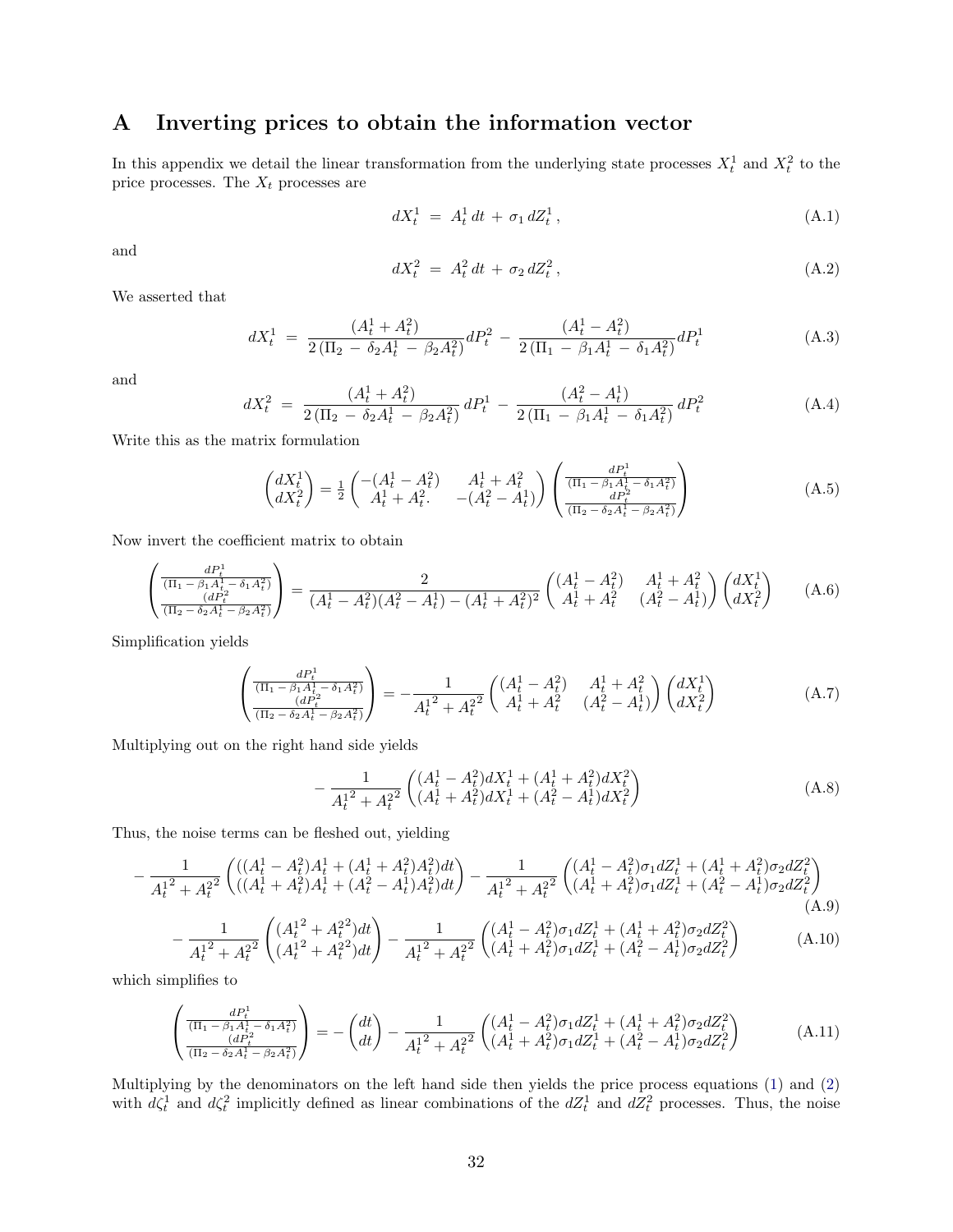processes in price are correlated across the two firms, but these noise processes can be inverted from the price signal.

## <span id="page-33-1"></span>B Detailed derivations of the equilibrium

In this appendix we provide the details of the first and second stages of the solution procedure outlined in the main text.

### B.1 First stage: Deriving the rival's optimized value process

The Hamilton-Jacobi-Bellman equation associated with the rival's problem in [\(14\)](#page-16-1) with the state process in  $(3)-(4)$  $(3)-(4)$  $(3)-(4)$  is

$$
rW^{-i} = \max_{A^{-i}} \left\{ r g_{-i}(A^{-i}, A^{i}) + A^{-i} W_{X^{-i}}^{-i} + A^{i} W_{X^{i}}^{-i} + \frac{1}{2} \sigma_{-i}^{2} W_{X^{-i} X^{-i}}^{-i} + \frac{1}{2} \sigma_{i}^{2} W_{X^{i} X^{i}}^{-i} \right\}, \quad (B.12)
$$

where the arguments of  $W<sup>1</sup>$  have been suppressed on the right hand side to avoid clutter, and where the cross-partial terms have dropped out given that the noise terms are uncorrelated.

Invoking our assumption that the action space is a continuum, we can use a conventional derivative to generate the optimality condition:

<span id="page-33-7"></span><span id="page-33-4"></span><span id="page-33-3"></span>
$$
r g_{-i}{}_{A^{-i}} + W_{X^{-i}}^{-i} = 0. \tag{B.13}
$$

where we have made use of our assumption that  $g_i$  is differentiable. We also note again that it is not necessary to know the rival's policy function before deriving this condition.

We remark that a central assumption is that firm  $-i$  cannot observe firm i's action  $A^i$ , yet  $A^i$  appears in the objective. An interpretation of this is as follows. Because the public information state is observable, in equilibrium each firm takes a "recommended" action  $A<sup>i</sup>$ , and this recommendation is known to the rival firm—it is the "agency" aspect of the model. Thus, it is a requirement of equilibrium that each firm's conjecture about the rival's recommended action be correct. [19](#page-33-2)

We can now characterize the firms' optimized continuation-value processes:

Lemma 1 The firms' value states follow the processes

<span id="page-33-6"></span>
$$
dW^{-i} = r \left( W^{-i} - g_{-i} \right) dt - \sigma_{-i} r g_{-i} A^{-i} dZ_t^{-i} + \sigma_i W_{X^i}^{-i} dZ_t^i.
$$
 (B.14)

with a similar equation for firm i.

This is promise-keeping.

**Proof:** This follows from substituting the optimality conditions [\(B.13\)](#page-33-3) and the HJB equation [\(B.12\)](#page-33-4) into the Ito expansion of  $W_t^i$ . The detailed derivations are provided in Appendix [C.](#page-37-0)  $\Box$ 

#### B.1.1 Enforcement

Combining the continuation value processes for the two firms and denoting the volatility matrix by  $B_t$  yields the vector process:

<span id="page-33-0"></span>
$$
dW_t = r(W_t - g(A_t))dt + \begin{pmatrix} -\sigma_1 r g_{1A^1} & \sigma_2 W_{X^2}^1 \\ \sigma_1 W_{X^1}^2 & -\sigma_2 r g_{2A^2} \end{pmatrix} dZ_t
$$
  
=  $r(W_t - g(A_t))dt + B_t dZ_t$ . (B.15)

<span id="page-33-5"></span>The volatility matrix  $B_t$  contains cross-partial derivatives that we can partially characterize.

Proposition 2 The volatility matrix is singular.

<span id="page-33-2"></span><sup>&</sup>lt;sup>19</sup> We explore the equivalence of our stochastic calculus approach with Sannikov's approach in Appendix [D.](#page-38-0)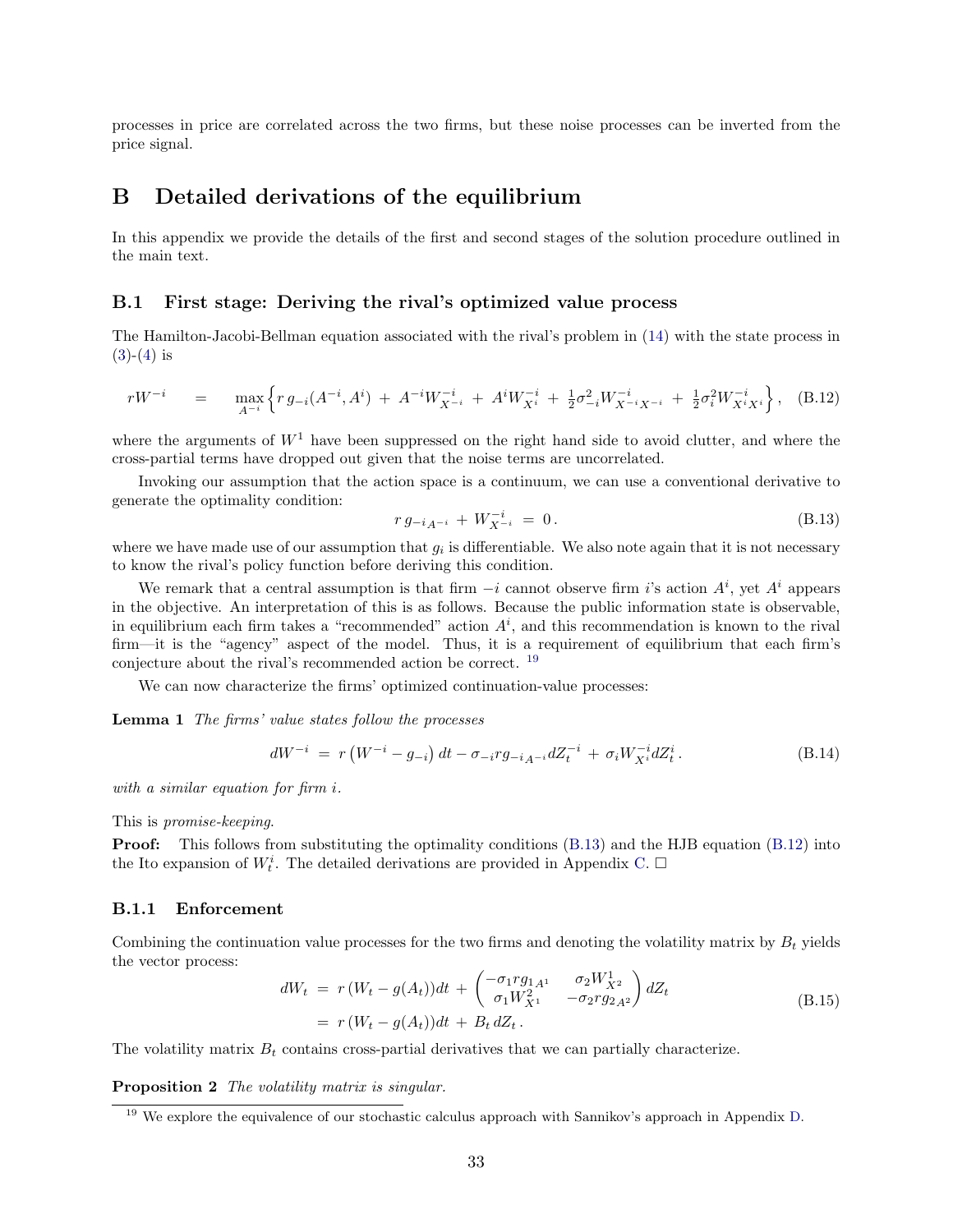**Proof:** The optimality conditions  $(B.13)$  can be multiplied to yield

<span id="page-34-0"></span>
$$
r^2 g_{1A^1} g_{2A^2} = W_{X^1}^1 W_{X^2}^2
$$
\n(B.16)

Using the chain rule, we can write

<span id="page-34-2"></span>
$$
W_{X^1}^1 = W_{W^2}^1 W_{X^1}^2 \qquad \text{and} \qquad W_{X^2}^2 = W_{W^1}^2 W_{X^2}^1 \tag{B.17}
$$

and the condition [\(B.16\)](#page-34-0) can then be written

$$
r^{2}g_{1A^{1}}g_{2A^{2}} - W_{X^{1}}^{1}W_{X^{2}}^{2} = r^{2}g_{1A^{1}}g_{2A^{2}} - W_{W^{2}}^{1}W_{X^{1}}^{2}W_{W^{1}}^{2}W_{X^{2}}^{1}
$$
  
= 
$$
r^{2}g_{1A^{1}}g_{2A^{2}} - W_{X^{1}}^{2}W_{X^{2}}^{1} = 0
$$
 (B.18)

This is the determinant of the volatility matrix  $B_t$ , which is therefore singular as asserted.  $\square$ 

Corollary 2 The continuation value process maps out a one-dimensional manifold.

**Proof:** The volatility matrix of the continuation value vector process is singular by Proposition [2,](#page-33-5) so the error process vector is mapped into a single effective stochastic process. Increments to this single process are added to the evolution determined by the drift functions, which is along a one-dimensional manifold.  $\Box$ 

The singularity of the volatility matrix is the property of enforcement. It arises from the simultaneity of the firms' satisfying incentive compatibility. [20](#page-34-1)

In equilibrium the firms react to their signals, altering their output in response to the signal, which is constantly stochastically perturbed. The resulting actions by both firms push them along the one-dimensional equilibrium path in the two-dimensional space of continuation values. Sannikov labeled this set  $\partial \mathcal{E}$ .

Viewing enforcement as requiring that the firms stay on the equilibrium manifold can be interpreted as the operation of a constraint, and the  $W_{X_i}^{-i}$  elements of the volatility matrix are analogous to Lagrange multipliers, an interpretation that Sannikov did not provide. (The Lagrange multiplier interpretation holds in the additional sense that the multipliers are equal to derivatives with respect to the state,  $X_t$ , as we would expect.) We can interpret the multipliers as shadow prices, and these shadow prices provide incentives beyond the direct profit incentives in the  $g_i$  functions: they internalize the externality that firms have on each other.

The one-dimensionality of the enforced process allows us to carry out a change of variables and this will further enable our Lagrange multiplier interpretation.

## B.2 Second stage: Agency reformulation

In the first stage formulation we generated the first order conditions for each firm, taking the other firm's policy rule as fixed. From firm i's perspective, firm −i's policy rule can be viewed as a kind of contract against which firm i chooses its own actions. Knowing this, firm  $-i$  wants to choose the *optimal* contract. The second stage optimization solves this problem.

### **B.2.1** Transforming the  $X_t$  state to the  $W_t$  state

We begin by implicitly mapping the  $X_t$  process to the continuation-value process  $W_t$ . We use the the crosscoefficients in the volatility matrix,  $W_{X^2}^1$  and  $W_{X^1}^2$  in equation [\(B.15\)](#page-33-0), to determine the partial derivatives  $W_{W^2}^1$  and  $W_{W^1}^2$ . Combining them we obtain slopes of  $W^1$  in terms of  $W^2$  and vice versa, and thus we obtain  $W<sup>1</sup>$  as an implicit function of  $W<sup>2</sup>$ . This is roughly analogous to finding the slope of an indifference curve by taking the ratio of the marginal utilities.

<span id="page-34-1"></span><sup>&</sup>lt;sup>20</sup>We explore the equivalence of our stochastic calculus approach with Sannikov's approach in Appendix [D.](#page-38-0)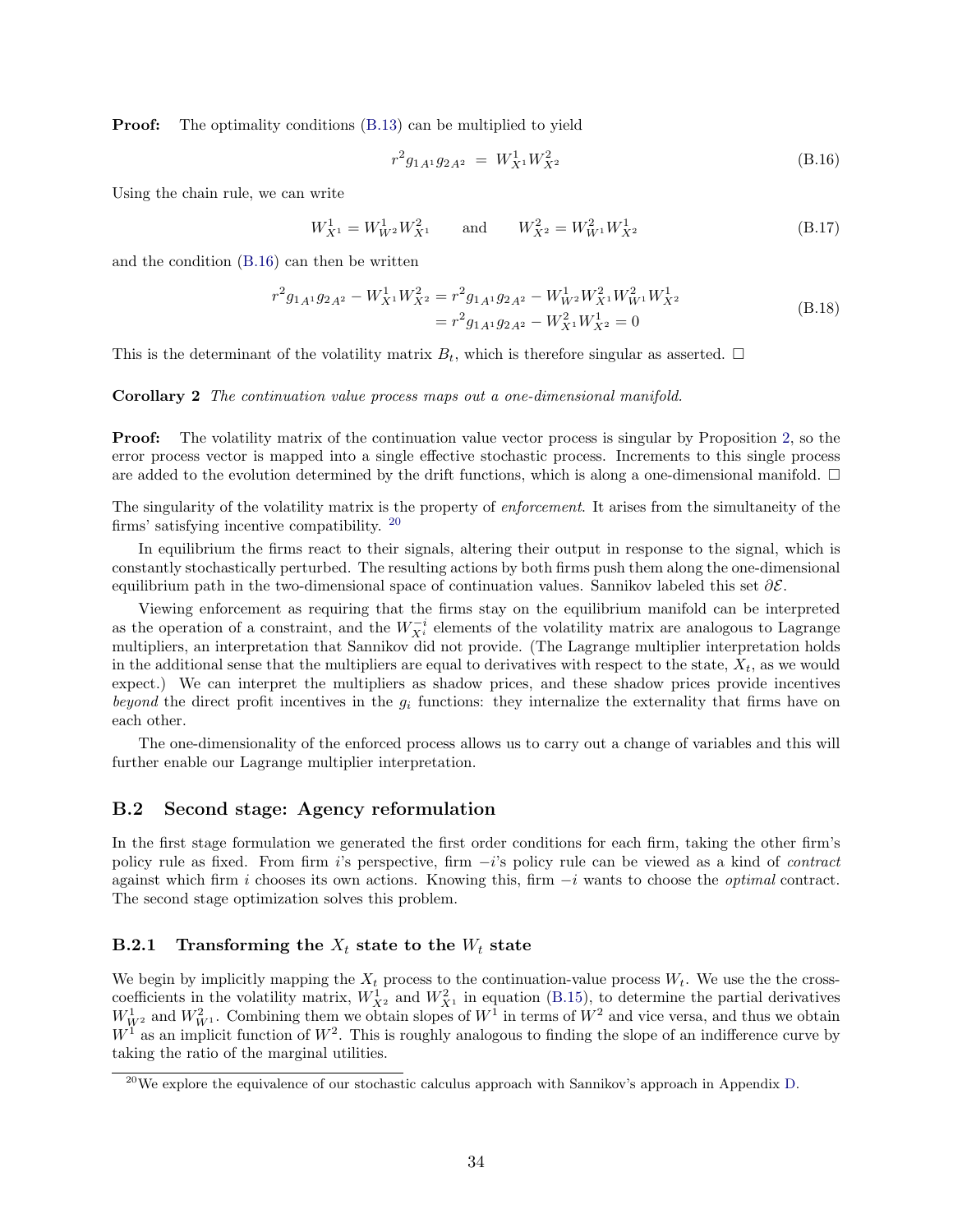Substituting from the optimality condition [\(B.13\)](#page-33-3) into equation [\(B.17\)](#page-34-2) results in the transformations,

<span id="page-35-4"></span>
$$
W_{X^1}^2 = -rW_{W^1}^2g_{1A^1} = -r\frac{1}{W_{W^2}^1}g_{1A^1},\tag{B.19}
$$

and, similarly,

<span id="page-35-6"></span>
$$
W_{X^2}^1 = -rW_{W^2}^1 g_{2A^2} \,. \tag{B.20}
$$

To distinguish this transformed system we use a tilde notation, that is,  $W_t^i = \tilde{W}^i(W_t^{-i}) = W^i(X_t)$ , and similarly  $\tilde{\zeta}^{i}(W_t) = \xi^{i}(X_t)$ , and so on; this approach has the usual abuse of notation in the sense that  $W_t^i$ denotes a process, whilst  $W^{i}(X_t)$  is a function of the process  $X_t$ .

### B.2.2 The state equation

To formulate the equivalent agency problem we first characterise the state variable process. Normalizing  $\sigma_1^2 = \sigma_2^2 = 1$  and  $\sigma_{12} = 0$ , and eliminating  $X_t^1$  as an argument by substituting from equation [\(B.19\)](#page-35-4) into equation [\(B.14\)](#page-33-6), the continuation value process for firm -i in terms of  $W_t^{-i}$  and  $W_t^{i}$  is:

<span id="page-35-2"></span>
$$
d\tilde{W}^{-i} = r\left(\tilde{W}^{-i} - g_{-i}\right)dt - rg_{-iA^{-i}}dZ_t^{-i} + (-r)\frac{1}{\tilde{W}_{W^{-i}}^{i}}g_{iA^{i}}dZ_t^{i}.
$$
 (B.21)

and similarly for firm 1.

#### B.2.3 The agency contract objective

The second-stage objective for firm  $i$  is

$$
\tilde{W}^{i}\left(\tilde{W}_{t}^{-i}\right) = \sup_{\mathcal{T}_{m}^{i}, A^{i}(\cdot)} \mathbb{E}\left[r\int_{t}^{\mathcal{T}_{m}^{i}} e^{-r(s-t)}g_{i}\left(A_{s}^{i}, A_{s}^{-i}\right)\right)ds + e^{-r(\mathcal{T}_{m}^{i}-t)}\tilde{\xi}^{i}(\tilde{W}_{\mathcal{T}_{m}^{i}}^{i}, \tilde{W}_{\mathcal{T}_{m}^{i}}^{-i})(\pi_{m}-k)|\mathcal{F}_{t}\right], \quad (B.22)
$$

with state process [\(B.21\)](#page-35-2), and with the boundary condition

<span id="page-35-1"></span><span id="page-35-0"></span>
$$
\tilde{W}^{i}(\tilde{W}_{\mathcal{T}_{m}}^{-i}) = \tilde{\xi}^{i}(\tilde{W}_{\mathcal{T}_{m}}^{i}, W_{\mathcal{T}_{m}}^{-i})(\pi_{m} - k).
$$
\n(B.23)

and taking as given the other firm's control process  $A^{-i}$ . The Hamilton-Jacobi-Bellman equation for [\(B.22\)](#page-35-1) is

<span id="page-35-3"></span>
$$
0 = \max_{A^i} \left\{ r(g_i - \tilde{W}^i) - r(g_{-i} - \tilde{W}^{-i}) \tilde{W}_{W^{-i}}^i + \frac{1}{2} \left( -r \tilde{W}_{W^1}^{-i} g_{i} \right)^2 \tilde{W}_{W^{-i}W^{-i}}^i + \frac{1}{2} (r g_{-i}{}_{A^{-i}})^2 \tilde{W}_{W^{-i}W^{-i}}^i \right\}.
$$
 (B.24)

This equation differs from the first-stage HJB equation, equation [\(B.12\)](#page-33-4). It is however consistent with [\(B.12\)](#page-33-4) in that it takes the solution of [\(B.12\)](#page-33-4) as an implicit constraint.

The optimality condition is

<span id="page-35-5"></span>
$$
g_{iA^{i}} - g_{-iA^{i}} W_{W^{-i}}^{i} = 0
$$
\n(B.25)

Observe that  $W_{W^2}^1$  looks like a Lagrange multiplier on the indirect effect of  $A^i$  on firm  $-i$ 's payoff; this expresses the externality. That is, the marginal value of the action on the rival firm's payoff is equal to the multiplier. This is where "enforcement" becomes explicit.

We can say a bit more: the "constraint" is the drift of the rival's continuation value, which can be "steered" by firm i's action  $A_t^i$ ; the multiplier expresses the shadow price of this constraint. And with the agency formulation we see that the shadow price is the trade-off between increasing firm i's own continuation value  $W_t^i$  in terms of firm  $-i$ 's continuation value  $W_t^{-i}$ ; it is, as previously conjectured, the (local) slope of the equilibrium manifold.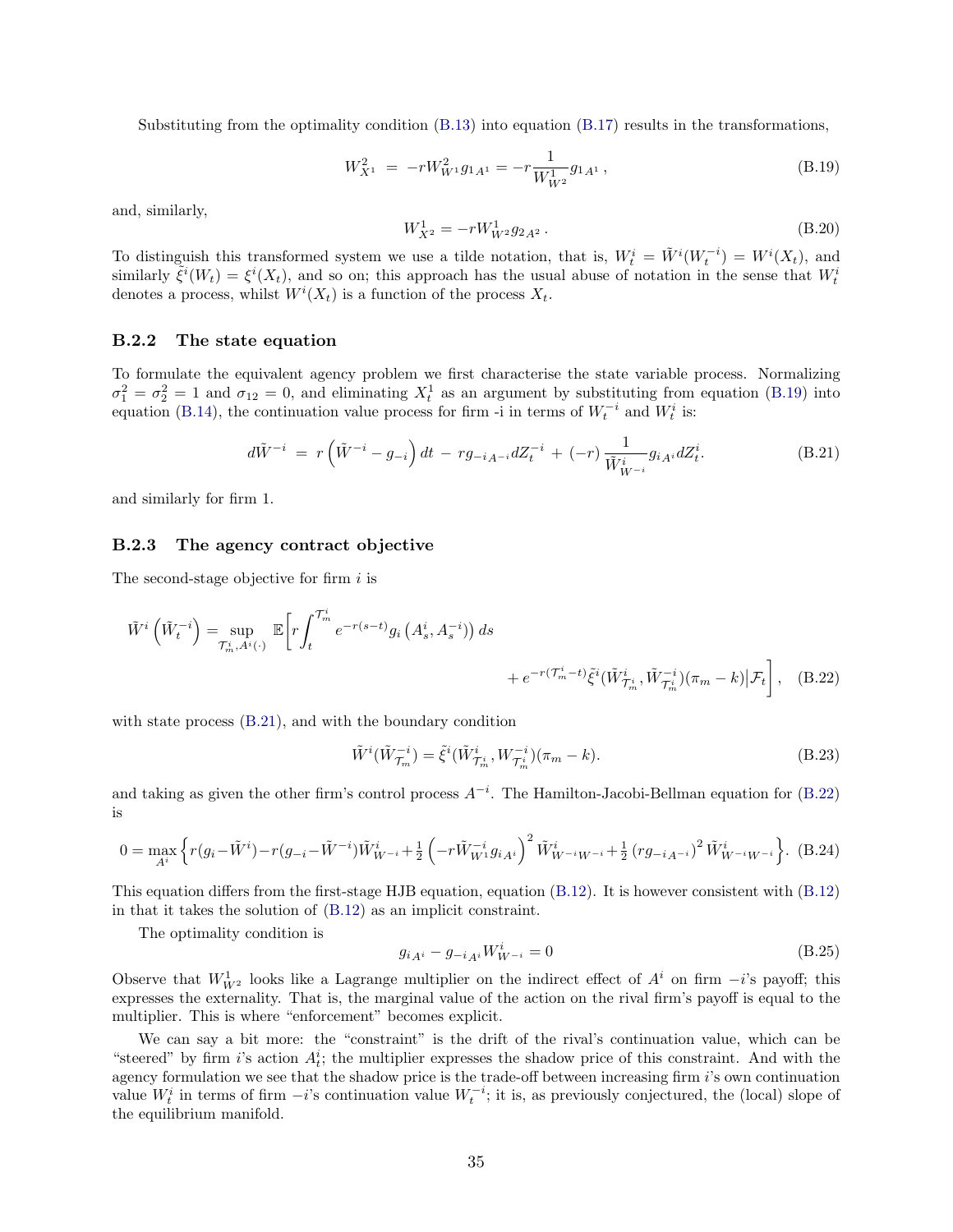#### B.2.4 The merger boundary

There are two boundary conditions. The first is the trite requirement of no jumps at the merger boundary. Firm *i*'s share of the net payoff from merging at time  $t = \mathcal{T}_m^i$  is given by:

<span id="page-36-1"></span>
$$
\tilde{W}_{\mathcal{T}_m}^i(\tilde{W}_{\mathcal{T}_m}^{-i}) = (\pi_m - k) - \tilde{W}_{\mathcal{T}_m}^{-i}(\tilde{W}_{\mathcal{T}_m}^i) = \tilde{\xi}^1(\tilde{W}_{\mathcal{T}_m}^i, W_{\mathcal{T}_m}^{-i})(\pi_m - k). \tag{B.26}
$$

This implicitly defines the endogenous function  $\tilde{\xi}^i$  as a function of  $\tilde{W}^i_{\mathcal{T}^i_m}$  and  $\tilde{W}^{-i}_{\mathcal{T}^i_m}$ . Solving for the share of firm i,  $\tilde{\xi}^i$ , yields:

<span id="page-36-2"></span>
$$
\tilde{\xi}^{i}(\tilde{W}_{\mathcal{T}_{m}^{i}}^{i},\tilde{W}_{\mathcal{T}_{m}^{i}}^{-i}) = 1 - \frac{\tilde{W}_{\mathcal{T}_{m}^{m}}^{-i}(\tilde{W}_{\mathcal{T}_{m}^{i}}^{i})}{\pi_{m} - k} \quad \text{and therefore} \quad \tilde{\xi}_{\tilde{W}_{\mathcal{T}_{m}}^{-i}}^{-i} = -\frac{1}{\pi_{m} - k} \quad (B.27)
$$

This is the value-matching condition.

The second condition is the smooth-pasting condition. This is found by differentiating the boundary function [\(B.27\)](#page-36-2):

<span id="page-36-0"></span>
$$
\tilde{W}_{\tilde{W}^{-i}}^{i}(\tilde{W}_{\tilde{T}_{m}}^{-i}) = \tilde{\xi}_{\tilde{W}_{\tilde{T}_{m}}^{-i}}^{i}(\pi_{m} - k) = -1, \qquad (B.28)
$$

with a similar condition for firm  $-i^{21}$  $-i^{21}$  $-i^{21}$  We begin with a lemma about the smooth-pasting condition. We show that the smooth-pasting condition locally satisfies the second-order condition for the firm solving the agency problem.

<span id="page-36-5"></span>**Lemma 2** The smooth-pasting condition is necessary for an optimum with respect to the action  $A^1$ .

#### **Proof:** See Appendix [H.](#page-43-0)  $\Box$

We can now address the challenge we posed about the simultaneity of the optimal stopping times.

**Proposition 3** The smooth-pasting condition implies equal stopping times:  $\mathcal{T}_m^1 = \mathcal{T}_m^2$ .

**Proof:** The proof follows from two observations. First, for the value-matching condition to be met, that is, for the terminal point to be on the merger line, the value-matching condition is necessarily met for both firms simultaneously. Second, the smooth-pasting condition (in the stage 2 agency formulation) entails the condition

$$
\tilde{W}_{W^2}^1(\tilde{W}_{\mathcal{T}_m}^2) = -1,\tag{B.29}
$$

for firm 1; inverting the equation yields

$$
\tilde{W}_{W^{1}}^{2}(\tilde{W}_{\mathcal{T}_{m}}^{1}) = -1, \tag{B.30}
$$

which is the smooth-pasting condition for firm 1. Thus, satisfying the smooth-pasting formula for firm 1 necessarily satisfies the smooth-pasting formula for firm 2.  $\Box$ 

It is worth noting the economic interpretation of the smooth-pasting condition. As the firms are driven to the merger line by the realizations of the noise, they stay on the equilibrium manifold by trading current payoffs against future "promise-keeping" payoffs; this trade-off is explicit in the sense of the shadow price  $W_{W^{-i}}^{i}$  in equation [\(B.25\)](#page-35-5). The smooth-pasting condition [\(B.28\)](#page-36-0), which expresses incentive compatibility at the merger point, reflects—like Sannikov's (2007) incentive-compatibility condition (9) in what for us is the pre-merger play—the trading of utility between the two firms. However, the rate of exchange is fixed by the slope of the merger line. We summarize with the following proposition:

<span id="page-36-4"></span>**Proposition 4** The action  $A^i(\cdot)$  and  $\tilde{W}^i(\cdot)$  that solve [\(B.24\)](#page-35-3), [\(B.23\)](#page-35-0), and smooth-pasting condition [\(B.28\)](#page-36-0), taking as given  $A^{-i}$ , solve the optimal action and stopping problem [\(B.22\)](#page-35-1).

**Proof:** See Appendix [H.](#page-43-0)  $\square$ 

<span id="page-36-3"></span><sup>&</sup>lt;sup>21</sup>We again draw attention to our notation:  $\tilde{W}_{\tau_m}^2$ , viewed by firm 1 as a state variable, denotes firm 2's continuation value evaluated at the stopping time  $\mathcal{T}_m$ , whilst  $\tilde{W}_{W^2}^1(\tilde{W}_{\mathcal{T}_m}^2)$  denotes the partial derivative of firm 1's continuation value as a function of that state at the stopping time.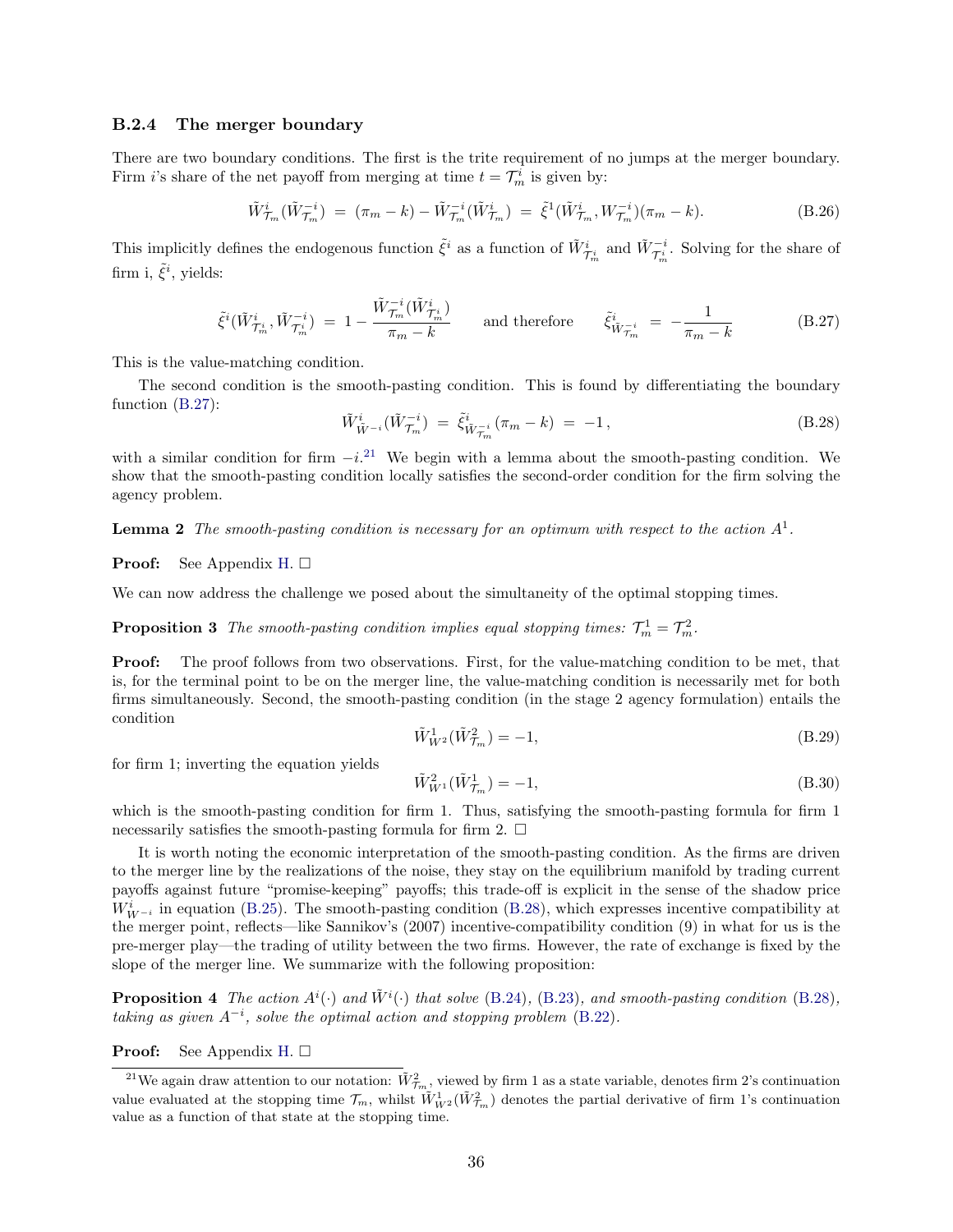### B.3 Equilibrium and characterization

In an equilibrium of the game, firms must choose optimal contracts in their role as principals, optimally reacting to the other firm's contract in their role as agents, and the contracts must be identical; furthermore, they must agree on an identical stopping time.

We begin with the following definition, adapted from [Sannikov](#page-31-0) [\(2007\)](#page-31-0):

**Definition 3** A set W in the space of continuation values is self-generating if any initial pair of value processes  $(W_0^1, W_0^2) \in W$  then for every  $t > 0$ ,  $(W_t^1, W_t^2) \in W$  and (ii) satisfy enforcement, that is, they satisfy [\(B.21\)](#page-35-2).

A manifold in continuation-value space satisfies enforcement, which we only defined previously in the context of the filtration generated from the  $X_t$  process, follows because our mapping M from  $X_t$  to  $\tilde{W}_t$ , implicitly defined in equations [\(B.19\)](#page-35-4)-[\(B.20\)](#page-35-6) is invertible. Because enforced paths satisfy optimality by construction, they are candidate equilibria.

The self-generating manifolds in Sannikov's non-merger analysis are equilibria of the non-merger game, because they are closed loops. In our model, the self-generating sets terminate at the merger line, however they still qualify as self-generating given that the merger point is a terminus. However, self-generation is not in itself sufficient to determine an equilibrium: it is possible to construct self-generating manifolds that satisfy the value-matching and smooth-pasting conditions, but which lie entirely below the merger line; these manifolds fail as equilibria precisely because both firms are better off by jumping to the merger line rather than evolve toward it via the self-generating manifold. We explore this in more detail in Appendix [K.](#page-46-0) Thus, candidate self-generating sets must lie above the merger line.

Lemma 3 For any manifold that is self-generating, satisfies the value-matching and smooth-pasting conditions, and which lies entirely above the merger line, merging prior to reaching the merger line does not make both firms better off.

**Proof:** Because the merger announcement is public, the firms could mutually agree to merge prior to attaining the merger line, that is, they could agree to jump to some point on the merger line prior to attaining it via evolution along the manifold. By hypothesis, the manifold lies above the merger line, so for at least one of the firms the jump to the merger would reduce its continuation value and it would be not be individually rational to agree to the merger.  $\Box$ 

Proposition 5 The self-generating manifold consisting of the value-function processes that solve [\(B.24\)](#page-35-3)- [\(B.28\)](#page-36-0) for both firms simultaneously, such that the resulting manifold lies above the merger line, constitute a Markov merger equilibrium.

**Proof:** We first observe that the actions  $A_t^i$  are adapted to  $\mathcal{F}_t$  by construction. To demonstrate square integrability, that is,  $E \int_0^\infty e^{-rt} \frac{1}{2} \Big| A_t^i \Big|$  $2dt < \infty$ , it suffices to demonstrate that they are bounded. The continuation values of the firms along the equilibrium manifold are such that in punishment mode the punishing firm i exerts a maximum punishment, and this is carried out by maximizing output  $A^i$ ; this achieves the minimum continuation value for firm  $-i$ . Clearly  $A^i$  is bounded, as the continuation value is positive for the punished firm  $-i$ .

We next observe that because they are self-generating, the value function process  $W_t$  in [\(B.21\)](#page-35-2) maps to the  $\mathcal{F}_t$ -adapted state process [\(B.14\)](#page-33-6) that satisfies enforcement. The optimality of the associated  $A_t$  process is then implicit. Because the smooth-pasting condition is satisfied, by Proposition [4](#page-36-4) an optimum is attained.  $\Box$ 

## <span id="page-37-0"></span>C Derivation of the value process in the first stage

Here is the derivation of Lemma [1.](#page-33-7)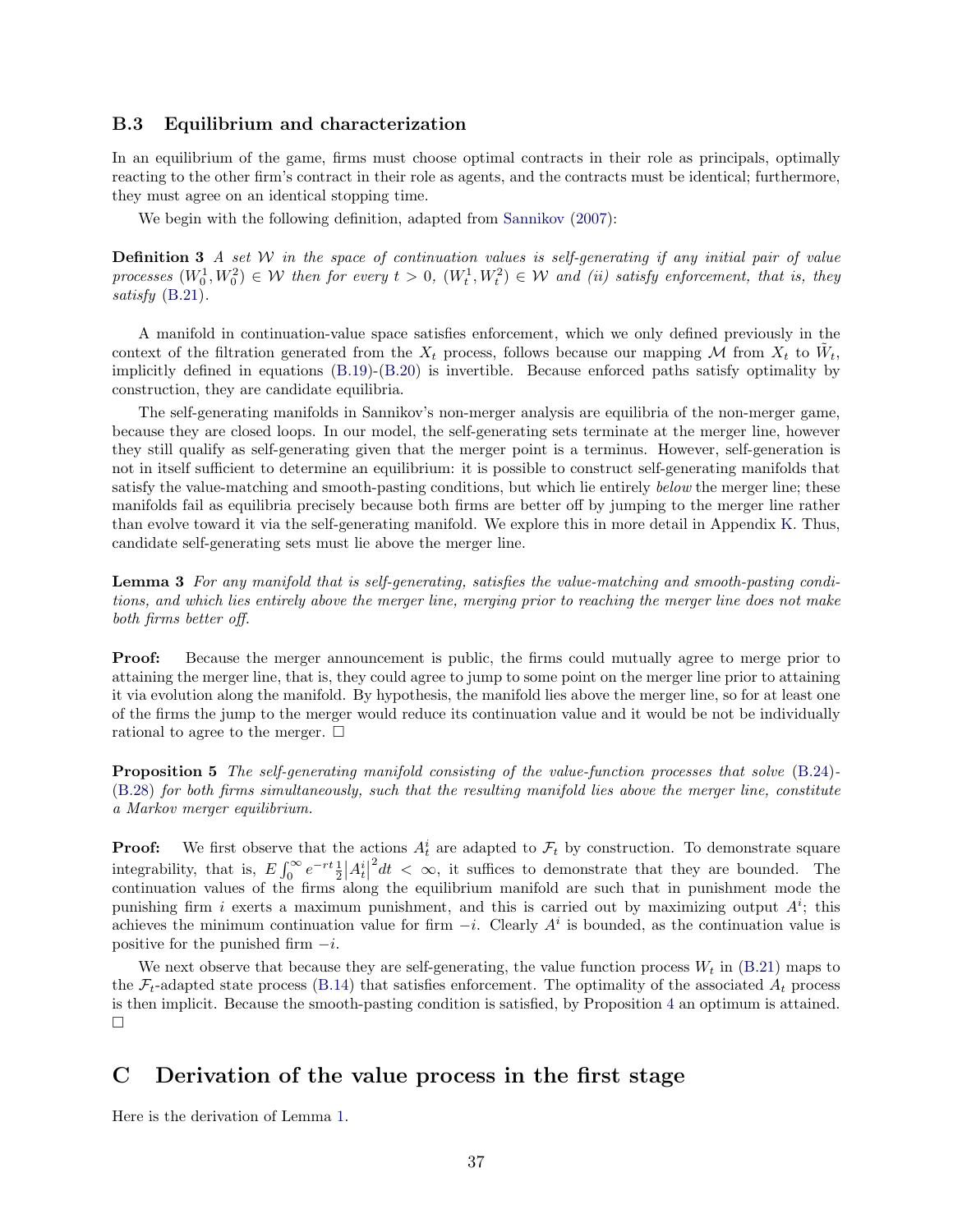**Proof:** We establish the result for firm 1. We first apply Ito's lemma to  $W^1(X_t^1, X_t^2)$  in generate the stochastic continuation value process of the state:

$$
dW^{1} = \left(A^{1}W_{X^{1}}^{1} + A^{2}W_{X^{2}}^{1} + \frac{1}{2}\sigma_{1}^{2}W_{X^{1}X^{1}}^{1} + \frac{1}{2}\sigma_{2}^{2}W_{X^{2}X^{2}}^{1}\right)dt + \sigma_{1}W_{X^{1}}^{1}dZ_{t}^{1} + \sigma_{2}W_{X^{2}}^{1}dZ_{t}^{2}. (C.31)
$$

Notice the resemblance of the terms in the drift to the stage-game payoffs in the Bellman equation. Substituting equation [\(B.12\)](#page-33-4) into [\(C.31\)](#page-38-1) yields a simpler expression for the continuation value process:

$$
dW^{1} = (r W^{1}(X^{1}, X^{2}) - r g_{1}(A^{1}, A^{2})) dt + \sigma_{1} W_{X^{1}}^{1} dZ_{t}^{1} + \sigma_{2} W_{X^{2}}^{1} dZ_{t}^{2}.
$$
 (C.32)

We further modify this equation by using the optimality condition [\(B.13\)](#page-33-3) to eliminate the  $W^1_{X^1}$  term, replacing  $W_{X^1}^1$  with  $-rg_{1A^1}$  (i.e., the envelope condition):

$$
dW^{1} = (r W^{1}(X^{1}, X^{2}) - r g_{1}(A^{1}, A^{2})) dt - \sigma_{1} r g_{1A^{1}} dZ_{t}^{1} + \sigma_{2} W_{X^{2}}^{1} dZ_{t}^{2}. \qquad (C.33)
$$

Dropping the arguments, we find that  $W<sup>1</sup>$  evolves according to:

<span id="page-38-1"></span>
$$
dW^{1} = r \left( W^{1} - g_{1} \right) dt - \sigma_{1} r g_{1A^{1}} dZ_{t}^{1} + \sigma_{2} W_{X^{2}}^{1} dZ_{t}^{2}. \qquad (C.34)
$$

This eliminates the explicit influence of the state variable  $X_t^1$  from the equation.  $\Box$ 

# <span id="page-38-0"></span>D Connecting our approach to Sannikov's approach

We explore the equivalence of our approach with Sannikov's approach here.

## D.1 Formulating the model using the history of public information (Sannikov's approach)

Our key departure from Sannikov's formulation is our positing that the public information process  $X_t$  can be treated as a state variable. This approach depends on the assumption that the rival firm chooses its actions based on the public information state; it is then optimal for the firm to react to the information state as well. In Sannikov's formulation, the continuation values are direct functions of the entire history of the public information process. We can establish informally that the two approaches lead to the same first order conditions.

Using Sannikov's approach, define the continuation value process for firm 1 as

$$
dW^{1} = (rW_{t}^{1} - g^{1}(A_{t}^{1}, A_{t}^{2}))dt + W_{X1}^{1}dX_{t}^{1} + W_{X2}^{2}dX_{t}^{2}
$$
(D.35)

This is simply the differential form of Sannikov's equation (5) (Sannikov p. 1296), with the structure of the drift term accounting for discounting. Substituting from the definition of the  $X_t$  process,

$$
g^{1}(A_{t}^{1}, A_{t}^{2})dt + W_{X^{1}}^{1}(A_{t}^{1}dt + \sigma_{1}dZ_{t}^{1}) + W_{X^{2}}^{2}(A_{t}^{2}dt + \sigma_{2}dZ_{t}^{2})
$$
  
= 
$$
(g^{1}(A_{t}^{1}, A_{t}^{2}) + W_{X^{1}}^{1}A_{t}^{1} + W_{X^{2}}^{2}A_{t}^{2})dt + (W_{X^{1}}^{1}\sigma_{1}dZ_{t}^{1} + W_{X^{2}}^{2}\sigma_{2}dZ_{t}^{2})
$$
 (D.36)

Now substitute into [\(B.12\)](#page-33-4), that is,

<span id="page-38-2"></span>
$$
r W^{1}(X^{1}, X^{2})dt = \max_{A^{1}} \left\{ \mathbb{E} \left[ r g_{1}(A^{1}, A^{2}) dt + W_{X^{1}}^{1} A_{t}^{1} + W_{X^{2}}^{2} A_{t}^{2} dt + W_{X^{1}}^{1} (\sigma_{1} d Z_{t}^{1} + W_{X^{2}}^{2} \sigma_{2} d Z_{t}^{2}) \right] \right\}
$$
\n(D.37)

the incentive condition is then

$$
r g_{1A^1} + W^1_{X^1}(X^1, X^2) = 0.
$$
\n(D.38)

which is identical to equation [\(B.13\)](#page-33-3).

We can then substitute from the optimality condition to re-express the drift of  $W<sup>1</sup>$ , and so in optimized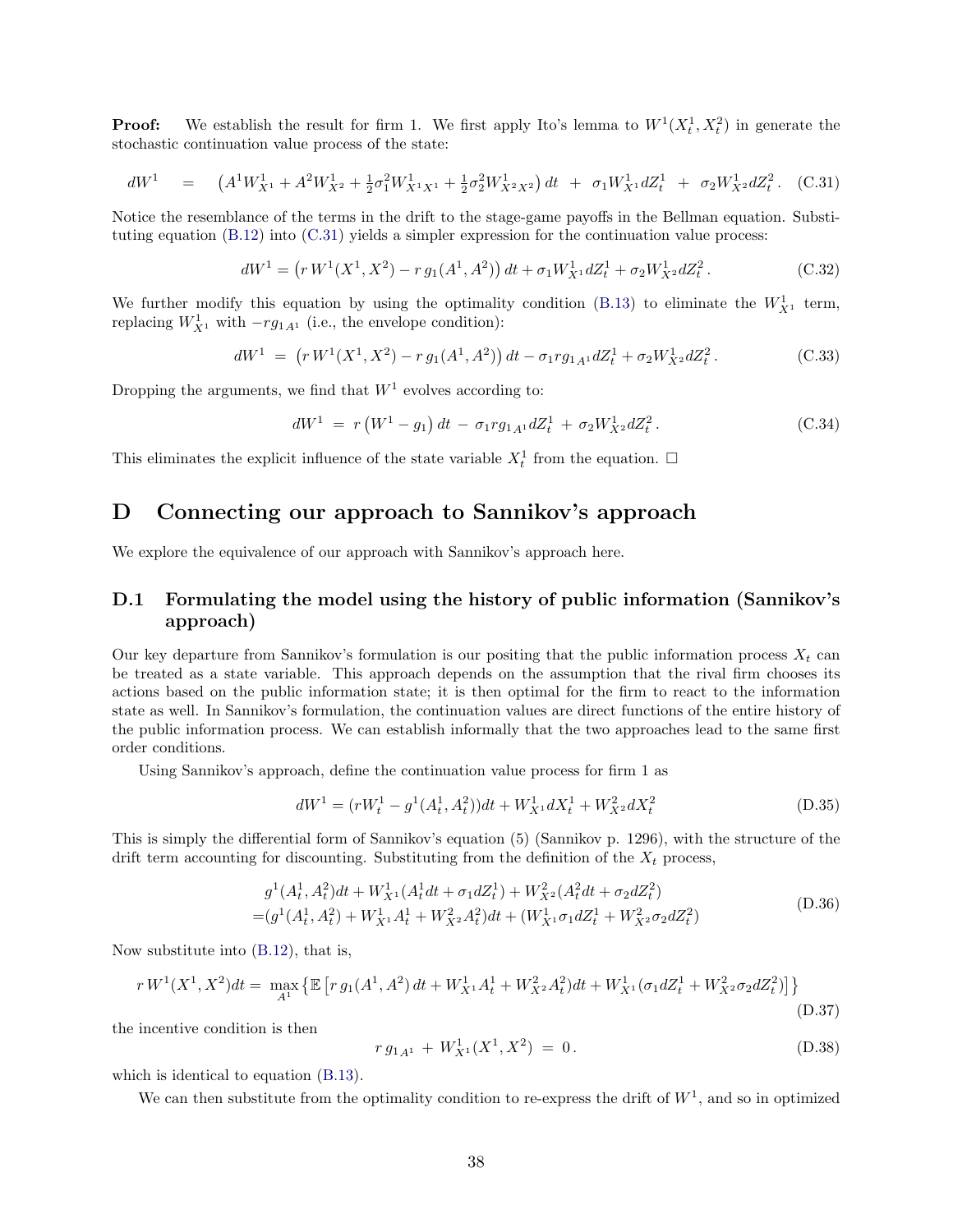form equation [\(D.37\)](#page-38-2) can be written as

$$
dW^{1} = r \left( W^{1} - g_{1} \right) dt - \sigma_{1} r g_{1A1} dZ_{t}^{1} + \sigma_{2} W_{X^{2}}^{1} dZ_{t}^{2}. \qquad (D.39)
$$

Compare with equation (6) of [Sannikov](#page-31-0) [\(2007\)](#page-31-0), p. 1296. Thus, we end up in the same place as with our state variable approach.

## D.2 Connecting the stochastic calculus approach to Sannikov's martingale representation argument

Sannikov develops the "promise-keeping" and "enforcement" arguments using the martingale representation theorem. He uses the following discrete-time analogy: in a dynamic programming model we could write the optimized Bellman equation,

$$
W_t = (1 - \delta)g(A_t) + \delta E[W_{t+1}(y_t)|A_t]
$$

where  $W_t$  is the value function,  $\delta$  is the discount factor, and so on.

A heuristic way to develop the continuous time stochastic HJB equation is as follows. The objective is

$$
V(X_0) = \max_{\{A_t\}} E\left[\int_0^\infty e^{-rt} f(A_t, X_t) dt\right]
$$

subject to

$$
dX_t = \mu(A_t, X_t)dt + \sigma(A_t, X_t)dZ_t
$$

We write this in discrete dynamic programming form

$$
V(X_0) = E \int_0^{dt} f(X_t, A_t)dt + \max_a E \int_{dt}^{\infty} e^{-rt} f(X_t, A_t)dt
$$
  
= 
$$
E \left[ f(X_t, A_t)dt + e^{-r \, dt} V(X_{dt}) \right]
$$

An algebra step yields:

$$
E\left[e^{-r\,dt}V(X_{dt})\right] - V(X_0) = -f(X_t, A_t)dt
$$

which we can write as

$$
E\left[e^{-r\,dt}V(X_{dt})\right] = V(X_0) - f(X_t, A_t)dt
$$

This is analogous with Sannikov's unnumbered equation at the top of page 1297, except for the addition rather than subtraction on the left hand side. However this is an artifact of the different approach to discounting used by Sannikov: if we treat  $\delta$  in the usual way, his equation becomes

$$
\delta E[W_{t+1}(y_t)|A_t] = W_t - g(A_t)
$$

The left hand side is

$$
e^{-r \, dt} V(X_{dt}) = V(X_0) + de^{-r \, dt} V
$$

We can now proceed with the Ito expansion of the left hand side, yielding

$$
(-rV + \mu(A_t, X_t)V_X + \frac{1}{2}\sigma(A_t, X_t)^2V_{XX}) dt + \sigma V_X dZ_t + V(X_0) = V(X_0) - f(X_t, A_t)dt
$$

Now we just need to remember that we can substitute from the optimized Bellman equation, completing the analogy with the Sannikov approach. Specifically, we can draw a more direct connection with the development of the enforcement matrix  $B$  using stochastic calculus, versus Sannikov's martingale representation theorem approach.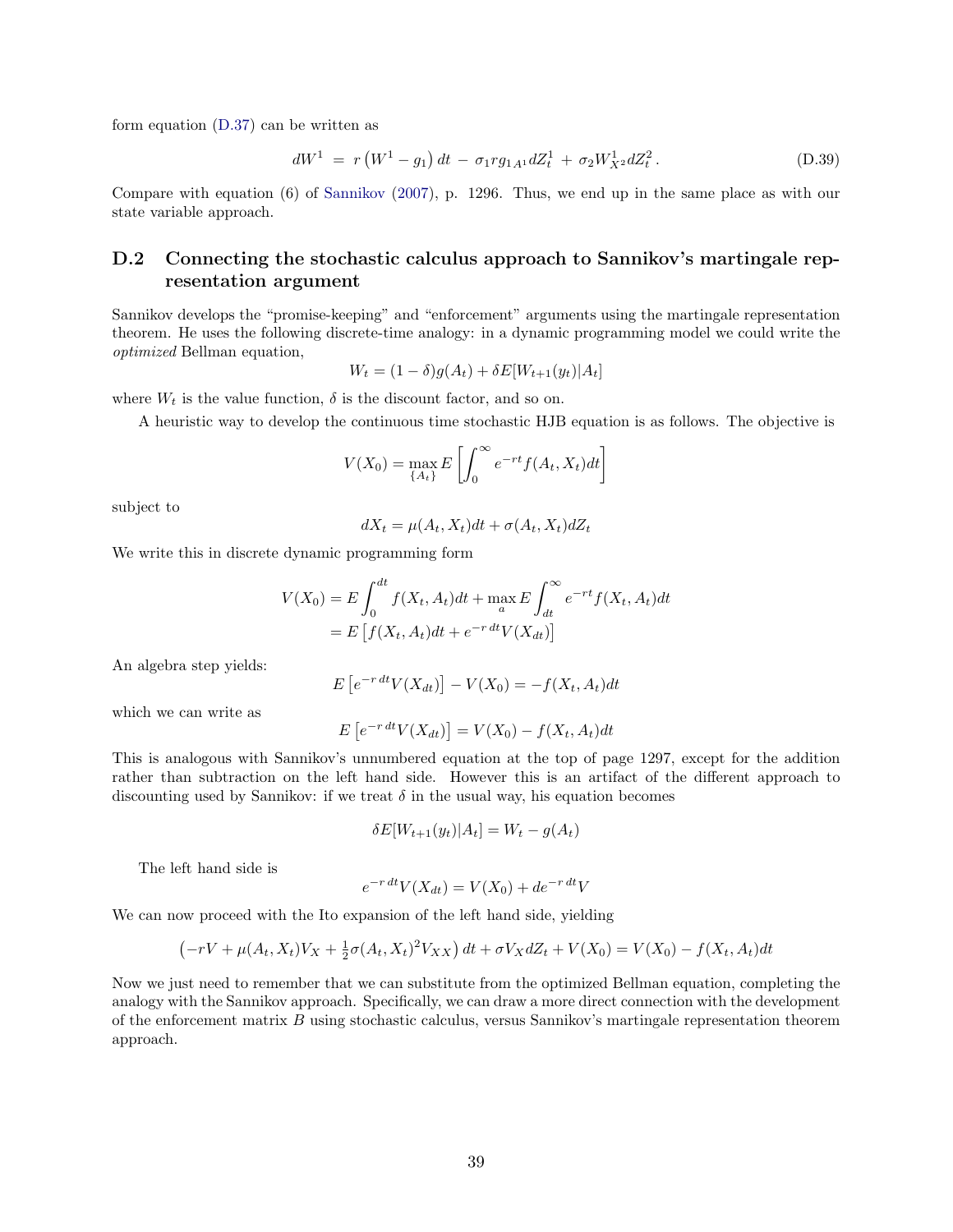### D.3 Relationship with Sannikov's treatment of enforcement

Sannikov's notion of enforcement is as follows: a volatility matrix B enforces a profile  $(A^1, A^2)$  if it satisfies incentive compatibility. He expresses this as the instantaneous drift for player  $i$  dominating the drift with an alternative profile, that is,

$$
g_i(a) + \beta^i \mu(a) \ge g_i(a'_i, a_{-i}) + \beta^i \mu((a'_i, a_{-i}))
$$

where we recall that  $\mu(A)$  is the drift of the signal process.

Sannikov then makes a somewhat complicated argument in which he constructs and characterizes the  $\beta^i$ functions. We have employed a more direct approach using stochastic calculus.

This is simply reflecting the optimality requirement: in our case, rather than state an inequality reflecting optimization, we generate a conventional first order condition. After substituting this first-order condition and the Bellman equation into the Ito expansion of the continuation value  $W$  we obtain

$$
dW^i \;=\; r \left(W^i - g_i\right)dt - \sigma_i r g_{iA^i} dZ_t^i \,+\, \sigma_{-i} W^i_{X^{-i}} dZ_t^{-i} \,.
$$

The elements corresponding the the  $\mu$  drift function are  $\sigma_i r g_{iA_i}$  and  $\sigma_{-i} W^i_{X^{-i}}$ . If we look back at the HJB equation [\(B.12\)](#page-33-4),

$$
rW^{1}(X^{1}, X^{2}) = \max_{A^{1}} \left\{ r g_{1}(A^{1}, A^{2}) + A^{1}W_{X^{1}}^{1} + \alpha^{2}(X^{1}, X^{2})W_{X^{2}}^{1} + \frac{1}{2}\sigma_{1}^{2}W_{X^{1}X^{1}}^{1} + \frac{1}{2}\sigma_{2}^{2}W_{X^{2}X^{2}}^{1} \right\}, \quad (D.40)
$$

we see that the element that is optimized with respect to  $A^i$  is

$$
r\,g_1(A^1,A^2) + A^1W^1_{X^1}
$$

which corresponds exactly to Sannkov's optimization of  $g_i(a) + \beta^i \mu(a)$ , because  $\mu(A) = A^i$  and  $\beta^i = W_{X^1}^1$  $g_{iA_i}$ . Thus, we recover the equivalence of the optimization of the HJB, conditional on the equilibrium play (optimization) of the rival firm, with Sannkov's approach.

## <span id="page-40-0"></span>E Converting to polar coordinates

The normal and tangent to the manifold are, in terms of the angle  $\theta$ , respectively:

$$
\mathbf{N}(\theta) = (\cos(\theta), \sin(\theta)), \quad \text{and} \quad \mathbf{T}(\theta) = (-\sin(\theta), \cos(\theta)). \tag{E.41}
$$

We can then express the value process in polar coordinate form: the curvature  $\kappa(W)$  of the equilibrium manifold, which is determined by the transformed form of the optimized Bellman equations of the firms, is the derivative of the polar coordinate with respect to movement along the equilibrium manifold. For example,  $\kappa$  would be zero if the manifold were locally a straight line. Thus, angle  $\theta$  and arc length  $\ell$ , we have along the manifold that:

$$
\frac{d\theta}{d\ell} = \kappa, \quad \text{and} \quad \frac{d\ell}{d\theta} = \frac{1}{\kappa}, \quad (E.42)
$$

The left-hand side derivative can be expressed in terms of the derivatives of the continuation values using polar coordinates, which leads us to the differential equation we solve numerically:

<span id="page-40-1"></span>
$$
\begin{pmatrix}\n\frac{dW^1(\theta)}{d\theta} \\
\frac{dW^2(\theta)}{d\theta}\n\end{pmatrix} = \begin{pmatrix}\n-\frac{\sin(\theta)}{\kappa(\theta)} \\
\frac{\cos(\theta)}{\kappa(\theta)}\n\end{pmatrix} = \frac{\mathbf{T}(\theta)}{\kappa(\theta)}.
$$
\n(E.43)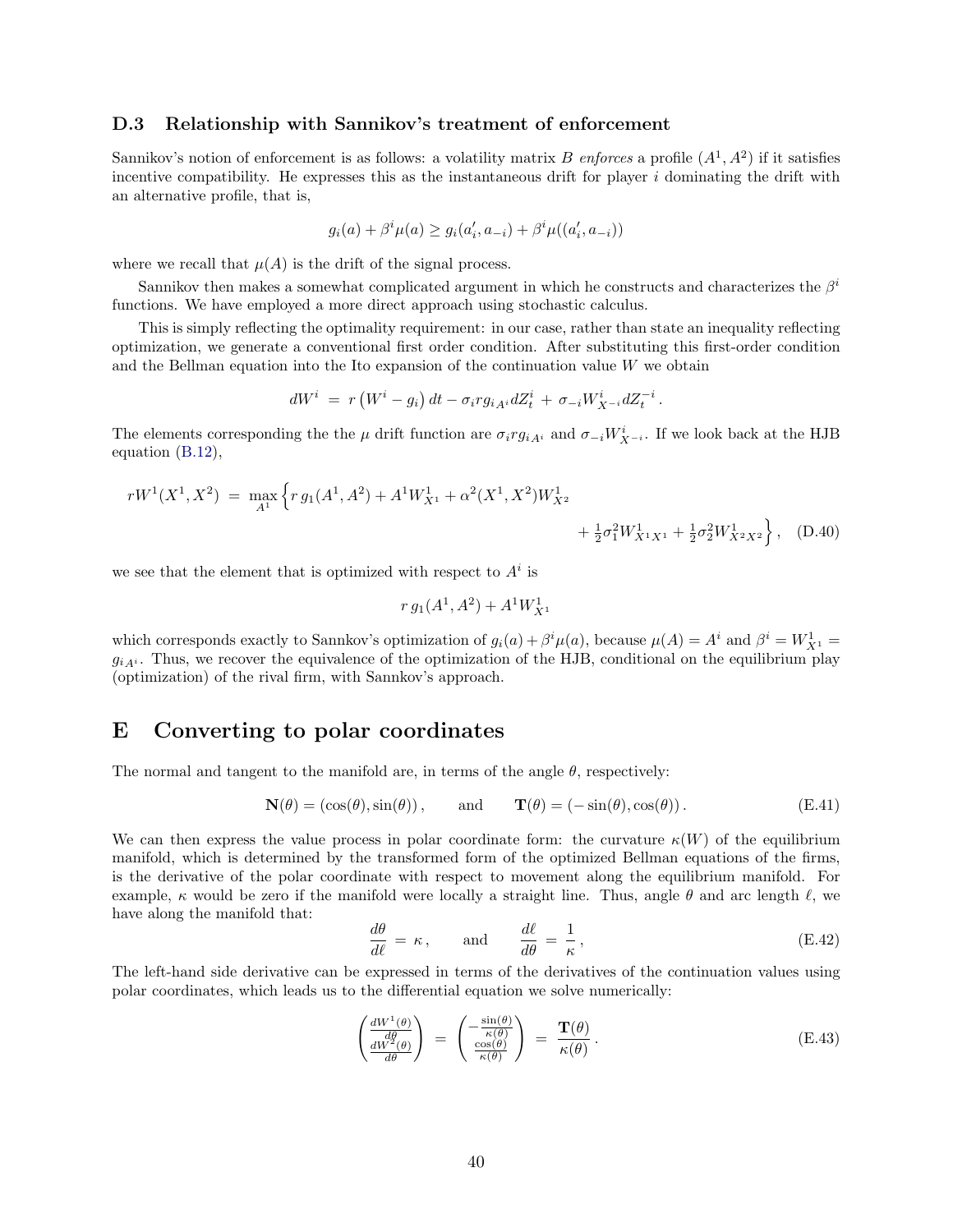We can express the first-order cross-partial of  $W<sup>1</sup>$  in trigonometric form:

$$
W_{W^{1}}^{2} = \frac{dW^{2}}{dW^{1}} = -\frac{\cos(\theta)}{\sin(\theta)}.
$$
 (E.44)

Hence the second-stage Bellman equation [\(B.24\)](#page-35-3) becomes:

$$
0 = \max_{A^{1}} \left\{ r \left( g_{1} - W^{1} \right) - r(g_{2} - W^{2}) \left( - \frac{\sin(\theta)}{\cos(\theta)} \right) + \frac{1}{2} \left( -r \frac{\cos(\theta)}{\sin(\theta)} g_{1A^{1}} \right)^{2} W_{W^{2}W^{2}}^{1} + \frac{1}{2} \left( r g_{2A^{2}} \right)^{2} W_{W^{2}W^{2}}^{1} \right\}, \quad (E.45)
$$

which then leads to:

$$
W_{W^2 W^2}^1 = - \max_{A^1} \left\{ \frac{\left(g_1 - W^1\right) - \left(g_2 - W^2\right) \left(-\frac{\sin(\theta)}{\cos(\theta)}\right)}{r \left(\left(-\frac{\cos(\theta)}{\sin(\theta)}g_{1A^1}\right)^2 + \left(g_{2A^2}\right)^2\right)} \right\} .
$$
 (E.46)

After some algebra, the equation can be restated as follows:

$$
W_{W^2 W^2}^1 = -\max_{A^1} \left\{ \frac{\frac{1}{\cos(\theta)} \left( \cos(\theta)(g_1 - W^1) - (g_2 - W^2)(-\sin(\theta)) \right)}{r \cos(\theta)^2 \left( \left( \frac{g_{1 A^1}}{\sin(\theta)} \right)^2 + \left( \frac{g_{2 A^2}}{\cos(\theta)} \right)^2 \right)} \right\},
$$
(E.47)

or

<span id="page-41-0"></span>
$$
W_{W^2 W^2}^1 = -\max_{A^1} \left\{ \frac{1}{\cos(\theta)^3} \frac{\cos(\theta)(g_1 - W^1) + \sin(\theta)(g_2 - W^2)}{r \left( \left(\frac{g_1 A^1}{\sin(\theta)}\right)^2 + \left(\frac{g_2 A^2}{\cos(\theta)}\right)^2 \right)} \right\}.
$$
 (E.48)

The numerator term is  $N(g - W)$ , and the denominator term is  $r|\phi|^2$ , just as in Sannikov's formula. Notice that this equation has a curvature on the left-hand side. The fact that it is a curvature will later be used in the numerical solution of the model. We repeat the exercise with firm 2 and obtain:

<span id="page-41-1"></span>
$$
W_{W^1 W^1}^2 = -\max_{A^2} \left\{ \frac{1}{\sin(\theta)^3} \frac{\cos(\theta)(g_1 - W^1) + \sin(\theta)(g_2 - W^2)}{r \left( \left(\frac{g_1 A^1}{\sin(\theta)}\right)^2 + \left(\frac{g_2 A^2}{\cos(\theta)}\right)^2 \right)} \right\}.
$$
(E.49)

Notice that the denominators in equations [\(E.48\)](#page-41-0) and [\(E.49\)](#page-41-1) are the same.

As shown in Appendix [G,](#page-42-0) the second-order partial derivatives of the continuation values are weighted expressions of the curvature of the equilibrium manifold in the direction of the normal vector,  $\kappa(W)$ :

$$
\cos(\theta)^3 W_{W^2 W^2}^1 = \sin(\theta)^3 W_{W^1 W^1}^2 \equiv \frac{1}{2} \kappa(W). \tag{E.50}
$$

We can add the two curvature values in equations [\(E.48\)](#page-41-0) and [\(E.49\)](#page-41-1) and denote  $\mathcal{A} = \mathcal{A}_1 \times \mathcal{A}_2$  to obtain an expression for the curvature:

<span id="page-41-2"></span>
$$
\kappa(W) = \max_{A \in \mathcal{A} \setminus \mathcal{A}^N} \frac{2\mathbf{N}\left(g - W\right)}{r|\phi|^2},\tag{E.51}
$$

which is Sannikov's [\(2007\)](#page-31-0) optimality equation. Note that the maximization in equation [\(E.51\)](#page-41-2) is over both  $A_t^1$  and  $A_t^2$  (excluding the set of pure strategy Nash equilibria,  $\mathcal{A}^N$ , as mentioned earlier). This is innocuous here because the numerator and denominator are each additively separable in  $A_t^1$  and  $A_t^2$ , so separate maximization for each firm taking its turn as the "principal" is satisfied.  $\blacksquare$ 

Sannikov demonstrates that the differential equation system in [\(E.51\)](#page-41-2) satisfies Lipschitz conditions and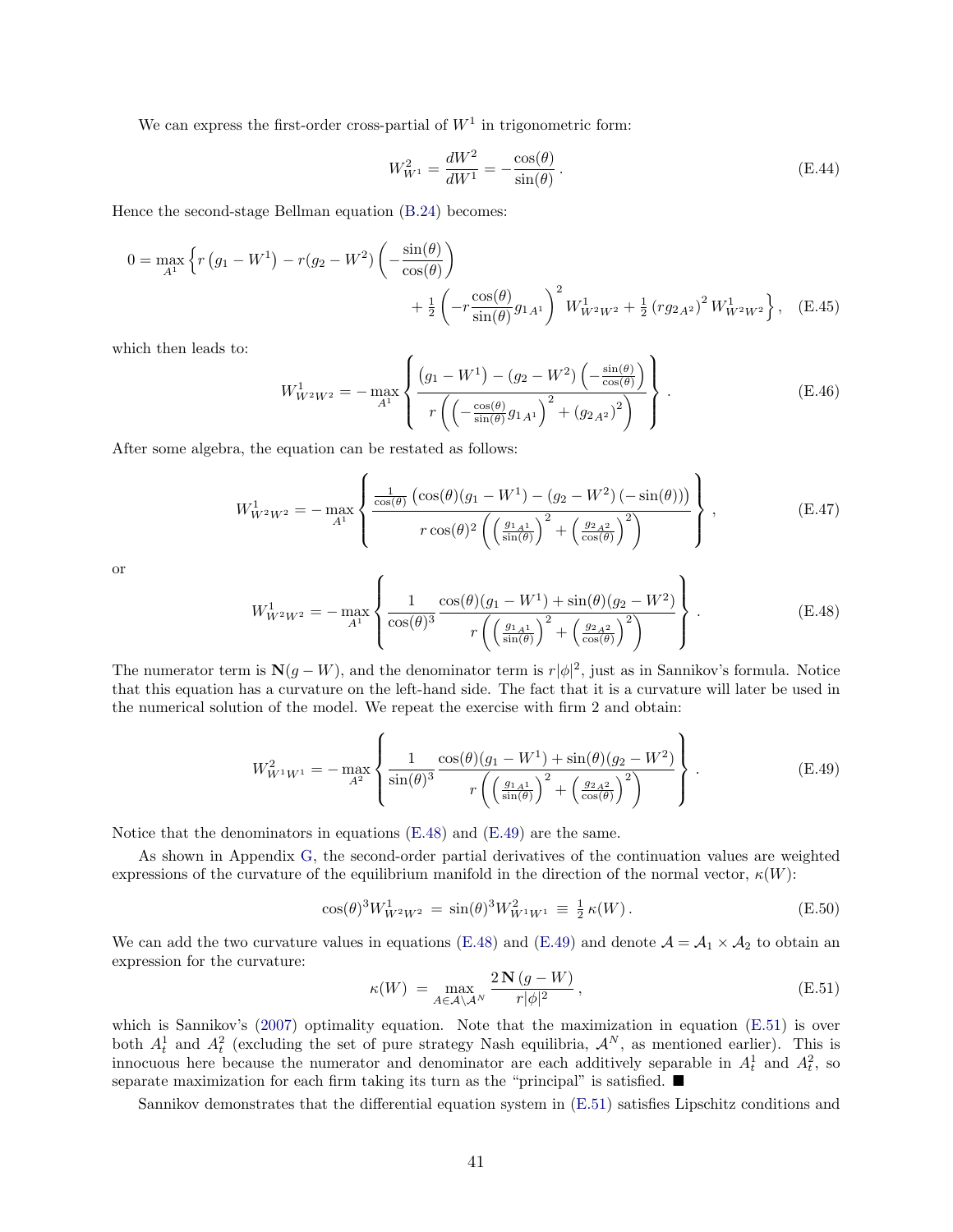therefore has a solution:

... the right-hand side of the optimality equation  $[(E.51)]$  $[(E.51)]$  $[(E.51)]$  is Lipschitz-continuous in w and T. This property guarantees the existence of solutions to the optimality equation from any initial conditions and helps us characterize the set  $\mathcal{E}(r)$ . [Sannikov p. 1320]

Sannikov then continues with his Lemma 3, culminating in his Proposition 4, establishing existence. (See also [Hurewicz](#page-31-12) [\(1958\)](#page-31-12), p. 28.)

# <span id="page-42-1"></span>F Why maximizing the Bellman equation is equivalent to maximizing a ratio in the curvature ODE

Having established that the "agency" optimization problem in equation [\(B.24\)](#page-35-3) is equivalent to the ODE in equation [\(E.48\)](#page-41-0) for the curvature of the equilibrium set boundary  $\partial \mathcal{E}$ , we need to show why the optimization of the Bellman equation is equivalent to the optimization of the ratio in the ODE.

Consider the abstract problem:

$$
\max_{x} \{f(x) + Ag(x)\}.
$$
\n(F.52)

The first-order condition is:

$$
f'(x) + A g'(x) = 0,
$$
 (F.53)

or:

$$
A = -\frac{f'}{g'}.\tag{F.54}
$$

Now consider the maximization problem:

$$
\max_{x} \frac{f(x)}{g(x)}.
$$
 (F.55)

The first-order condition can be written as:

$$
\frac{f}{g} = \frac{f'}{g'},\tag{F.56}
$$

and therefore, at the maximum, we have that:

$$
\max_{x} \frac{f}{g} = \frac{f'}{g'}.
$$
\n(F.57)

Therefore,

$$
A = -\frac{f'}{g'} = -\max_{x} \frac{f}{g}.
$$
 (F.58)

Thus, the maximization of the ratio generates the same optimum (adjusted for the sign) as the Bellman equation.

## <span id="page-42-0"></span>G Curvature equality

We want to show that:

$$
\cos(\theta)^3 W_{W^2 W^2}^1 = \sin(\theta)^3 W_{W^1 W^1}^2. \tag{G.1}
$$

To begin, note that:

$$
\frac{d}{dW^1}W^1_{W^2} = W^1_{W^2W^2}\frac{dW^2}{dW^1} = -W^1_{W^2W^2}\frac{\cos(\theta)}{\sin(\theta)}.
$$
\n(G.2)

This is equal to:

$$
\frac{d}{dW^1} \frac{1}{W_{W^1}^2} = -\frac{1}{(W_{W^1}^2)^2} W_{W^1 W^1}^2 = -W_{W^1 W^1}^2 \left(\frac{\sin(\theta)}{\cos(\theta)}\right)^2.
$$
\n(G.3)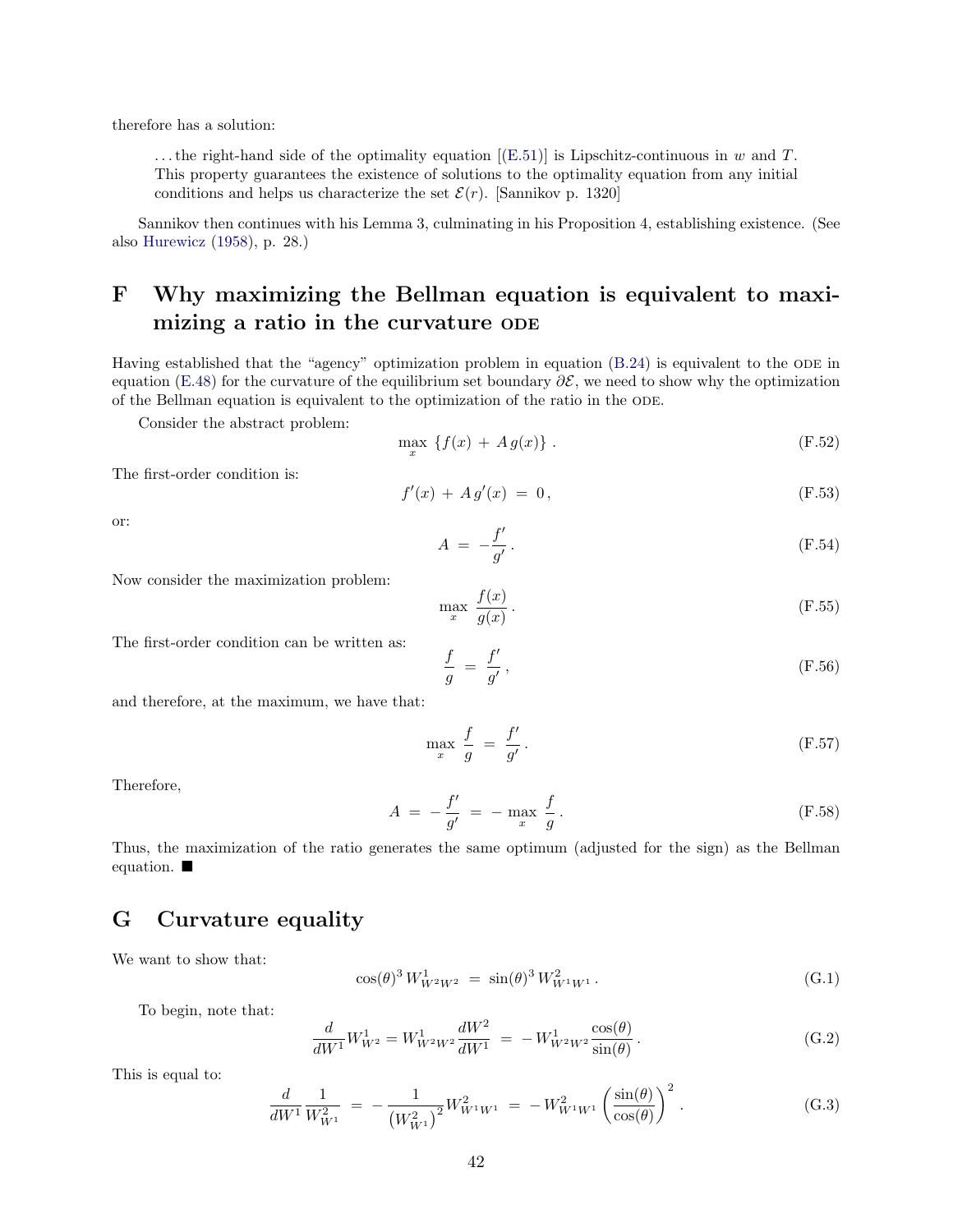Equating the two terms and performing algebra yields the result.  $\blacksquare$ 

## <span id="page-43-0"></span>H Optimality of the smooth-pasting condition

In this section we prove Lemma [2](#page-36-5) and Proposition [4,](#page-36-4) which establish optimality of the smooth-pasting condition. Our strategy differs a bit from the more well-known approaches such as [Dixit](#page-30-13) [\(1993\)](#page-30-13); we will show that if the smooth-pasting condition is satisfied then the second-order condition associated with the Bellman equation is locally satisfied at the boundary point characterised by the the smooth-pasting condition. That is, we provide a verification of the sufficiency of local optimality at the merger point. More concretely, the steps in this demonstration are as follows:

- (i) Calculate the second-order condition for the Bellman equation from the optimality condition;
- (ii) Evaluate the "ratio" version of the Bellman equation at the value-matching point, using the valuematching condition and also the smooth-pasting condition, resulting in a reduced-form expression for the second partial derivative  $W_{W^2 W^2}^1$ ;
- (iii) Substitute this reduced-form expression for  $W_{W^2W^2}^1$  into the second-order condition, as well as the value-matching condition, establishing that the second-order condition is negative.

**Proof:** (Of Lemma [2\)](#page-36-5) Commencing step (i), the reprise of the Bellman equation is

$$
0 = \max_{A^1} \left\{ r(g_1 - W^1) - r(g_2 - W^2)W_{W^2}^1 + \frac{1}{2} \left( -rW_{W^1}^2 g_{1A^1} \right)^2 W_{W^2 W^2}^1 + \frac{1}{2} \left( r g_{2A^2} \right)^2 W_{W^2 W^2}^1 \right\}.
$$
 (H.4)

with optimality condition

$$
r g_{1A^1} - r g_{2A^1} W_{W^2}^1 + \left( \left( -r^2 W_{W^1}^2 g_{1A^1} \right) g_{1A^1 A^1} + \left( r^2 g_{2A^2} \right) g_{2A^2 A^1} \right) W_{W^2 W^2}^1 = 0 \tag{H.5}
$$

The second-order condition can make use of the quadratic structure of  $g_1$  and  $g_2$ : the third derivatives are zero, so we have

$$
r g_{1A^1A^1} - r g_{2A^1A^1} W_{W^2}^1 + r^2 \left( -W_{W^1}^2 (g_{1A^1A^1})^2 + (g_{2A^2A^1})^2 \right) W_{W^2W^2}^1
$$

Now we can substitute the smooth-pasting condition:  $W_{W^2}^1 = -1$ :

$$
r g_{1A^1A^1} + r g_{2A^1A^1} + r^2 \left(-W_{W^1}^2 (g_{1A^1A^1})^2 + (g_{2A^2A^1})^2\right) W_{W^2W^2}^1
$$

The same holds for the other player:  $W_{W^1}^2 = -1$ :

$$
r g_{1A^1A^1} + r g_{2A^1A^1} + r^2 \left( \left( g_{1A^1A^1} \right)^2 \right) + \left( g_{2A^2A^1} \right)^2 \right) W_{W^2W^2}^1
$$

Now recall the structure of the stage game payoff function  $q_1$ :

$$
g_1(a_1,a_2) = a_1 (\Pi_1 - \beta_1 a_1 - \delta_1 a_2) ,
$$

and similarly for  $g_2$ , so that

 $g_{1A^1A^1} = -2\beta_1 - \delta_1$   $g_{1A^2A^1} = -\delta_2$ ,

which are both negative by assumption.

Carrying out step (ii), we next transform the system of Bellman equations to ratio form to isolate the second partials. Appendix [F](#page-42-1) demonstrates by straightforward algebra that the maximization of the following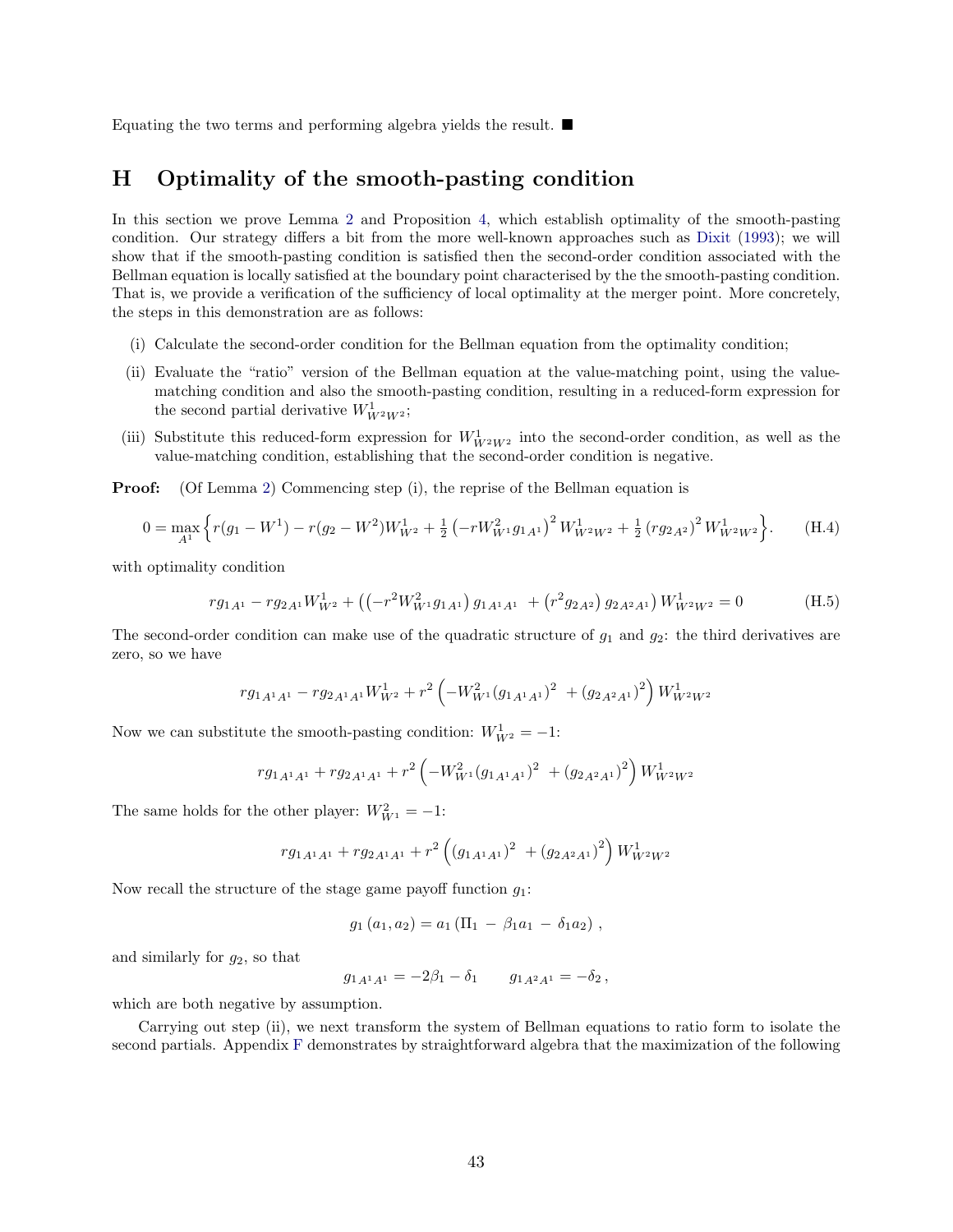ratio is equivalent to the original maximization in [\(B.24\)](#page-35-3):

$$
W_{W^2 W^2}^1 = - \max_{A^1} \left\{ \frac{(g_1 - W^1) - r(g_2 - W^2) \frac{1}{r} W_{W^2}^1}{r \left( \left( W_{W^1}^2 g_{1 A^1} \right)^2 + \left( g_{2 A^2} \right)^2 \right)} \right\}.
$$
 (H.6)

Substituting  $\frac{1}{W_{W^2}^1}$  for  $W_{W^1}^2$  yields:

<span id="page-44-0"></span>
$$
W_{W^2 W^2}^1 = - \max_{A^1} \left\{ \frac{(g_1 - W^1) - r(g_2 - W^2) \frac{1}{r} W_{W^2}^1}{r \left( \left( \frac{1}{W_{W^2}^1} g_{1 A^1} \right)^2 + (g_{2 A^2})^2 \right)} \right\},
$$
\n(H.7)

which, along with the first-order condition in  $A^1$ , is an ordinary differential equation (ODE) in  $W^1$ . Thus, we have converted the Bellman equation from a partial to an ordinary differential equation.

Finally, carry out step (iii), substituting for  $W_{W^2W^2}^1$  from the ratio reformulation of the Bellman equation in equation [\(H.7\)](#page-44-0), evaluated at the value-matching and smooth-pasting point:

$$
W_{W^2W^2}^1 = -\frac{(g_1 - W^1) - r(g_2 - W^2)\frac{1}{r}W_{W^2}^1}{r\left(\left(\frac{1}{W_{W^2}^1}g_{1A^1}\right)^2 + (g_{2A^2})^2\right)} = -\frac{(g_1 - W^1) + (g_2 - W^2)}{r\left(\left(\frac{1}{(-1)}g_{1A^1}\right)^2 + (g_{2A^2})^2\right)}
$$
  
= 
$$
-\frac{(g_1 - W^1) + (g_2 - W^2)}{r\left((g_{1A^1})^2 + (g_{2A^2})^2\right)}
$$
(H.8)

If we can demonstrate that the numerator of this expression is negative or zero then we will have demonstrated that the second-order condition holds at the smooth-pasting point.

Lemma 4 At the smooth-pasting point, we have that:

$$
(g_1 - W^1) + (g_2 - W^2) = 0.
$$

**Proof:** The expressions  $(g_1 - W^1)$  and  $(g_2 - W^2)$  are the drifts of the continuation value processes for  $W^1$ and  $W^2$ , respectively (see equation [\(B.15\)](#page-33-0)). At the smooth-pasting point, these drifts necessarily are equal and of the opposite sign in order to point along the merger line, which has a slope of −1, and they therefore sum to zero. (Equivalently, the curvature at the smooth-pasting point,  $W_{W^2W^2}^1$ , is zero.)  $\Box$ 

This completes step (iii), establishing the result.  $\Box$ 

We can use this result to prove global optimality.

**Proof:** (of Proposition [4\)](#page-36-4) The optimality of the main action  $A_t^1$  as the solution of the HJB equation [\(B.24\)](#page-35-3) follows directly from conventional optimal control considerations. Therefore the optimal value state path satisfies equation [\(E.48\)](#page-41-0); further derivations lead to the differential equation [\(E.43\)](#page-40-1), combined with equation[\(E\)](#page-40-0), as demonstrated in [E.](#page-40-0) Sannikov [\(Sannikov](#page-31-0)  $(2007)$  Theorem 2, p. 1309) establishes that any optimal path must satisfy this differential equation system.

The remaining issue is to provide two boundary conditions for the second-order differential equation, [\(E.48\)](#page-41-0), that the optimal path necessarily satisfies; the value-matching condition [\(B.23\)](#page-35-0) provides one boundary condition. By Lemma [2,](#page-36-5) the smooth-pasting condition is locally optimal. Suppose that an alternative optimal path exists that does not satisfy the smooth-pasting condition. In that case, there is a kink at the merger boundary, and thus local optimality cannot be satisfied. Any equilibrium path must satisfy optimality, and hence any equilibrium path satisfies smooth pasting.

The kink is "one-sided:" the local curvature at the kink point is *positive* infinity, but cannot be negative infinity because the differential equation can approach the merger line from above. Therefore it is only necessary only to observe that the violation of the relevant inequality rests on the positive infinity property. П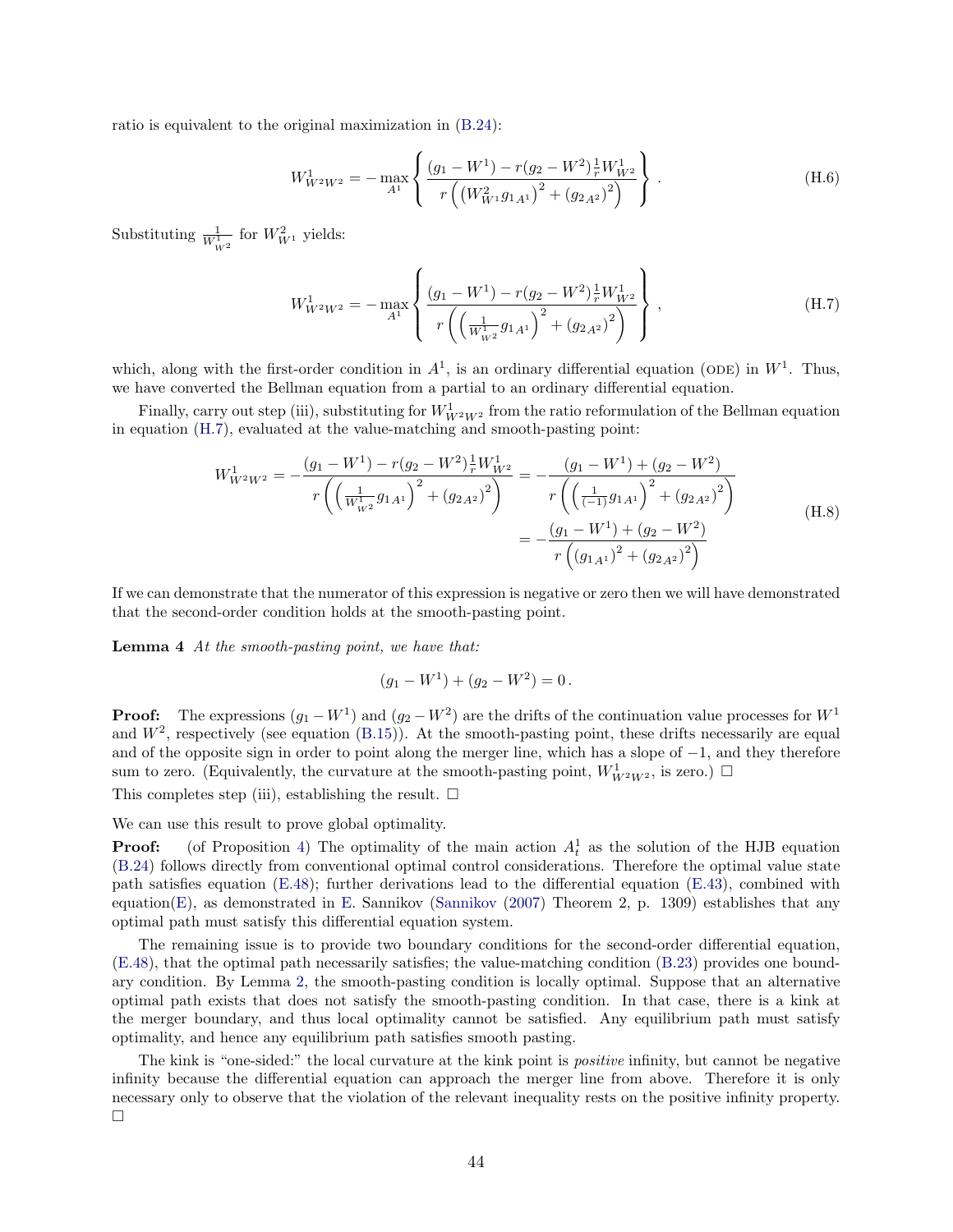We remark that our results have not established uniqueness of the equilibrium path. We know from numerical experiments that two manifolds that satisfy the smooth-pasting condition exist, with a smaller one fully contained within the larger one that we have analyzed here.

The "standard" proof of the optimality of the smooth-pasting point such as in [Dixit](#page-30-13) [\(1993\)](#page-30-13) uses a Taylor expansion of the solution of a second-order differential equation, exploiting the structure of the solution stemming from the assumption of fixed coefficients. Our model does not lead to an equation with fixed coefficients, so it is not possible to use Dixit's approach directly. Notice, however, that the smooth-pasting condition is *locally* optimal at the smooth-pasting point; by continuity of the solution that obeys the main differential equation this optimality argument must also hold in a neighborhood of the smooth-pasting point.

## <span id="page-45-0"></span>I Proof of the inclusion result, Proposition [1](#page-18-0)

**Proof:** The proof has three main parts.

(i) In the first part we observe that the boundary of the equilibrium set  $\mathcal{E}, \partial \mathcal{E}$ , is described by the same ordinary differential equation, equation [\(E.43\)](#page-40-1), for any merger model with merger cost K and for the no-merger case. If the inclusion were violated there would be some point  $(\tilde{W}^1, \tilde{W}^2)$  at which the differential equation would necessarily hold identically for both K and K' at  $(W^1, \tilde{W}^2)$ . However non-inclusion would necessarily imply that the local differential would be different at  $(\tilde{W}^1, \tilde{W}^2)$ , a contradiction. Thus, the merger manifold must lie either entirely inside the no-merger manifold or entirely outside it.

(ii) Now consider the case where the merger manifold is entirely inside the no-merger manifold, that is,  $\partial \mathcal{E}_{M}^{K} \subset \partial \mathcal{E}_{NM}$ . To begin, note that the equilibrium manifold is locally characterized by the angle  $\theta$ , the slope of the manifold for each  $\theta$ , and the curvature  $\kappa$ . The curvature  $\kappa$  is characterized by equation [\(E.51\)](#page-41-2), which we reproduce here:

$$
\kappa(\tilde{W}) = \max_{A \in \mathcal{A} \setminus \mathcal{A}^N} \frac{2 \mathbf{N} (g - \tilde{W})}{r |\phi|^2}
$$
(I.9)

The key part of this equation is the numerator term

<span id="page-45-1"></span>
$$
-\cos(\theta)(g_1 - \tilde{W}^1) - \sin(\theta)(g_2 - \tilde{W}^2)
$$
\n(1.10)

(See equations  $(E.48)$  and  $(E.49)$ .)

We will use the standard convention for measuring the angle  $\theta$ , that is,  $\theta = 0$  along the x-axis.

- Suppose that we solve the differential equation for the manifold with initial point at the middle of the collusion point. In that case,  $\theta = \frac{\pi}{4}$ , so that  $\cos(\theta) = \sin(\theta)$ , resulting in equal weights on the numerator term in [\(I.10\)](#page-45-1). Given that the smooth-pasting manifold must lie inside the no-merger manifold, if we reduce  $\tilde{W}_1$  and  $\tilde{W}_2$ , that is, reduce the initial point of the differential equation, then the absolute value of the curvature must increase. Therefore the path of the differential equation will move away from the no-merger path toward the interior.
- Next, consider  $\theta = -\frac{\pi}{4}$ , corresponding to the "contestability" region. In this region  $\sin(\theta) = -\cos(\theta)$ , so that there is a negative weight,  $sin(\theta)$ , on the  $(g_2 - W^2)$  term, and a positive weight,  $cos(\theta)$ , on the  $(g_1 - W^1)$  term. Now suppose we increase  $\tilde{W}_2$  and decrease  $\tilde{W}_1$  along the negative-45 degree line, so that the sum  $\tilde{W}^1 + \tilde{W}^2$  is constant. In that case, the negative weight on  $\tilde{W}_1$  and the positive weight on  $\tilde{W}^2$  means that the net effect of the movement is to increase the curvature. Therefore as we move inward, the curvature increases.

This argument implicitly holds the actions  $A<sup>i</sup>$  fixed; however, recall that the curvature is defined by the formula in [\(E.51\)](#page-41-2), which has a maximization with respect to the vector A on the right hand side. Therefore, adjustments of A that are driven by our thought experiments with  $W$  will not affect our argument, as the effects of A drop out due to the envelope condition.

It is clear that this logic holds for all other angles: moving toward the center increases the curvature. The result is that the manifold "curls up" near the merger line, so that a tangency to the merger line becomes possible; this is apparent in the numerical simulations presented in the figures.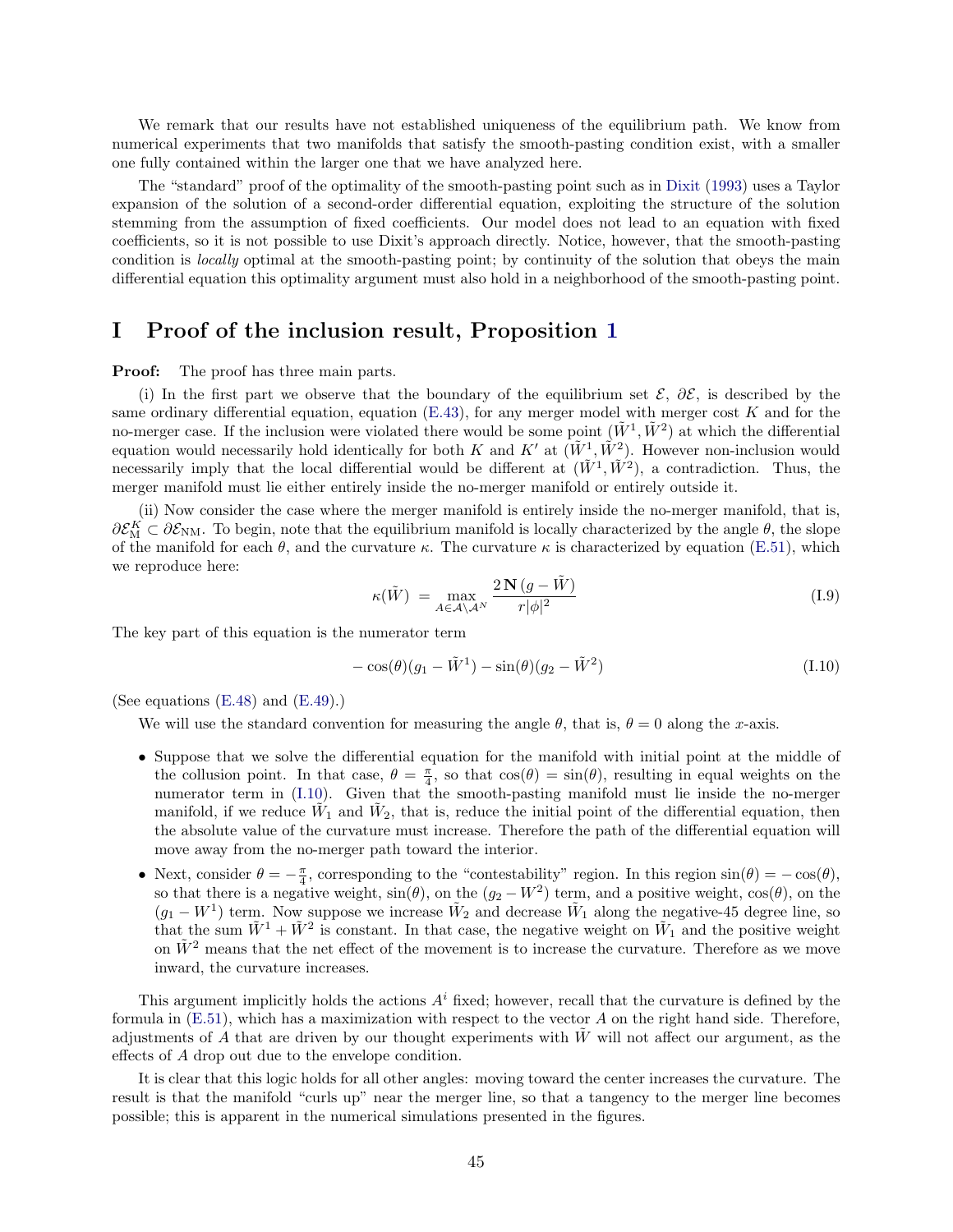The remaining possibility is that the inclusion is reversed. (This possibility is illustrated in Figure 10 of Appendix G; clearly it is possible for the ODE to have a solution lying outside the no-merger manifold.)

We can see that the tangency condition cannot be satisfied locally where the no-merger boundary  $\partial \mathcal{E}_{NM}$ crosses the merger line. By continuity of the derivative of the manifold satisfying the ODE at that point, it cannot flip over and become tangent.

As we move away from that point, the logic we developed above for the "inside" manifold, establishes that the slope continues to flatten, so it moves away from a potential tangency, and the smooth pasting condition therefore cannot be satisfied.

However, we need to rule out the possibility that the smooth pasting conditions are satisfied, but pointing the wrong way. However this would require that the curvature of the manifold boundary reverse itself, at some locus, which in turn would imply that the ODE (48) was locally linear at the locus where this reversal occurs, that is, the local second derivative would be zero. But the structure of the ODE precludes this: it would imply that the differential equation is "stuck" at the zero-curvature point; because  $\kappa$  would be negative the linear part of the manifold would be infinitely long (see equation [\(E.43\)](#page-40-1)).

(iii) The third part of the proof is to establish that the first inclusion holds, namely that increasing the merger cost K increases the equilibrium set. But this case is similar to the previous one, in that it would require that the merger manifold would not be tangent as we decrease  $K$ .  $\Box$ 

## J A remark on social welfare

The continuation values in the model are discounted profits, so we can infer that when these profits increase, the firms are colluding to a greater extent, and consumer surplus is concomitantly reduced. Thus, social welfare is inversely related to the firms' joint profits.

The smooth-pasting equilibrium has lower firm profits when the firms are in the collusion phase than they do if they can never merge, that is, the equilibrium manifold moves in the southwesterly direction relative to the no-merger manifold.

However, the merger cost itself is part of the deadweight loss.[22](#page-46-1) How do we incorporate this deadweight loss in the accounting? The answer is that we can ignore it, because the firms' discounted profits (their continuation values) in the collusion phase are still close to the monopoly line, despite the discounted merger cost. Thus, this deadweight cost is, from the firms' perspectives, just an alternative cost like the cost they would face if they entered into the price war in the no-merger model.

# <span id="page-46-0"></span>K Refusals to merge, punishment and jumps

In this appendix<sup>[23](#page-46-2)</sup> we explore the impact of assumptions about the structure of the underlying game, especially the details of the moment of the merger, on outcomes. We focus on one issue: the consequences of the fact that the decision to merge is observable to the rival firm. We emphasize that our discussion is informal.

One of the key notions in the main text is that the firms find it optimal to merge when the value states attain a point on the merger line. Merging at that point is a binary decision, and each firm can observe whether or not the other firm has merged with it because in the event of the merger they subsequently share monopoly profits.

Because the decision by each firm to merge is observable, if the firms do not commit to the merger in advance, the possibility that a firm would refuse to merge can also be admitted as a strategy, and the continuation of the game must be specified in that case. Because the refusal to merge is observable, the structure of the game at that moment and the associated continuation are potentially very different from the noisy collusion game that has been played up to that point.

<span id="page-46-2"></span><span id="page-46-1"></span> $22$ We are grateful to Mikhail Panov for raising this question.

<sup>&</sup>lt;sup>23</sup>The ideas and contributions of Mikhail Panov, Yuliy Sannikov, and Andrzej Skrzypacz led to the discussion in this appendix.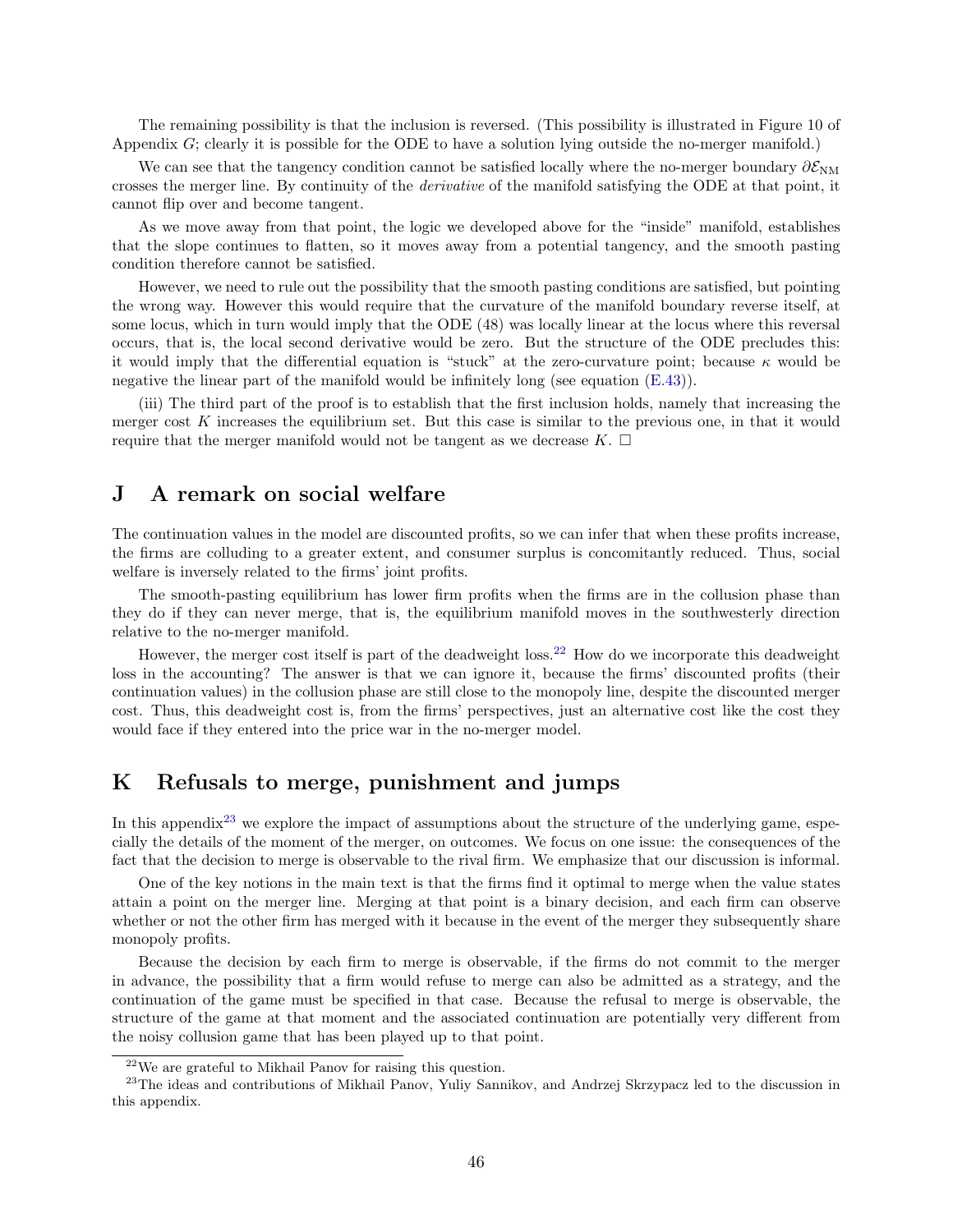If one firm refuses to merge, then, given the noncooperative environment of the game, it is appropriate to consider how the other firm would subsequently punish it. If the punishment is effective then the firm contemplating refusal would be be deterred from refusing, and the merger would take place, but potentially without necessarily satisfying smooth pasting. One can broadly describe this punishment: it would be to revert to a continuation phase with the worst possible outcome for the firm that has refused to merge.

The punishment phase must must itself be an equilibrium. Given that the continuation game would not differ from the collusion game in the key respect of having actions that are obscured by noise, the punishment phase would be constituted from the same elements as the pre-merger (or pre-refusal) game. If such an equilibrium exists, we refer to it as a refusal-punishment (R-P) equilibrium.

What we will establish here is that credible punishment phases cannot in fact themselves be equilibria, and so alternative equilibria that are sustained by such punishments cannot exist.

#### The refusal-punishment construction

For a refusal-punishment equilibrium to function, there must be agreement between the firms about the punishments in the punishment game. These punishments, and in essence the structure of the continuation game, must be agreed to in a pre-play phase of the game the firms play in advance of the noisy collusion game. Thus, there are really three phases of the overall game: (i) the pre-play phase in which the punishments that will be coordinated upon in the event of a refusal to merge; (ii) the pre-merger phase of the noisy duopoly game; (iii) the punishment phase in the event that a firm refuses to merge, which itself must be an equilibrium of a pre-merger phase of the game, including the potential for repeated refusal-punishment phases. Thus, in this final stage, any boundary conditions entailed by the potential for future mergers, or the lack thereof, must be delineated.

In the sequel we examine the simplest case: that if a merger has been refused and punishment invoked, there is no further potential to merge: the punishment is permanent.

If there is no potential to merge, then the game reverts to the collusion game described by [Sannikov](#page-31-0) [\(2007\)](#page-31-0): the value states of the firms stochastically and continuously transit around an egg-shaped manifold with payoffs that are strictly bounded by the monopoly line. The initial point on the manifold is determined by the extreme punishment: if firm 1 (with value state on the horizontal axis) has refused to merge, the worst continuation on the no-merger manifold is the leftmost point on it (point  $B$  in the figure); similarly if firm 2 (with value state on the vertical axis) has refused to merge, the continuation commences on the lowest point on the manifold (point  $B'$  in the figure).

Punishments alter the boundary conditions of the pre-merger game. At the merger point, the punishment must be weakly worse than the worst state at the moment of the merger. Because the no-merger manifold is fixed in size and location, the leftmost and bottom-most punishment points on the manifold are fixed. This in turn dictates the corresponding upper and lower merger points on the merger line (points A and  $A'$  in Figure [6\)](#page-48-0). Finally, because the equilibrium pre-merger manifold must be continuous and obey the underlying main differential equation, the pre-merger manifold must land on these two points, and is thus fully and uniquely determined.<sup>[24](#page-47-0)</sup>

Because the landing points are determined by potential punishments, the smooth-pasting condition no longer determines the boundary conditions in this situation. The resulting manifold is semicircular and is not tangent at the landing points. We will refer to this manifold as the refusal-punishment (R-P) manifold. In addition to not being tangent at the merger line, the R-P manifold lies entirely between the no-merger manifold and the monopoly line. This is in contrast to the smooth-pasting manifold, which lies entirely inside the no-merger manifold.

This construction has two ingredients. The first is that the refusal and punishment are *observable*, unlike the pre-merger play, and also unlike the no-merger manifold that the firms jump to if the punishment is carried out. The second is that the punishment entails a  $jump$ . This is key: in the other stages of the game,

<span id="page-47-0"></span> $^{24}$ Of course in equilibrium the punishments are not carried out. If they were carried out, the equilibrium manifold would then have to terminate on the punishment point, and this would in turn eliminate the original manifold from consideration. Thus, our example is already vitiated in the sense that it cannot be an equilibrium, but we continue with it to underscore an additional point.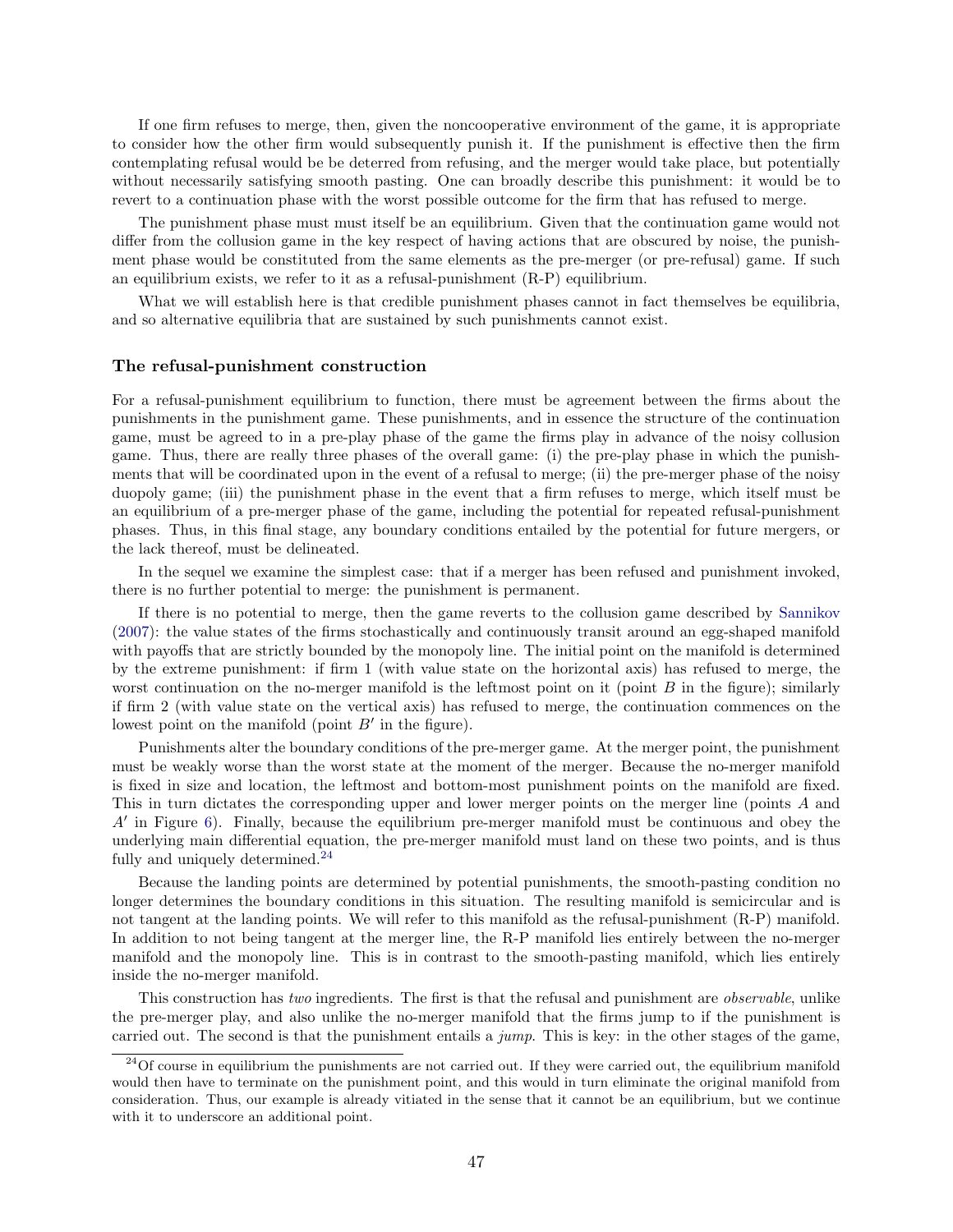<span id="page-48-0"></span>



In this figure one of the firms can refuse to merge; thereafter it is assumed that no merger is possible. If a firm refuses to merge, say at point  $A$ , then a punishment is initiated via a jump to point  $B$ , with symmetric possibilities at points  $A'$  and  $B'$ . The punishment manifold is simply the original no-merger manifold, with play evolving along this manifold as in the original Sannikov no-merger model.

jumps are not possible because actions, and the payoffs they generate, which are a flow, cannot generate discrete jumps in the continuation values, which are the integrals of these expected future payoffs and as such are continuous. But the *observability* of the refusal means that the game is no longer in its noisy mode at that instant, and a more conventional, static, full-information game can be played. Because there is a jump if the punishment is invoked, the punishment is far more severe than the incremental punishments of the pre-merger game. As the cost shrinks, the size of the jump interval actually increases, making the jump punishments even stronger. This is why the R-P manifold has the potential to achieve better cooperation than the no-merger game alone can achieve, if it is an equilibrium.

#### The punishments are not equilibria

The above reasoning breaks down for two reasons.

First, in equilibrium the punishments cannot be carried out with the proposed structure. If they were carried out, the equilibrium manifold would then have to terminate on the punishment point, because the continuation values are the integrals of the expected future payoffs, including the point at which the punishment commences, and as such are continuous and cannot accommodate jumps. This would in turn eliminate the original manifold from consideration.

Second, the punishment phase of the equilibrium would entail the firms traversing the punishment manifold that lies below the merger line. Every point on the punishment manifold has the property that it is worse for both firms relative to some point on the merger line. One of the firms could propose to move to such a point from the punishment manifold by merging, and the other firm could accept this proposal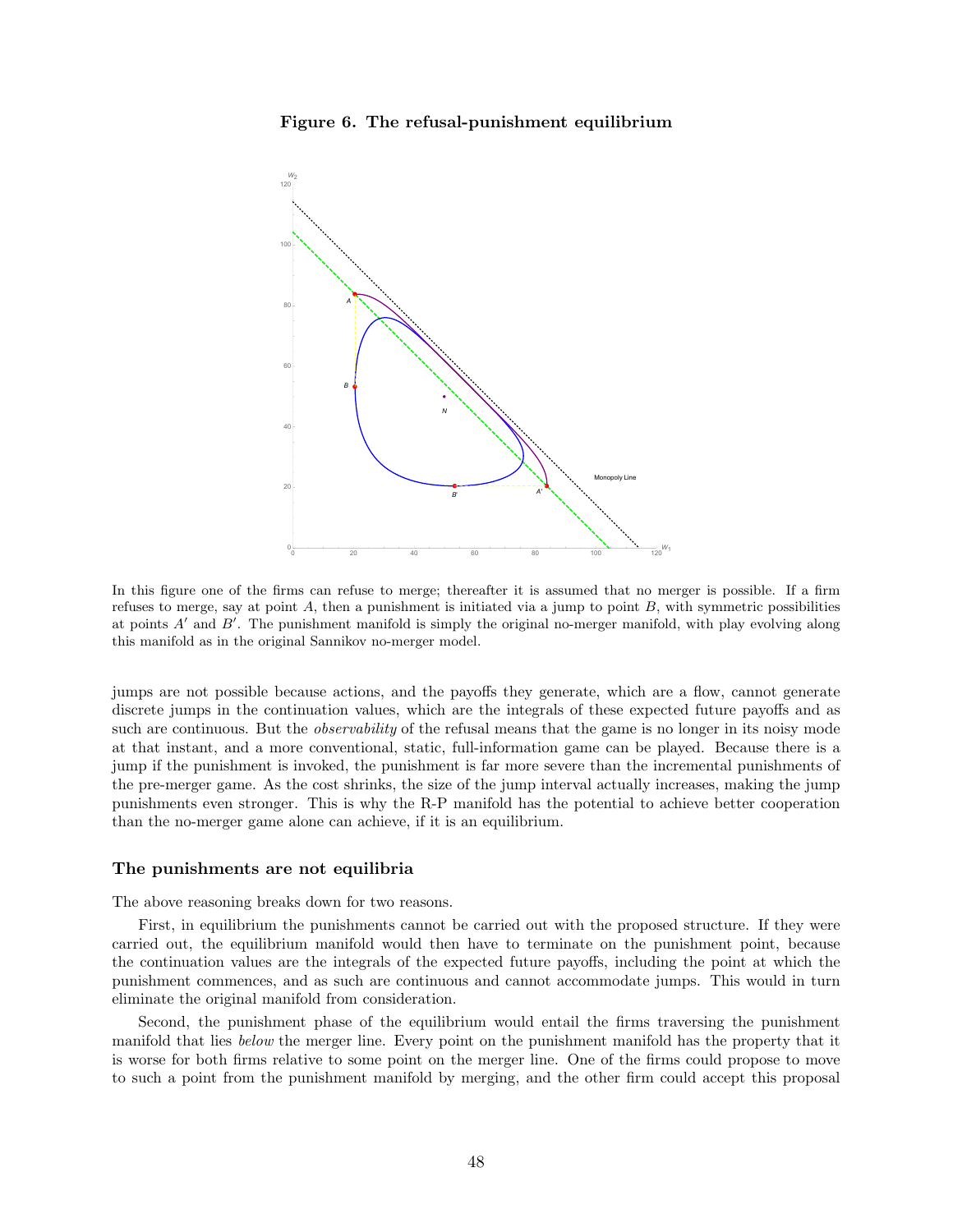and improve its payoff.<sup>[25](#page-49-1)</sup> This logic works because the proposal to merge, unlike the production action, is publicly observable. Therefore the punishment manifold is not immune to renegotiation in this sense, so in turn the punishment cannot be an equilibrium.<sup>[26](#page-49-2)</sup>

This leaves only the manifolds that satisfy the smooth-pasting property as potential equilibria: because the smooth-pasting manifolds lie above the merger line, it is not better for both firms to immediately jump to the merger line. Thus, the R-P manifolds are ruled out. [27](#page-49-3)

## <span id="page-49-0"></span>L Ruling out never merging

In this appendix we again examine the potential for the firms to never merge, but focus on how these equilibria are ruled out by Pareto-improving mergers. Unlike the discussion in Appendix [K,](#page-46-0) in this appendix we examine the opposite situation: instead of being punished by refusing to merge via a discrete and negative jump that reduces the continuation values of one or both firms, we examine the situation in which the firms have the potential to achieve a discrete positive improvement in their continuation values by merging.

Never merging might be viewed as a kind of coordination-failure continuation path where firms do not merge. Because the action space is such that both firms need to say they are ready to merge at the same time, there is a nominal potential for both firms never say they are ready to merge because each firm perceives that the rival will never agree to merge. In that case either firm refusing to merge seems to be a best response, since no matter what happens there is never going to be a merger.

If the firms never merging is an equilibrium then there is only one maximal equilibrium set and its associated boundary associated with this equilibrium, namely the manifold described by Sannikov, which we have replicated as the outer manifold in Figures 1 and 2 of the main text; we will refer to this manifold as the no-merger manifold. A key property of this manifold is that it dips below the merger line (except in the case where the merger cost is so high that the merger line is everywhere below the no-merger manifold, which we have not depicted).

We can focus on an arbitrary point on the no-merger manifold that lies below the merger line. For purposes of discussion denote this point by P. It is evident that there is a continuum of Pareto-improving mergers attained by jumping to the merger line, and the improvement in the continuation values is discrete. We can focus on one of these Pareto-improving jumps, namely the one such that the starting point  $P$  on the no-merger line is at right angles to the merger point.

Because there is a discrete improvement in the continuation payoffs, and because the improvement is the same for both firms, we can label this improvement as  $\gamma > 0$  for both firms. Of course the magnitude of  $\gamma$ depends on the locus of the continuation values on the no-merger manifold, but the key property is that  $\gamma$ is positive.

We can now pose this situation faced by the firms at point  $P$  as an auxiliary game. We present the payoff matrix of the game in Table 1. The payoffs from agreeing to merge are the improvements in the continuation values, whilst the zero payoffs reflect the lack of improvement by refusing to merge or by both firms refusing. Another important detail of the auxiliary game is that it is a full-information game, unlike the tacit-collusion game that is our main object of study.

A key property of the payoff matrix is that there is no net punishment for refusing, and therefore the game is properly called a pure coordination game, also known as an assurance game: if the players play different strategies they both get zero. If they play the same strategy then there is a positive reward,

<span id="page-49-1"></span><sup>&</sup>lt;sup>25</sup>The target locus would need to be decided in the pre-play phase of the game via a separate bargaining solution that we do not model. However any standard bargaining solution such as Nash bargaining or Kalai-Smorodinsky would have Pareto optimality as axiomatic.

<span id="page-49-2"></span> $26$ We further elaborate on such Pareto-improving jumps as non-cooperative coordination games, demonstrating that undertaking the merger in these situations is a dominant strategy under subgame perfection.

<span id="page-49-3"></span><sup>&</sup>lt;sup>27</sup> It also bears emphasis that a Pareto-improving jump is not feasible in the pre-merger phase of the game because the continuation values are the integrals of these expected future payoffs and as such are continuous. The locus of the continuation values before the jump must be coterminous with the target point of the jump, simply because the continuation value prior to the jump is the expected discounted value of the continuation value at the target point.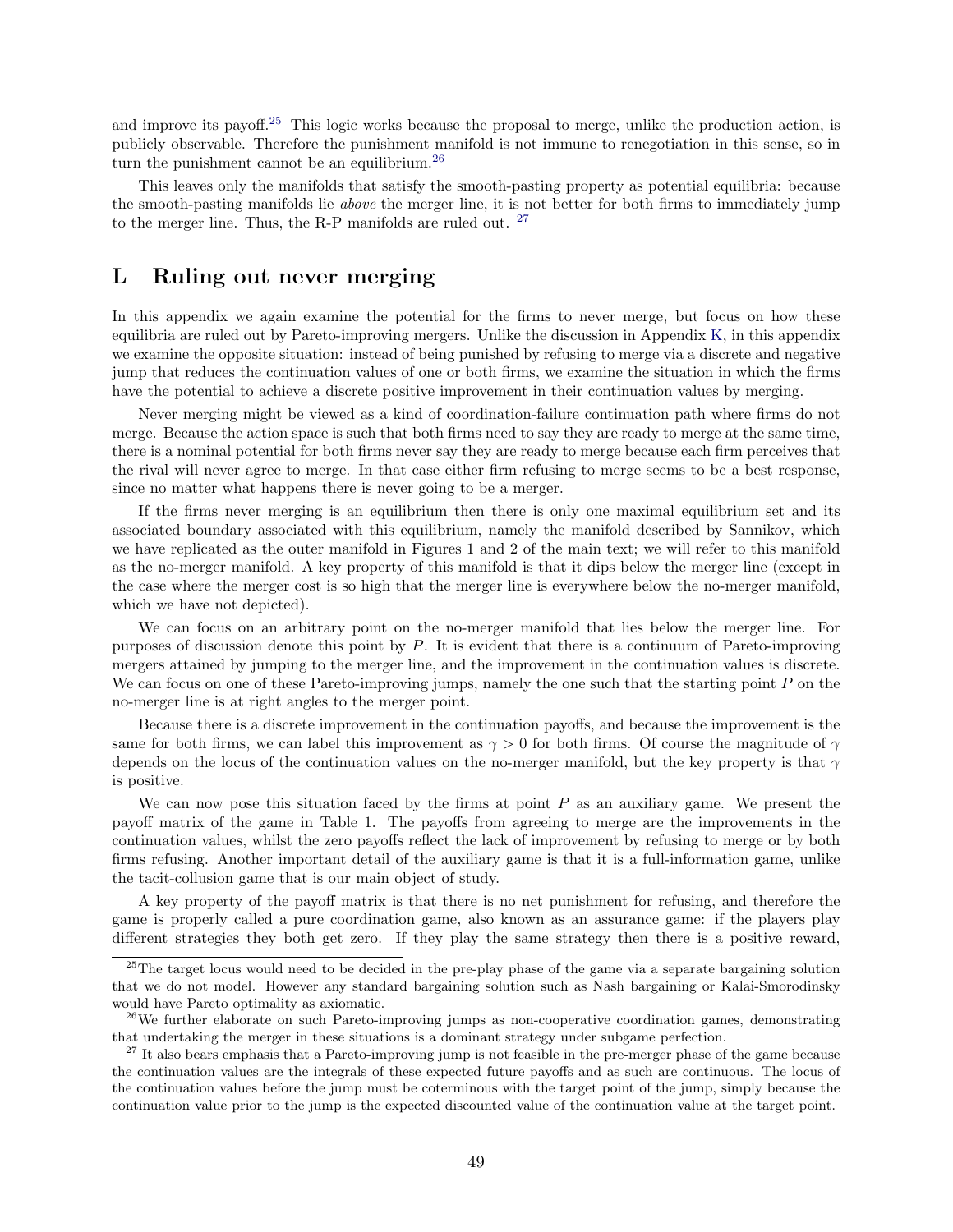|        | Merge  | Refuse |
|--------|--------|--------|
| Merge  |        | 0      |
| Refuse | 0<br>⋂ |        |

#### Table 1. Merger coordination game between firms

however the reward is higher if they coordinate on the better option. This is a variant of the so-called stag hunt game that was originally described by Jean Jacques Rousseau: if the two players coordinate on hunting stags their reward is large, and if they take the safe option and hunt hares they get a smaller reward (see, e.g., Chapter 1 of Fudenberg and Tirole, 1991). The key feature of the game is that is a pure coordination game, so no punishments are available for players who choose to hunt hares. Therefore hunting stags is an equilibrium but so is hunting hares. Our game is an extreme version of this game in that there is a zero reward or punishment for hunting hares.

This multiplicity of equilibria of the auxiliary game can be broken by extending the Nash equilibrium concept to subgame perfection. The subgame perfect approach focuses on the extensive form and examines dominant moves if play is sequential. The extensive form of the merger assurance game is depicted in Figure [7.](#page-51-0) Working from the end of the game with a move by firm 2, it is a dominant strategy to play Merge if player 1 has played Merge; in the penultimate stage where player 1 moves, it is then a dominant strategy to play Merge. Thus, {Merge, Merge} is the only equilibrium of the auxiliary game.[28](#page-50-0)

This reasoning demonstrates that if the firms traverse the no-merger manifold to our arbitrary point P the firms then jump to the merger manifold. If we considered this as equilibrium play then the equilibrium manifold would terminate at our jump point, however it would then fail as an equilibrium in two senses: (i) it would fail to satisfy the main differential equation locally because at the jump point the differential equation is violated, and (ii) because the continuation values are defined as the integrals of future payoffs the jump point would incorrectly represent the discounted value of jumping to the merger.

In addition to these observations we can also note that our reasoning applies to any point on the nomerger manifold attained prior to our arbitrary jump point  $P$ , and so  $P$  will never be attained, as the jump will occur at an earlier point. Of course this reasoning applies at every point below the merger line, so no point below the merger line can survive as an equilibrium jumping off point.

By formally appending the assurance game as an auxiliary game at each point on the no-merger manifold and adopting subgame perfection as the equilibrium concept for this auxiliary game we then rule out the no-merger equilibrium. There is one additional detail however, which is that, given that no point on the nomerger manifold can survive a Pareto-improving jump, it is still possible for the upper part of the no-merger manifold to locally satisfy the main differential equation, and to terminate in a merger where it intersects the merger line. However it is clear that such a terminal point fails to satisfy the smooth pasting condition and as such is suboptimal for both firms. We can therefore rule out such candidate manifolds as equilibria.

We note that the subgame perfection mechanism that we have described here is the same underlying mechanism that we applied to rule out punishment manifolds in Appendix [K,](#page-46-0) eliminating any candidate manifold in which the continuation values fall below the merger line.

<span id="page-50-0"></span> $^{28}$ For further discussion see [Fudenberg and Tirole](#page-31-13) [\(1991\)](#page-31-13) chapter 3.